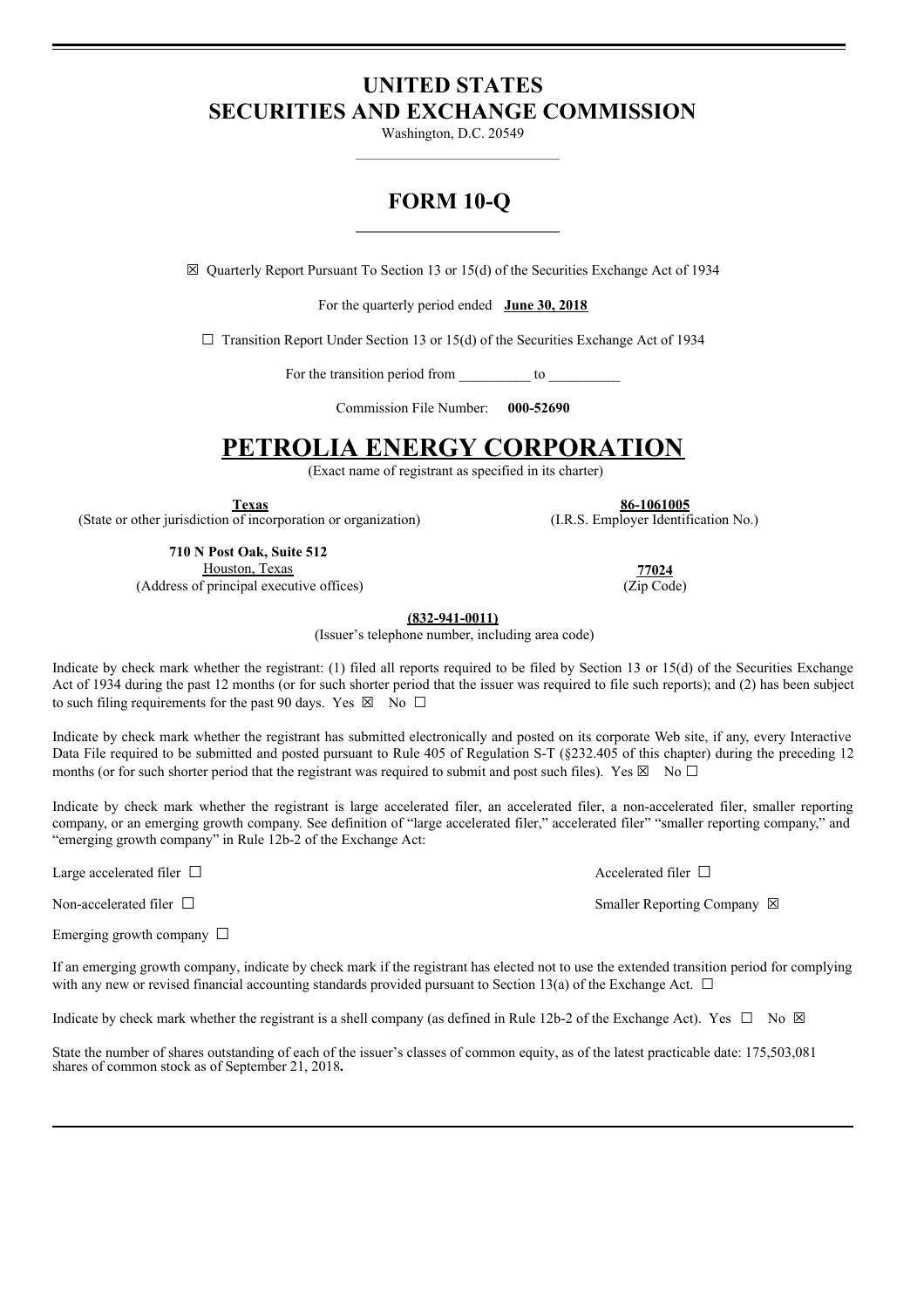| Part I            | <b>Financial Information</b>                                                          |        |
|-------------------|---------------------------------------------------------------------------------------|--------|
| Item 1.           | <b>Financial Statements</b>                                                           | 3      |
| Item 2.           | Management's Discussion and Analysis of Financial Condition and Results of Operations | 21     |
| Item $3$          | Quantitative and Qualitative Disclosures about Market Risk                            | 29     |
| Item $4.$         | Controls and Procedures                                                               | 29     |
| Part II           | <b>Other Information</b>                                                              |        |
| Item $1$          | <b>Legal Proceedings</b>                                                              | 30     |
|                   | Item 1A. Risk Factors                                                                 | $30\,$ |
| Item $2$          | Unregistered Sales of Equity Securities and Use of Proceeds                           | 30     |
| Item 3            | Defaults Upon Senior Securities                                                       | 32     |
| Item $4$          | Mine Safety Disclosures                                                               | 32     |
| Item $5$          | Other Information                                                                     | 32     |
| Item $6.$         | Exhibits                                                                              | 32     |
| <b>SIGNATURES</b> |                                                                                       | 33     |
|                   | <b>EXHIBITS INDEX</b>                                                                 | 34     |
|                   |                                                                                       |        |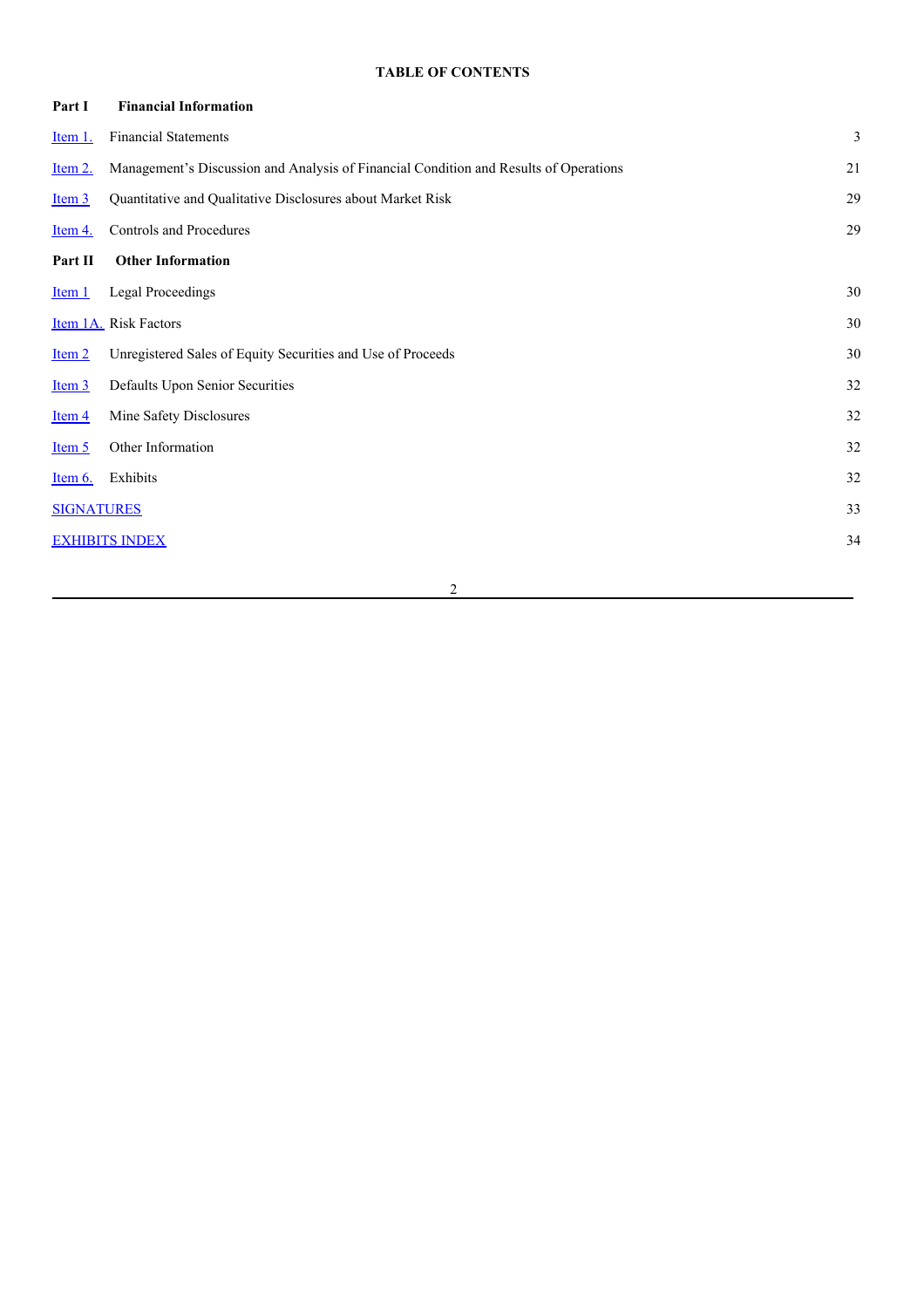# **PETROLIA ENERGY CORPORATION INTERIM CONSOLIDATED BALANCE SHEETS**

|                                                                  | June 30,<br>2018 |              |    | December 31,<br>2017 |  |  |  |
|------------------------------------------------------------------|------------------|--------------|----|----------------------|--|--|--|
| <b>ASSETS</b>                                                    |                  | (unaudited)  |    | (audited)            |  |  |  |
| <b>Current assets</b>                                            |                  |              |    |                      |  |  |  |
| Cash                                                             | \$               | 309,815      | \$ | 82,593               |  |  |  |
| Accounts receivable                                              |                  | 202,649      |    | 51,026               |  |  |  |
| Other current assets                                             |                  | 13,024       |    | 8,993                |  |  |  |
| <b>Total current assets</b>                                      |                  | 525,488      |    | 142,612              |  |  |  |
|                                                                  |                  |              |    |                      |  |  |  |
| Property & equipment                                             |                  |              |    |                      |  |  |  |
| Oil and gas, on the basis of full cost accounting                |                  |              |    |                      |  |  |  |
| <b>Evaluated properties</b>                                      |                  | 14,312,580   |    | 14,312,580           |  |  |  |
| Unproved properties not subject to amortization                  |                  | 9,705,590    |    |                      |  |  |  |
| Furniture, equipment & software                                  |                  | 219,059      |    | 264,723              |  |  |  |
| Less accumulated depreciation and depletion                      |                  | (1,180,483)  |    | (1,192,229)          |  |  |  |
| Net property and equipment                                       |                  | 23,056,746   |    | 13,385,074           |  |  |  |
|                                                                  |                  |              |    |                      |  |  |  |
| <b>Other Assets</b>                                              |                  |              |    |                      |  |  |  |
| Deposits                                                         |                  | 97,997       |    |                      |  |  |  |
| Payments for acquisition of working interest                     |                  | 1,089,482    |    |                      |  |  |  |
| Intangible assets                                                |                  | 49,886       |    | 49,886               |  |  |  |
| <b>Total Assets</b>                                              | \$               | 24,819,599   | \$ | 13,577,572           |  |  |  |
|                                                                  |                  |              |    |                      |  |  |  |
|                                                                  |                  |              |    |                      |  |  |  |
| <b>LIABILITIES &amp; STOCKHOLDERS EQUITY</b>                     |                  |              |    |                      |  |  |  |
| <b>Current liabilities</b>                                       |                  |              |    |                      |  |  |  |
| Accounts payable                                                 | $\mathbb{S}$     | 1,692,352    | \$ | 413,435              |  |  |  |
| Accrued liabilities                                              |                  | 1,008,607    |    | 896,897              |  |  |  |
| Notes payable                                                    |                  | 1,117,458    |    | 32,582               |  |  |  |
| Derivative liability                                             |                  | 26,845       |    |                      |  |  |  |
| Notes payable - related parties                                  |                  | 521,627      |    | 217,100              |  |  |  |
| <b>Total current liabilities</b>                                 |                  | 4,366,889    |    | 1,560,014            |  |  |  |
| Asset retirement obligations                                     |                  | 485,353      |    | 473,868              |  |  |  |
| Notes payable                                                    |                  | 1,100,470    |    | 24,204               |  |  |  |
|                                                                  |                  | 5,952,712    |    | 2,058,086            |  |  |  |
| <b>Total Liabilities</b>                                         |                  |              |    |                      |  |  |  |
|                                                                  |                  |              |    |                      |  |  |  |
| <b>Stockholders' Equity</b>                                      |                  |              |    |                      |  |  |  |
| Preferred stock, \$0.001 par value, 1,000,000 shares authorized; |                  |              |    |                      |  |  |  |
| 199,100 and 197,100 shares issued and outstanding                | $\$$             | 199          | \$ | 197                  |  |  |  |
| Common stock, \$0.001 par value; 400,000,000 shares authorized;  |                  |              |    |                      |  |  |  |
| 228,608,644 and 111,698,222 shares issued and outstanding        |                  | 228,608      |    | 111,698              |  |  |  |
| Additional paid in capital                                       |                  | 60,861,222   |    | 22,730,974           |  |  |  |
| Accumulated other comprehensive income                           |                  | 37,157       |    |                      |  |  |  |
| Accumulated deficit                                              |                  | (42,260,299) |    | (11, 323, 383)       |  |  |  |
| <b>Total Stockholders' Equity</b>                                |                  | 18,866,887   |    | 11,519,486           |  |  |  |
|                                                                  |                  |              |    |                      |  |  |  |
| <b>Total Liabilities and Stockholders' Equity</b>                | S.               | 24,819,599   | \$ | 13,577,572           |  |  |  |
|                                                                  |                  |              |    |                      |  |  |  |

The accompanying notes are an integral part of these unaudited interim financial statements.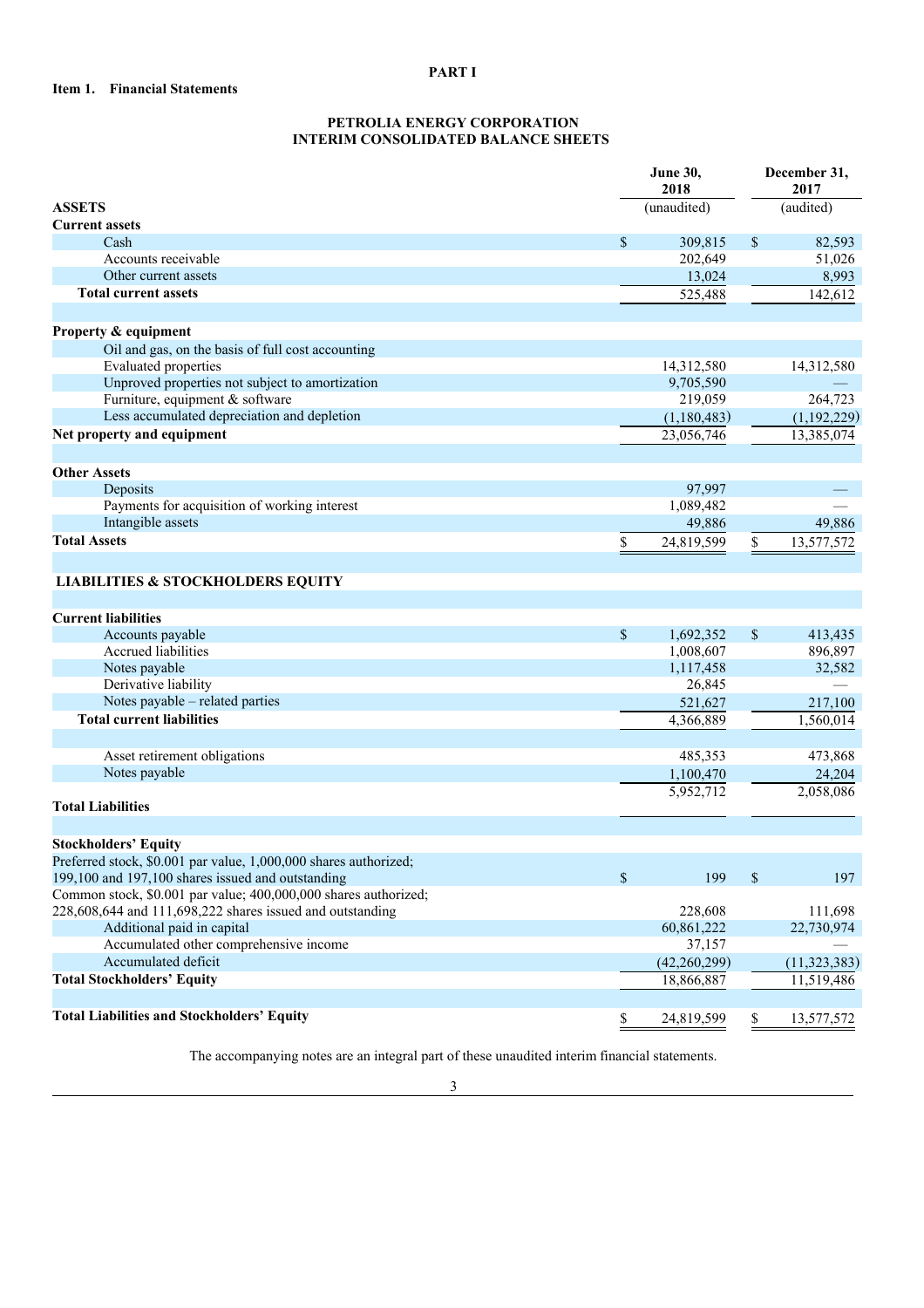# **PETROLIA ENERGY CORPORATION CONSOLIDATED STATEMENTS OF OPERATIONS (Unaudited)**

|                                                                         |    | <b>Three Months</b><br><b>Ended</b><br>June 30, 2018 |    | <b>Three Months</b><br><b>Ended</b><br>June 30, 2017 |    | <b>Six Months</b><br>Ended<br>June 30, 2018 |    | <b>Six Months</b><br><b>Ended</b><br>June 30, 2017 |
|-------------------------------------------------------------------------|----|------------------------------------------------------|----|------------------------------------------------------|----|---------------------------------------------|----|----------------------------------------------------|
| Oil and gas sales                                                       |    |                                                      |    |                                                      |    |                                             |    |                                                    |
| Oil and gas sales                                                       | \$ | 23,761                                               | \$ | 41,831                                               | \$ | 53,741                                      | \$ | 75,391                                             |
| <b>Total Revenue</b>                                                    |    | 23,761                                               |    | 41,831                                               |    | 53,741                                      |    | 75,391                                             |
|                                                                         |    |                                                      |    |                                                      |    |                                             |    |                                                    |
| <b>Operating expenses</b>                                               |    |                                                      |    |                                                      |    |                                             |    |                                                    |
| Lease operating expense                                                 |    | 69,318                                               |    | 123,118                                              |    | 142,880                                     |    | 240,672                                            |
| Production tax                                                          |    | 1,314                                                |    | 2,696                                                |    | 3,113                                       |    | 5,134                                              |
| General and administrative expenses                                     |    | 1,216,630                                            |    | 871,106                                              |    | 3,113,753                                   |    | 1,144,774                                          |
| Depreciation, depletion and amortization                                |    | 12,757                                               |    | 19,131                                               |    | 31,914                                      |    | 37,404                                             |
| Asset retirement obligation accretion                                   |    | 5,846                                                |    | 12,275                                               |    | 11,485                                      |    | 24,205                                             |
| Impairment of goodwill related to Bow Energy Ltd.,<br>a related party   |    |                                                      |    |                                                      |    | 27,129,963                                  |    |                                                    |
| <b>Total operating expenses</b>                                         |    | 1,305,865                                            |    | 1,028,326                                            |    | 30,433,108                                  |    | 1,452,189                                          |
|                                                                         |    |                                                      |    |                                                      |    |                                             |    |                                                    |
| <b>Loss from operations</b>                                             |    | (1,282,104)                                          |    | (986, 495)                                           |    | (30, 379, 367)                              |    | (1,376,798)                                        |
| Other income (expenses)                                                 |    |                                                      |    |                                                      |    |                                             |    |                                                    |
| Interest expense                                                        |    | (48, 219)                                            |    | (187, 557)                                           |    | (77, 983)                                   |    | (260, 669)                                         |
| Other income                                                            |    |                                                      |    | 661                                                  |    |                                             |    | 806                                                |
| Loss on related party debt settlement of accrued                        |    |                                                      |    |                                                      |    |                                             |    |                                                    |
| salaries                                                                |    |                                                      |    | (88, 755)                                            |    | (203, 349)                                  |    | (88, 755)                                          |
| Loss on debt extinguishment                                             |    | (260, 162)                                           |    |                                                      |    | (260, 162)                                  |    |                                                    |
| Foreign currency remeasurement gain                                     |    | 16,387                                               |    |                                                      |    | 69,725                                      |    |                                                    |
| Change in fair value of derivative liabilities                          |    | 3,167                                                |    |                                                      |    | 3,167                                       |    |                                                    |
| <b>Total other expenses</b>                                             |    | (288, 827)                                           |    | (275, 651)                                           |    | (468, 602)                                  |    | (348, 618)                                         |
| <b>Net loss</b>                                                         |    | (1,570,931)                                          |    | (1,262,146)                                          |    | (30, 847, 969)                              |    | (1,725,416)                                        |
|                                                                         |    |                                                      |    |                                                      |    |                                             |    |                                                    |
| Series A Preferred Dividends                                            |    | (44, 941)                                            |    | (11,230)                                             |    | (88, 947)                                   |    | (11,230)                                           |
| <b>Net Loss Attributable to Common Stockholders</b>                     |    | (1,615,872)                                          |    | (1,273,376)                                          |    | (30,936,916)                                |    | (1,736,646)                                        |
| Other comprehensive income, net of tax                                  |    |                                                      |    |                                                      |    |                                             |    |                                                    |
| Foreign currency translation adjustments                                |    | 83,804                                               |    |                                                      |    | 37,157                                      |    |                                                    |
|                                                                         |    |                                                      |    |                                                      |    |                                             |    |                                                    |
| <b>Comprehensive loss attributable to Common</b><br><b>Stockholders</b> | \$ | (1,532,068)                                          | \$ | (1,273,376)                                          | \$ | (30,899,759)                                | \$ | (1,736,646)                                        |
| Loss per share                                                          |    |                                                      |    |                                                      |    |                                             |    |                                                    |
| (Basic and fully diluted)                                               | \$ | (0.01)                                               | \$ | (0.02)                                               | \$ | (0.18)                                      | \$ | (0.02)                                             |
|                                                                         |    |                                                      |    |                                                      |    |                                             |    |                                                    |
| Weighted average number of shares of common stock<br>outstanding        |    | 226,680,255                                          |    | 81,393,621                                           |    | 173, 128, 467                               |    | 81,393,621                                         |

The accompanying notes are an integral part of these unaudited interim financial statements.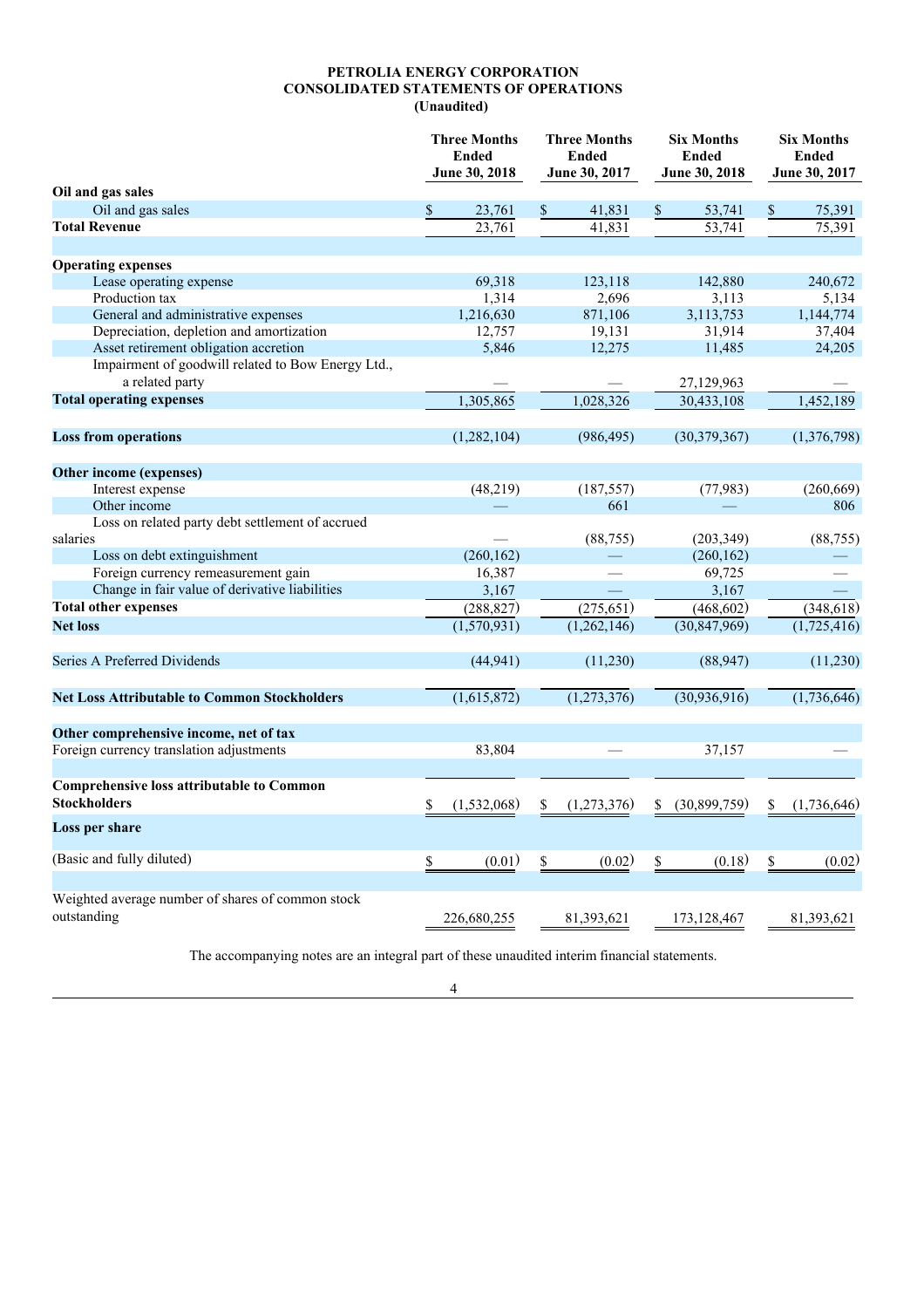# **PETROLIA ENERGY CORPORATION CONSOLIDATED STATEMENTS OF CASH FLOWS (Unaudited)**

|                                                                                          | <b>Six Months</b><br>Ended<br>June 30, 2018 | <b>Six Months</b><br><b>Ended</b><br>June 30, 2017 |             |  |
|------------------------------------------------------------------------------------------|---------------------------------------------|----------------------------------------------------|-------------|--|
| <b>Cash Flows from Operating Activities</b>                                              |                                             |                                                    |             |  |
| Net loss                                                                                 | \$<br>(30, 847, 969)                        | $\mathbb{S}$                                       | (1,725,416) |  |
| Adjustment to reconcile net loss to net cash provided by/(used in) operating activities: |                                             |                                                    |             |  |
| Depletion, depreciation and amortization                                                 | 31,914                                      |                                                    | 37,404      |  |
| Asset retirement obligation accretion                                                    | 11,485                                      |                                                    | 24,205      |  |
| Interest on ORRI conversion                                                              |                                             |                                                    | 128,229     |  |
| Impairment of goodwill related to Bow Energy Ltd. a related party                        | 27,129,963                                  |                                                    |             |  |
| Loss on related party debt settlement of accrued salaries                                | 203,349                                     |                                                    | 88,755      |  |
| Loss on sale of vehicle                                                                  |                                             |                                                    | 3,677       |  |
| Change in fair value of derivative liabilities                                           | (3,167)                                     |                                                    |             |  |
| Loss on extinguishment of debt                                                           | 260,162                                     |                                                    |             |  |
| Equity settled finance fee                                                               | 45,476                                      |                                                    | 107,420     |  |
| Warrant expense related to business combination                                          | 103,632                                     |                                                    |             |  |
| Stock-based compensation                                                                 | 2,462,079                                   |                                                    | 560,630     |  |
| Foreign currency re-measurement gain                                                     | (69, 725)                                   |                                                    |             |  |
| Changes in operating assets and liabilities                                              |                                             |                                                    |             |  |
| Accounts receivable                                                                      | (151, 623)                                  |                                                    | 33,949      |  |
| Deposits                                                                                 | 240,000                                     |                                                    |             |  |
| Other current assets                                                                     | 732                                         |                                                    | 26,722      |  |
| Accounts payable and accrued liabilities                                                 | 353,181                                     |                                                    | 184,959     |  |
| Net cash flows from operating activities                                                 | (230, 511)                                  |                                                    | (529, 466)  |  |
|                                                                                          |                                             |                                                    |             |  |
| <b>Cash Flows from Investing Activities</b>                                              |                                             |                                                    |             |  |
| Purchase of fixed asset                                                                  |                                             |                                                    | (9,256)     |  |
| Net cash acquired from purchase of Bow Energy Ltd., a related party                      | 3,784                                       |                                                    |             |  |
| Cash flows from investing activities                                                     | 3,784                                       |                                                    | (9,256)     |  |
| <b>Cash Flows from Financing Activities</b>                                              |                                             |                                                    |             |  |
| Proceed from issuance of common stock                                                    | 262,500                                     |                                                    | 48,000      |  |
| Proceeds from issuance of common stock for exercise of warrant                           | 148,675                                     |                                                    |             |  |
| Proceed from issuance of preferred stock                                                 | 20,000                                      |                                                    | 241,000     |  |
| Cash paid for PORRI conversion                                                           |                                             |                                                    | (3,230)     |  |
| Payments on notes payable                                                                | (31,695)                                    |                                                    | (2,484)     |  |
| Repayments to related party                                                              | (47,600)                                    |                                                    | (14,000)    |  |
| Proceeds from related party                                                              | 42,000                                      |                                                    | 206,500     |  |
| Proceeds from notes payable                                                              | 4,832                                       |                                                    |             |  |
| Cash flows from financing activities                                                     | 398,712                                     |                                                    | 475,786     |  |
|                                                                                          |                                             |                                                    |             |  |
| Effect of exchange rate changes on cash                                                  | 55,237                                      |                                                    |             |  |
| Net change in cash                                                                       | 227,222                                     |                                                    | (62, 936)   |  |
| Cash at beginning of period                                                              | 82,593                                      |                                                    | 68,648      |  |
|                                                                                          |                                             |                                                    |             |  |
| Cash at end of period                                                                    | \$<br>309,815                               | \$                                                 | 5,712       |  |

# SUPPLEMENTAL DISCLOSURES (Note 11)

The accompanying notes are an integral part of these unaudited interim financial statements.

5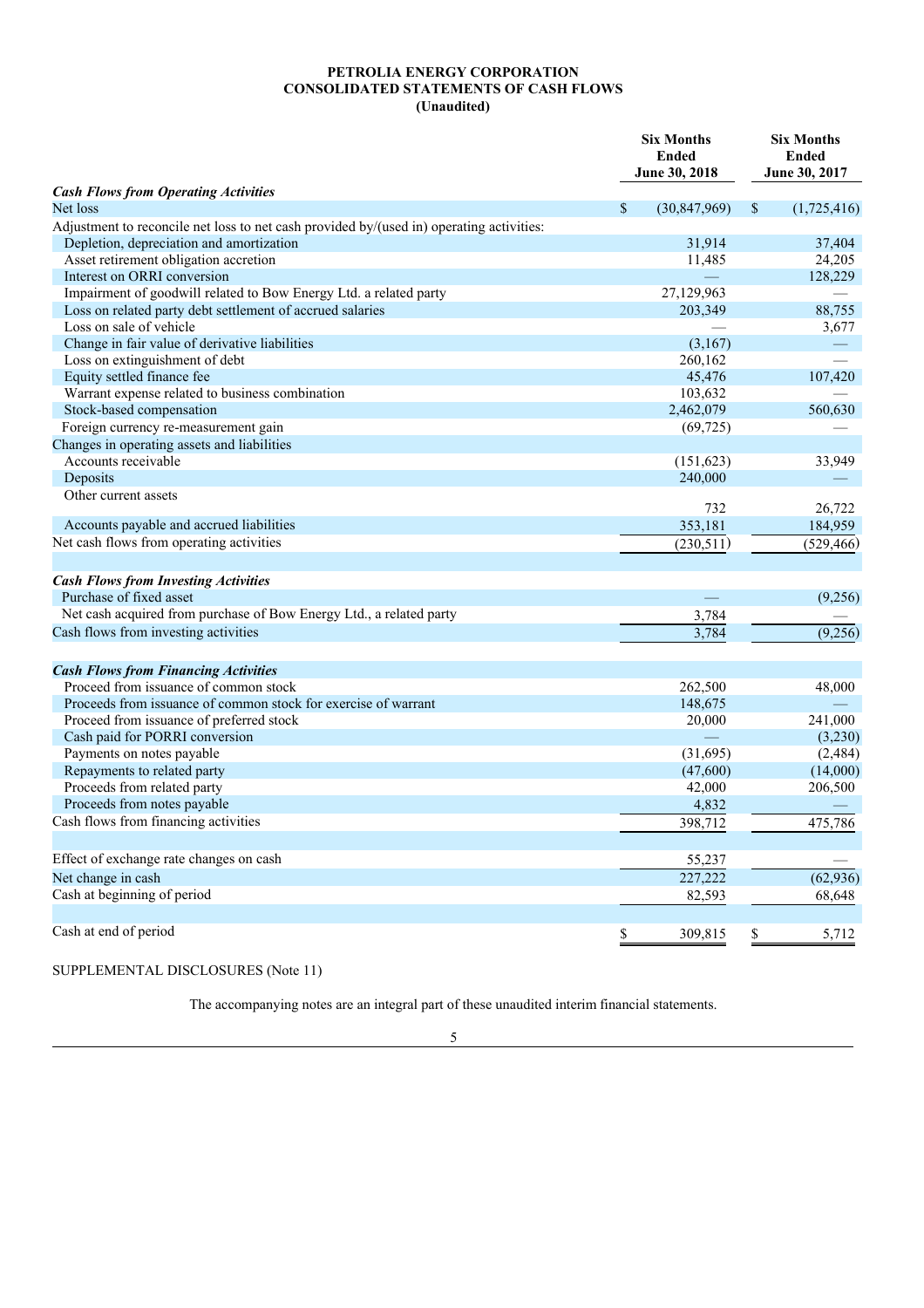#### **PETROLIA ENERGY CORPORATION NOTES TO INTERIM CONSOLIDATED FINANCIAL STATEMENTS FOR THE THREE AND SIX MONTHS ENDED JUNE 30, 2018 AND 2017 (Unaudited)**

#### **NOTE 1: ORGANIZATION AND BASIS OF PRESENTATION:**

Petrolia Energy Corporation ("we", "us", "Petrolia" and the "Company") is an oil and gas exploration, development, and production company.

#### Basis of Presentation

The accompanying unaudited interim consolidated financial statements of the Company have been prepared in accordance with accounting principles generally accepted in the United States of America and the rules of the Securities and Exchange Commission ("SEC"), and should be read in conjunction with the audited financial statements and notes thereto contained in the Company's latest Annual Report filed with the SEC on Form 10-K. In the opinion of management, all adjustments, consisting of normal recurring adjustments, necessary for a fair presentation of the results of operations for the interim periods presented have been reflected herein. The results of operations for such interim periods are not necessarily indicative of operations for a full year. Notes to the consolidated financial statements which would substantially duplicate the disclosure contained in the audited financial statements for the year ended December 31, 2017, as reported in Form 10-K, have been omitted.

# **NOTE 2: SUMMARY OF SIGNIFICANT ACCOUNTING POLICIES**

#### Principles of Consolidation

The consolidated financial statements include the accounts of the Company and its wholly-owned subsidiaries, Askarii Resources, Petrolia Canada Corporation., Bow Energy Ltd., Blue Sky Langsa Inc., Bow Energy Pte. Ltd., Renco Elang Energy Pte. Ltd. Bow Energy International Holdings Inc., Bukit Energy Central Sumatra (Mahato) Pte. Ltd., Bukit Energy Palmerah Baru Pte. Ltd., Bukit Energy Resources Palmerah Deep Pte. Ltd., Bukit Energy Bohorok Pte. Ltd., and Bukit Energy Resources North Sumatra Pte. Ltd. All significant intercompany transactions are eliminated in the consolidation process. All non-intercompany balances are included in the consolidated financial statement balances and all significant intercompany transactions are eliminated in the consolidation process.

#### Use of Estimates

The preparation of these consolidated financial statements in conformity with generally accepted accounting principles requires management to make estimates and assumptions that affect the reported amounts of assets and liabilities and the disclosure of contingent assets and liabilities at the date of the financial statements and the reported amounts of revenues and expenses during the reporting period. Actual results could differ from those estimates. Estimates and assumptions are reviewed periodically, and the effects of revisions are reflected in the interim consolidated financial statements in the period they are determined.

#### Revenue Recognition

In May 2014, the Financial Accounting Standards Board (FASB) issued Accounting Standards Update (ASU) No. 2014-09, Revenue from Contracts with Customers ("ASU 2014-09"). The Company adopted this standard on modified retroactive basis on January 1, 2018. No financial statement impact occurred upon adoption.

#### *Revenue from Contracts with Customers*

We recognize revenue when it satisfies a performance obligation by transferring control over a product to a customer. Revenue is measured based on the consideration we expect to receive in exchange for those products.

# *Performance Obligations and Significant Judgments*

We sell oil and natural gas products in the United States through a single reportable segment. We enter into contracts that generally include one type of distinct product in variable quantities and priced based on a specific index related to the type of product.

The oil and natural gas is typically sold in an unprocessed state to processors and other third parties for processing and sale to customers. We recognize revenue at a point in time when control of the oil or natural gas passes to the customer or processor, as applicable, discussed below. For oil sales, control is typically transferred to the customer upon receipt at the wellhead or a contractually agreed upon delivery point. Under our natural gas contracts with processors, control transfers upon delivery at the wellhead or the inlet of the processing entity's system. For our other natural gas contracts, control transfers upon delivery to the inlet or to a contractually agreed upon delivery point. In the cases where we sell to a processor, we have determined that we are the principal in the arrangement and the processors are our customers. We recognize the revenue in these contracts based on the net proceeds received from the processor.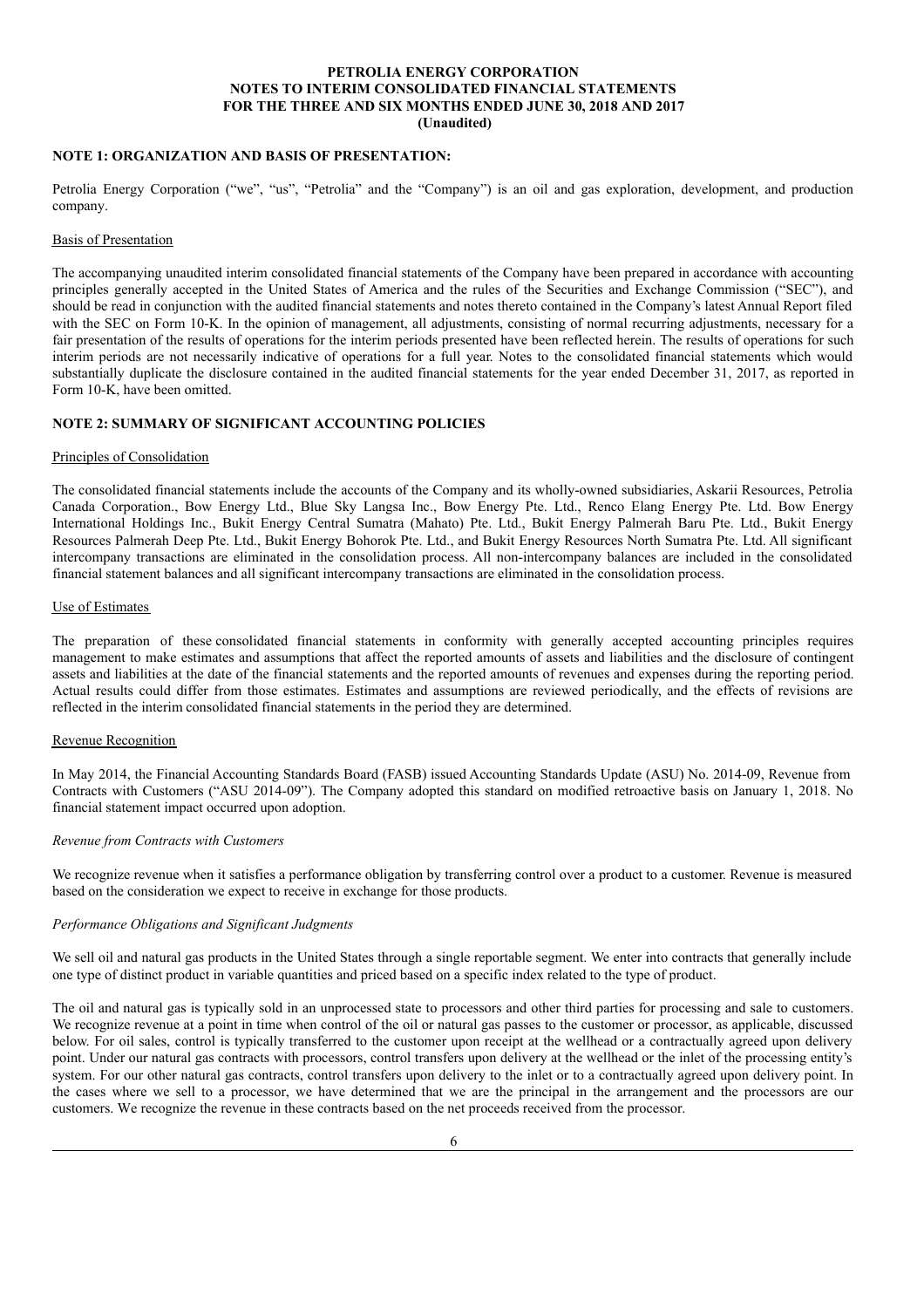Transfer of control drives the presentation of transportation and gathering costs within the accompanying unaudited consolidated statements of operations. Transportation and gathering costs incurred prior to control transfer are recorded within the transportation and gathering expense line item on the accompanying unaudited consolidated statements of operations, while transportation and gathering costs incurred subsequent to control transfer are recorded as a reduction to the related revenue.

A portion of our product sales are short-term in nature. For those contracts, we use the practical expedient in ASC 606-10-50-14 exempting us from disclosure of the transaction price allocated to remaining performance obligations if the performance obligation is part of a contract that has an original expected duration of one year or less.

For our product sales that have a contract term greater than one year, we have utilized the practical expedient in ASC 606-10-50-14(a) which states we are not required to disclose the transaction price allocated to remaining performance obligations if the variable consideration is allocated entirely to an unsatisfied performance obligation. Under these sales contracts, each unit of product represents a separate performance obligation; therefore, future volumes are unsatisfied, and disclosure of the transaction price allocated to remaining performance obligations is not required. We have no unsatisfied performance obligations at the end of each reporting period.

We do not believe that significant judgments are required with respect to the determination of the transaction price, including any variable consideration identified. There is a low level of uncertainty due to the precision of measurement and use of index-based pricing with predictable differentials. Additionally, any variable consideration identified is not constrained.

# Business combinations

In January 2017, the FASB issued ASU 2017-01 Business Combinations (Topic 805): Clarifying the Definition of a Business. The ASU provides an updated model for determining if acquired assets and liabilities constitute a business. In a business combination, the acquired assets and liabilities are recognized at fair value and goodwill could be recognized. In an asset acquisition, the assets are allocated value based on relative fair value and no goodwill is recognized. The ASU narrows the definition of a business. We adopted this standard in the first quarter of 2018. ASU 2017-01 did not have a material impact on our financial statements.

# Foreign Currency Translation

The Company's functional and reporting currency is the U.S. dollar. The functional currency of Bow Energy Ltd. and Petrolia Canada Corporation is in Canadian dollars. Assets and liabilities of these entities are translated from their functional currency of Canadian dollars into the reporting currency, United States dollars, at the exchange rate in effect at the balance sheet dates. Revenue and expenses are translated at average rates in effect during the reporting periods. Equity transactions are recorded at the historical rate when the transaction occurred. The resulting translation adjustment is reflected as accumulated other comprehensive income, a separate component of stockholders' equity in the statement of stockholders' equity.

The accounts of Bow Energy Ltd. and Petrolia Canada Corporation are translated to U.S. dollars using the current rate method. Accordingly, assets and liabilities are translated into U.S. dollars at the period-end exchange rate while revenues and expenses are translated at the average exchange rates during the period. Related exchange gains and losses are included in a separate component of stockholders' equity as accumulated other comprehensive income (loss).

#### Recent Accounting Pronouncements

The Company has evaluated all the recent accounting pronouncements through the filing date and believes that none of them will have a material effect on the Company.

# **NOTE 3: GOING CONCERN**

The Company has suffered recurring losses from operations. These conditions raise substantial doubt about the Company's ability to continue as a going concern. The Company plans to generate profits by reworking its existing oil or gas wells and drilling additional wells, as needed. The Company will need to raise funds through either the sale of its securities, issuance of corporate bonds, joint venture agreements and/or bank financing to accomplish its goals. The Company does not have any commitments or arrangements from any person to provide the Company with any additional capital, at this time. If additional financing is not available when needed, the Company may need to cease operations. The Company may not be successful in raising the capital needed to drill and/or rework existing oil wells. Any additional wells that the Company may drill may be non-productive. Management believes that actions presently being taken to secure additional funding for the reworking of its existing infrastructure will provide the opportunity for the Company to continue as a going concern. Since the Company has an oil producing asset, its goal is to increase the production rate by optimizing its current infrastructure. The accompanying financial statements have been prepared assuming the Company will continue as a going concern; no adjustments to the financial statements have been made to account for this uncertainty.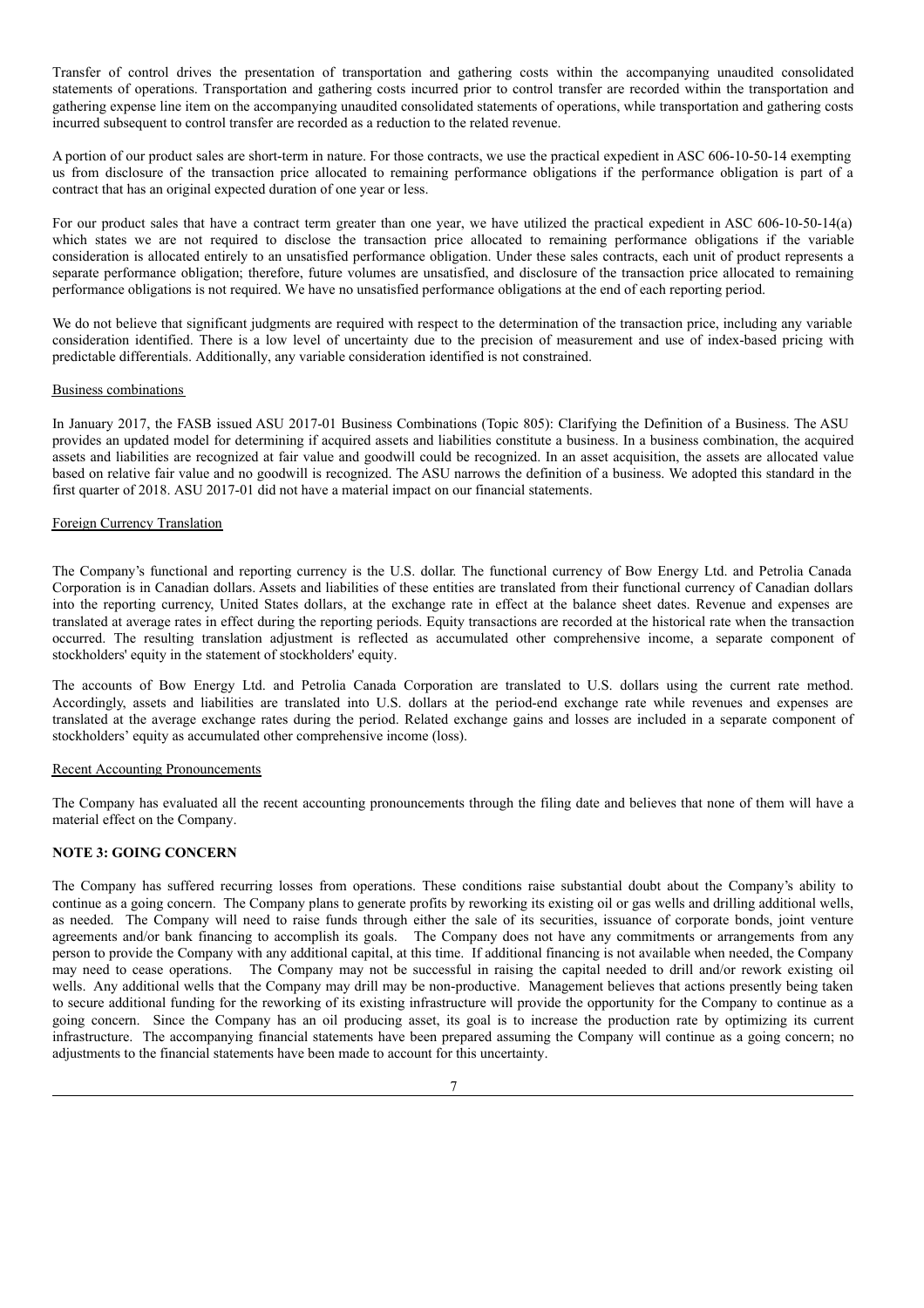# **NOTE 4: ACQUISITION OF BOW ENERGY LTD., A RELATED PARTY**

On November 30, 2017, we signed an Arrangement Agreement (the "Arrangement") to acquire Bow Energy Ltd, a related party ("Bow" and the "Acquisition"). Bow is a Canadian company with corporate offices in Alberta, Calgary.

On February 27, 2018, the Acquisition closed and we acquired all of the issued and outstanding shares of capital stock of Bow (each a "Bow Share"). The Arrangement was approved at a special meeting of shareholders of Bow held on February 21, 2018. Final approval of the Arrangement was granted by the Court of Queen's Bench of Alberta (the "Court") on February 23, 2018.

Ilyas Chaudhary, is the father of Zel C. Khan, the Company's Chief Executive Officer. Mr. Chaudhary owned and controlled BSIH Ltd. ("BSIH")

prior to the acquisition of Bow and through the ownership and control of BSIH, Mr. Chaudhary controlled Bow. Therefore, the BOW acquisition is a related party transaction. Additionally, BSIH was the largest shareholder of the Company prior to the cancellation of the shares pursuant to the terms of a Share Exchange Agreement between the Company and Blue Sky Resources Ltd dated August 31, 2018.

Under the terms of the Arrangement, Bow shareholders are deemed to have received 1.15 Petrolia common stock shares for each Bow Share. A total of 106,156,712 shares of the Company's common stock were issued to the Bow shareholders as a result of the Arrangement, plus additional shares in connection with the rounding described below. The Arrangement provided that no fractional shares would be issued in connection with the Arrangement, and instead, each Bow shareholder otherwise entitled to a fractional interest would receive the nearest whole number of Company shares. For example, where such fractional interest is greater than or equal to 0.5, the number of shares to be issued would be rounded up to the nearest whole number and where such fractional interest is less than 0.5, the number of shares to be issued would be rounded down to the nearest whole number. In calculating such fractional interests, all shares issuable in the name of or beneficially held by each Bow shareholder or their nominee as a result of the Arrangement shall be aggregated.

The Arrangement provides that any certificate formerly representing Bow common stock not duly surrendered on or before the last business day prior to the third anniversary of the closing date will cease to represent a claim by, or interest of, any former shareholder of any kind of nature against Bow or the Company and on such date all consideration or other property to which such former holder was entitled shall be deemed to have been surrendered to the Company.

The Company also assumed all of the outstanding warrants to purchase shares of common stock of Bow (the "Bow Warrants") and certain options to purchase shares of common stock of Bow (the "Bow Options") in connection with the Arrangement (i.e., each warrant/option to purchase one (1) share of Bow represents the right to purchase one (1) share of the Company following the closing).

At the closing of the Acquisition, we issued the Bow shareholders the shares described above and assumed warrants to purchase 320,000 shares of common stock valued at \$103,632.

A subsidiary of Bow Energy Ltd., Bow Energy Pte. Ltd. ("BEPL"), owns 75% of the issued and outstanding shares of Renco Elang Energy Pte. Ltd. ("REE") which owns a 75% working interest in a Production Sharing Contract referred to as "South Block A" (the "Assets" or "SBA") located onshore, North Sumatra, Indonesia. REE is the operator of the Assets. Effectively, the Company has a 44.48% working interest in the Assets.

On May 24, 2017, Bow's wholly owned subsidiary, Bow Energy International Holdings Inc. ("BEIH"), acquired all of Bukit Energy Inc.'s shareholding interests (the "Subsidiary Shares") in five Singapore holding companies (the "Holding Companies") that own the interests in four Production Sharing Contracts ("PSCs") and one non-conventional joint study agreement ("JSA"), all interests are located onshore in Sumatra, Indonesia. The Holding Companies being acquired were Bukit Energy Central Sumatra (Mahato) Pte. Ltd. ("Mahato"), Bukit Energy Palmerah Baru Pte. Ltd. ("Palmerah Baru"), Bukit Energy Resources Palmerah Deep Pte. Ltd. ("Palmerah Deep"), Bukit Energy Bohorok Pte. Ltd. ("Bohorok"), and Bukit Energy Resources North Sumatra Pte. Ltd. ("Bohorok Deep"), collectively referred to as the "Bukit assets".

The Holding Companies own the following interests in the conventional and non-conventional PSCs and non-conventional JSA:

- Bohorok PSC (conventional) operated 50% participating interest,  $465,266$  net acres
- Palmerah Baru PSC (conventional) operated 54% participating interest, 98,977 net acres
	- Palmerah Deep PSC (non-conventional)- operated 69.36% participating interest, 170,398 net acres
- Mahato PSC (conventional)- 20% participating interest, 167,115 net acres, non-operated
- Bohorok Deep (non-conventional)-  $20.25\%$  participating interest in a JSA, non-operated with option to become operator

The fair value of the 106,156,712 common shares issued as part of the consideration paid for Bow (\$34,607,088) was determined on the volume weighted average share price of Bow's common stock for the 90 days before the transaction was complete.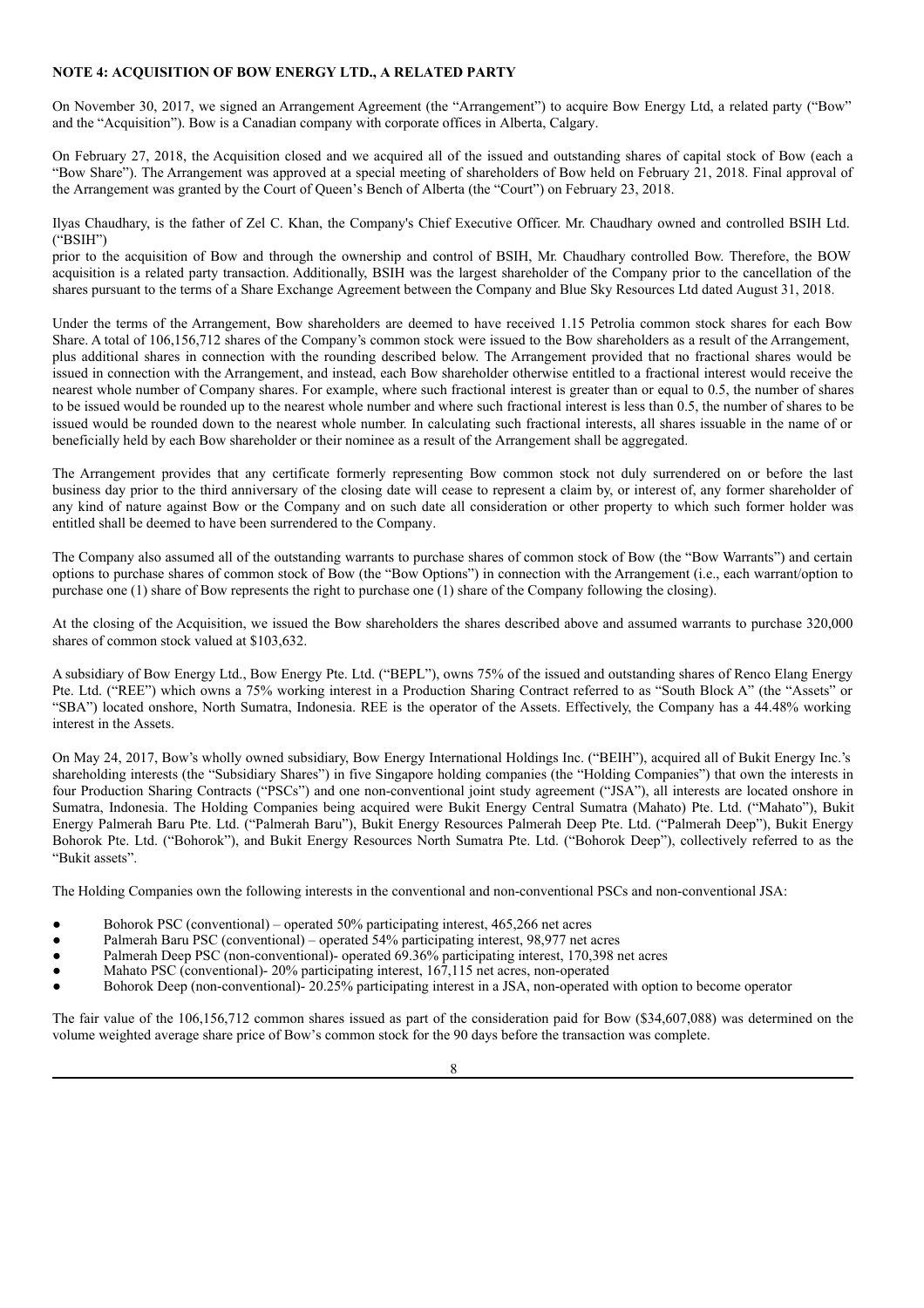The purchase price allocation can be summarized as follows:

| Cash                                                           | ъ | 3,784       |
|----------------------------------------------------------------|---|-------------|
| Other current assets                                           |   | 4.763       |
|                                                                |   |             |
| Deposits                                                       |   | 337,997     |
| Furniture, equipment $&$ software                              |   | 12.059      |
| Unproved properties and properties not subject to amortization |   | 9,705,590   |
| Goodwill                                                       |   | 27,129,963  |
| Accounts payable                                               |   | (1,157,876) |
| Note payable                                                   |   | (1,429,192) |

The fair values of identifiable assets acquired as reported in the table above were estimated based on information available at the time of preparation of these interim consolidated financial statements. The fair value was assessed based on the volume weighted average share price of Bow Energy Ltd. for the 90 days before the transaction was complete. Actual amounts recognized by the Company once the acquisition accounting is finalized may differ materially from these estimates. Fair value of cash, other current assets, deposits, furniture, equipment & software, accounts payable, and note payable was fair valued at the carrying value of Bow as this was deemed to be the most accurate measure of fair value. Fair value assigned to properties, which contain prospective oil and gas resources instead of reserves, was derived using market approach.

Acquisition costs included a finder's fee grant of 100,000 shares (\$37,000) of common stock as a bonus for the Bow Energy acquisition at a fair value of \$0.37 per share. In addition, the Company incurred \$103,632 in transaction costs associated with the issuance of warrants to purchase 320,000 shares of common stock in connection with the transaction.

The amount of Bow's loss included in Petrolia's consolidated income statement for the period ended June 30, 2018, and the loss of the combined entity had the acquisition date been January 1, 2018, and January 1, 2017, are as follows.

|                                                              | Revenue   | Earnings (Loss) |
|--------------------------------------------------------------|-----------|-----------------|
| February 28, 2018 to June 30, 2018                           |           | (12.525)        |
| Supplemental pro forma from January 1, 2018 to June 30, 2018 | 53.741 \$ | (30,912,230)    |
| Supplemental pro forma from January 1, 2017 to June 30, 2017 | 3.104.316 | (1.814.334)     |

#### **Impairment loss**

On March 31, 2018, the Company recorded an impairment to goodwill of \$27,129,963. The impairment was assessed based on future cash flow as of June 30, 2018 and no further impairment was recorded during the second period.

### **NOTE 5: PAYMENTS FOR ACQUISITION OF WORKING INTEREST**

Effective on June 29, 2018, the Company acquired a 25% working interest in approximately 41,526 acres located in the Luseland, Hearts Hill, and Cuthbert fields, located in Southwest Saskatchewan and Eastern Alberta, Canada (collectively, the "Canadian Properties" and the "Working Interest"). The Canadian Properties currently encompass 64 sections, with 240 oil and 12 natural gas wells currently producing on the properties. Additionally, there are several idle wells with potential for reactivation and 34 sections of undeveloped land (approximately 21,760 acres). The Canadian Properties and the Working Interest were acquired from Blue Sky Resources Ltd. ("Blue Sky"), whose President is Ilyas Chaudhary, the father of Zel C. Khan, the Company's Chief Executive Officer. Mr. Chaudhary owns and controls BSIH Ltd. ("BSIH"). BSIH was the largest shareholder of the Company prior to the cancellation of the shares pursuant to the terms of a Share Exchange Agreement between the Company and Blue Sky Resources Ltd dated August 31, 2018. Blue Sky had previously acquired an 80% working interest in the Canadian Properties from Georox Resources Inc., who had acquired the Canadian Properties from Cona Resources Ltd. and Cona Resources Partnership prior to the acquisition by the Company.

The effective date of the acquisition was June 1, 2018. The acquisition of the Canadian Properties was evidenced and documented by a Memorandum of Understanding between the Company and Blue Sky dated June 29, 2018 and a Conveyance between the parties dated as of the same date, pursuant to which the Company agreed to acquire the Working Interest in consideration for \$1,428,581 in Canadian dollars ("CAD") (approximately \$1,089,150 in U.S. dollars) of which CAD \$1,022,400 (approximately \$779,478 in U.S. dollars) was paid in cash (the "Cash Payment") and CAD \$406,181 (approximately \$314,912 in U.S. dollars) was evidenced by a promissory note (the "Acquisition Note"). The Cash Payment was made with funds borrowed by the Company pursuant to the terms of that certain \$1,530,000 May 9, 2018, Amended and Restated Loan Agreement entered into with Bow and a third party (the "Loan Agreement" and the "Lender"). The amount owed under the Loan Agreement accrues interest at the rate of 12% per annum (19% upon the occurrence of an event of default) and is due and payable on May 11, 2021.

The Working Interest will be held in the name of the Company's newly formed wholly-owned Alberta, Canada, subsidiary, Petrolia Canada Corporation. The Acquisition Note, which was dated June 8, 2018, bears interest at the rate of 9% per annum, beginning on August 1, 2018 and is due and payable on November 30, 2018, provided that we have the right to extend the maturity date for a period six months with 10 days' notice to Blue Sky, in the event we pay 25% of the principal amount of the Acquisition Note at the time of extension.

The acquisition has not formally closed as the assets can only be transferred after the payment/settlement of the Acquisition Note. Payments recorded were booked to the balance sheet as Payments for acquisition of working interest.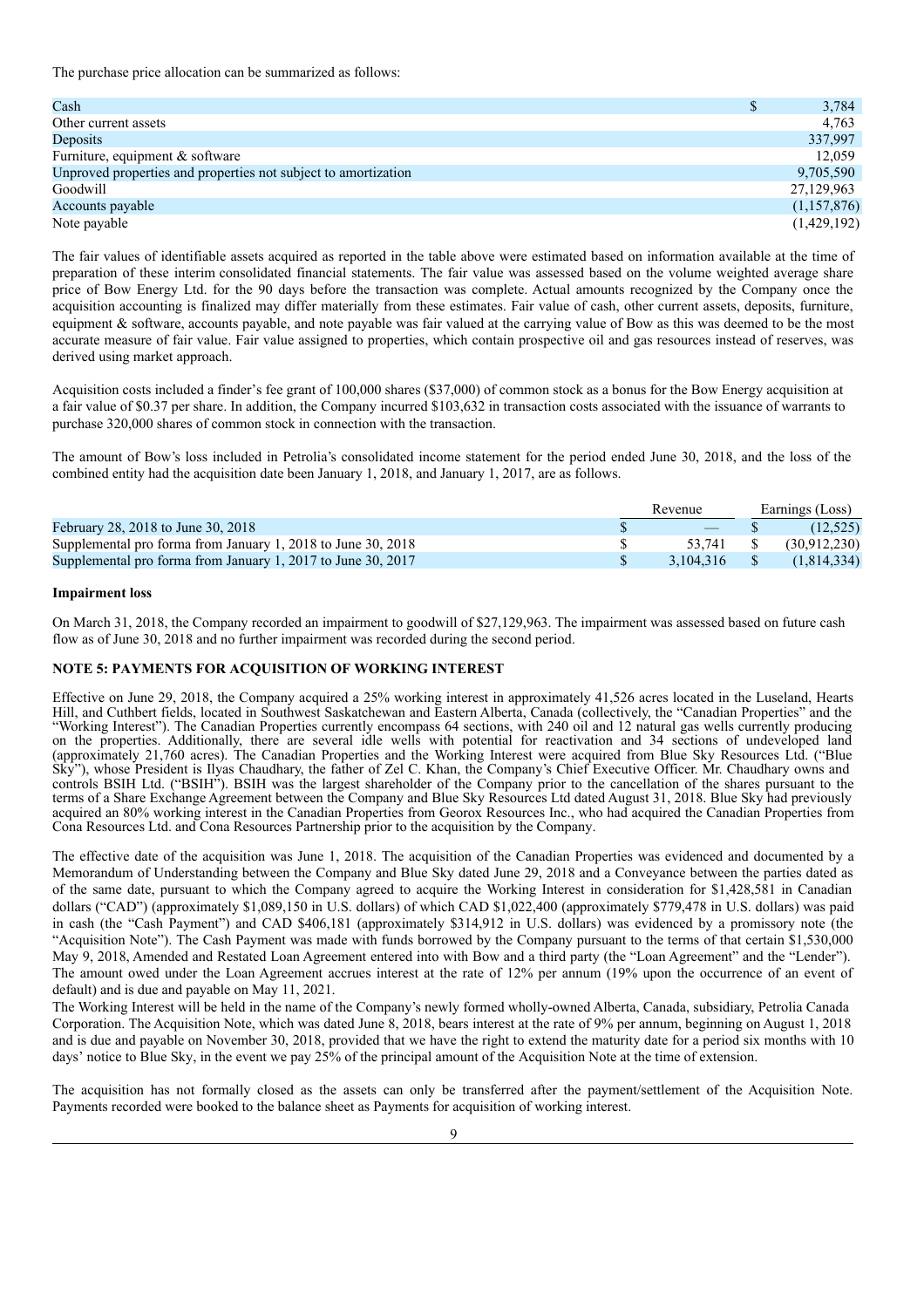#### **NOTE 6: NOTES PAYABLE**

|                                  |                                |                     |               |                   | June 30, 2018 |                    |     |            | December 31, 2017 |                    |  |  |
|----------------------------------|--------------------------------|---------------------|---------------|-------------------|---------------|--------------------|-----|------------|-------------------|--------------------|--|--|
|                                  | <b>Nominal</b><br>interestrate | Date of<br>maturity |               | <b>Face value</b> |               | Carrying<br>amount |     | Face value |                   | Carrying<br>amount |  |  |
| Truck loan (i)                   | 5.49%                          | January 6, 2022     | <sup>\$</sup> | 59,923            | S.            | 59,923             | \$. | 56,786     | S.                | 56,786             |  |  |
| Promissory note (ii)             | 12%                            | September 30, 2018  |               | 36,830            |               | 42,350             |     |            |                   |                    |  |  |
| Promissory note (iii)            | 12%                            | September 30, 2018  |               | 35,692            |               | 39,987             |     |            |                   |                    |  |  |
| Bukit Energy Inc.(iv)            | 8.5%                           | December 15, 2017   |               | 470,000           |               | 519,302            |     |            |                   |                    |  |  |
| Credit note $(v)$                | $12\%$                         | May 11, 2021        |               | 1,530,000         |               | 1,556,366          |     |            |                   |                    |  |  |
|                                  |                                |                     |               | 2,132,445         |               | 2,217,928          |     | 56,786     |                   | 56,786             |  |  |
| Long term debt                   |                                |                     |               |                   |               |                    |     |            |                   |                    |  |  |
| Truck loan                       |                                |                     |               |                   |               | 20,926             |     |            |                   | 24,204             |  |  |
| Credit note $(v)$                |                                |                     |               |                   |               | 1,079,544          |     |            |                   |                    |  |  |
| Total long-term notes payable    |                                |                     |               |                   |               | 1,100,470          |     | 24,204     |                   | 24,204             |  |  |
| Current portion of notes payable |                                |                     |               |                   |               | \$1,117,458        |     | 32,582     |                   | 32,582             |  |  |

The promissory notes are repayable in full on maturity. The difference between the face value and carrying amount is attributed to accrued interest.

- (i) On January 6, 2017, the Company purchased a truck and entered into an installment note with Don Ringer Toyota in the amount of \$59,923 for a term of five years at 5.49% APR. Current portion of this note is \$38,997.
- (ii) The note was extended and matures on September 30, 2018 and carries interest at 12% per annum.
- (iii) The note was extended and matures on September 30, 2018 and carries interest at 12% per annum.
- (iv) In conjunction with the closing of the purchase of the Bukit assets, Bow issued a note payable to Bukit Energy Inc. of \$500,000 with interest at the rate of 8.5% per annum, calculated monthly, not in advance, on the principal amount. The note matured on August 31, 2017. The note was extended to December 15, 2017. The note is in default and remained in default at the time of issuance of these financial statements. The Company repaid \$30,000 of principal during the period ended June 30, 2018. The note is currently under negotiation for settlements and is in default.
- (v) On May 9, 2018, Bow entered into an Amended and Restated Loan Agreement with a third party. The Loan Agreement increased by \$800,000 the amount of a previous loan agreement entered into between Bow and the Lender, to \$1,530,000. The amount owed under the Loan Agreement (\$1,530,000) accrues interest at the rate of 12% per annum (19% upon the occurrence of an event of default) and is due and payable on May 11, 2021, provided that the amount owed can be prepaid prior to maturity, beginning 60 days after the date of the Loan Agreement, provided that the Company give the Lender 10 days' notice of our intent to repay and pay the Lender the interest which would have been due through the maturity date at the time of repayment. The Company is also required to make a payment of principal and interest in the amount of \$50,818 per month for a period of 36 months towards the amount owed beginning on July 15, 2018; these payments were extended to begin on September 15, 2018. The Loan Agreement contains standard and customary events of default, including cross defaults under other indebtedness obligations of us and Bow, and the occurrence of any event which would have a material adverse effect on us or Bow.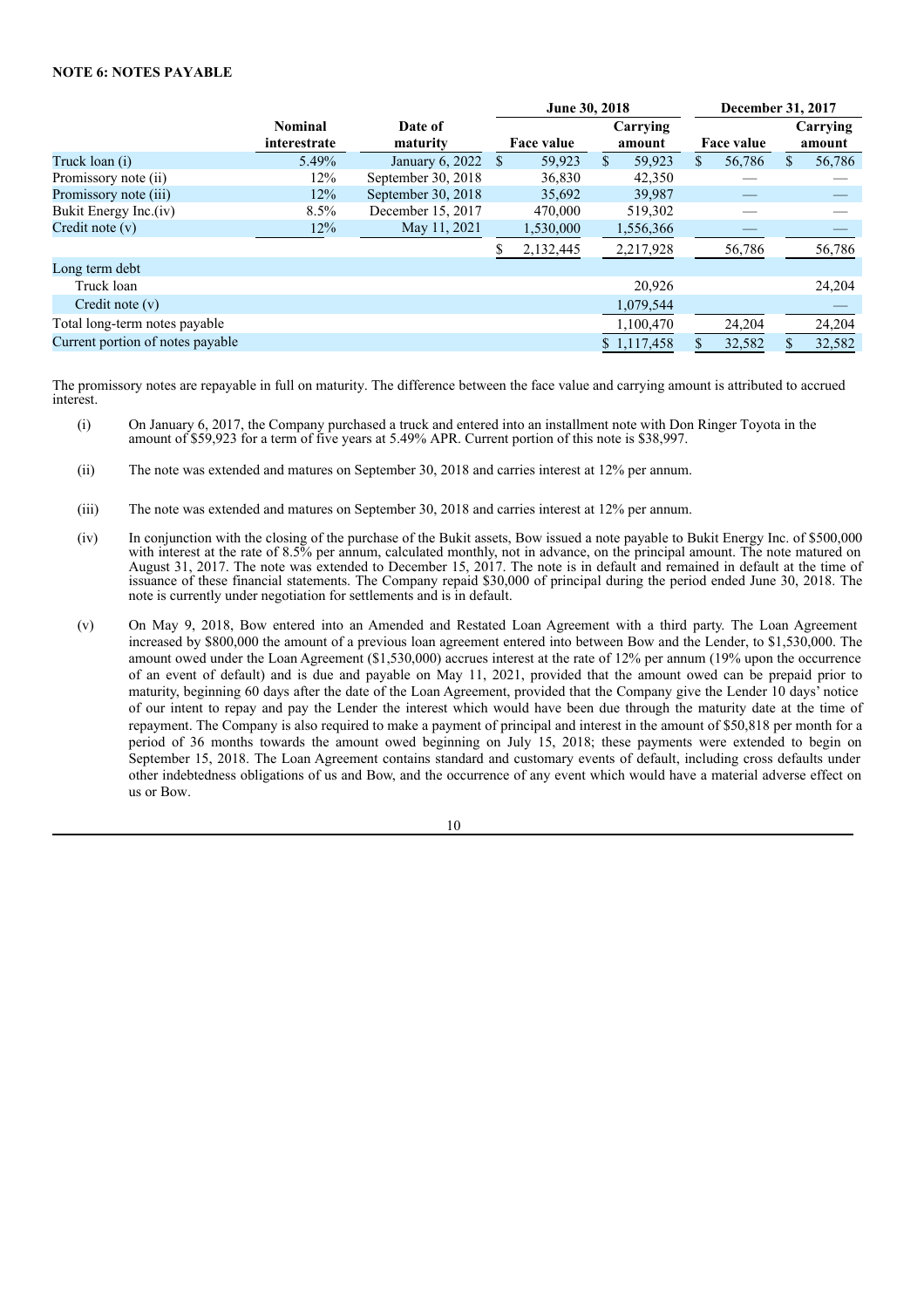The additional \$800,000 borrowed in connection with the entry into the Loan Agreement was used by the Company to acquire a 25% working interest in approximately 41,526 acres located in the Luseland, Hearts Hill, and Cuthbert fields, located in Southwest Saskatchewan and Eastern Alberta, Canada (collectively, the "Canadian Properties" and the "Working Interest"). The Canadian Properties currently encompass 64 sections, with 240 oil and 12 natural gas wells currently producing on the properties. Additionally, there are several idle wells with potential for reactivation and 34 sections of undeveloped land (approximately 21,760 acres). The acquisition agreement was entered on June 29, 2018 with an effective date of June 1, 2018.

In order to induce the Lender to enter into the Loan Agreement, the Company agreed to issue the Lender 500,000 shares of restricted common stock (the "Loan Shares"), which were issued on May 18, 2018, and warrants to purchase 2,320,000 shares of common stock (the "Loan Warrants"), of which warrants to purchase (a) 320,000 shares of common stock have an exercise price of \$0.10 per share in Canadian dollars, and when the Loan Agreement is repaid; (b) 500,000 shares of common stock have an exercise price of \$0.12 per share in U.S. dollars, and expire on May 15, 2021; and (c) 1,500,000 shares of common stock have an exercise price of \$0.10 per share in U.S. dollars and expire on May 15, 2020.

The fair value of the 500,000 common shares issued were assessed at the market price of the stock on the date of issuance and fair valued at \$47,500. In connection with warrants issued in Canadian dollars, the Company has assessed an initial derivative liability of \$30,401. The derivative is fair valued at the end of each reporting period. The Company recorded a gain for the period ended June 30, 2018 of \$3,556 to adjust the liability to its fair value at the end of the reporting period of \$26,845.

The fair value of the warrants issued were assessed at \$182,650. The Company determined the debt modification to be an extinguishment of debt and recorded a total loss on extinguishment of debt of \$260,162.

#### **NOTE 7: EQUITY**

## Preferred Stock

The holders of Series A Preferred Stock are entitled to receive cumulative dividends at a rate of 9% per annum. The Preferred Stock will automatically convert into common stock when the Company's common stock market price equals or exceeds \$0.28 per share for 30 consecutive days. At conversion, the value of each dollar of preferred stock (based on a \$10 per share price) will convert into 7.1429 common shares (which results in a \$0.14 per common share conversion rate).

On February 5, 2018, one accredited investor subscribed and purchased 2,000 shares of Series A Preferred Stock by remitting payment of \$20,000. As of June 30, 2018, there were 199,100 Series A Preferred Stock shares outstanding.

In accordance with the terms of the Series A Preferred Stock, a dividend was declared of \$88,947 for the six months ended June 30, 2018.

#### Common Stock

During the six months ended June 30, 2018, the Company issued an aggregate of 116,910,422 shares of common stock. As of June 30, 2018, there were 228,608,644 shares of common stock outstanding.

On January 24, 2018, 350,000 shares of common stock, valued at \$59,500, were issued in accordance with Mr. James Burns' common stock related salary compensation.

On January 24, 2018, Mr. James Burns was issued 616,210 shares of restricted common stock in consideration for 2017 deferred salary of \$61,621. A debt settlement loss of \$203,349 was recorded.

On February 1, 2018, a law firm was granted 100,000 shares (valued at \$37,000) of common stock as a bonus for the Bow Energy acquisition at a fair value of \$0.37 per share.

On February 1, 2018, a geologist consultant in Oklahoma, was issued 150,000 shares of common stock (valued at \$18,000) at a deemed fair value of \$0.12 per share (valued based on the Company's stock trading price in 2017 when the obligation occurred), in exchange for his professional consulting services.

On February 1, 2018, director, Joel Oppenheim subscribed for half of one unit (discussed below) resulting in the issuance of 208,333 shares of common stock and one warrant for gross proceeds of \$25,000 at a price of \$0.12 per unit.

On February 1, 2018, a Director exercised warrants to purchase 1,110,000 shares of common stock by settling \$102,590 of Accounts Payable to a company controlled by the director at an average share price of \$0.092 per share. No gain or loss was recorded on settlement.

From January 1, 2018 to June 30, 2018, the Company closed private placements at \$0.12 per unit for a total of 2,187,500 units and gross proceeds of \$262,500. Units were comprised of one common share and one warrant entitling the holder to exercise for one common share for a period of two years from the date of issuance.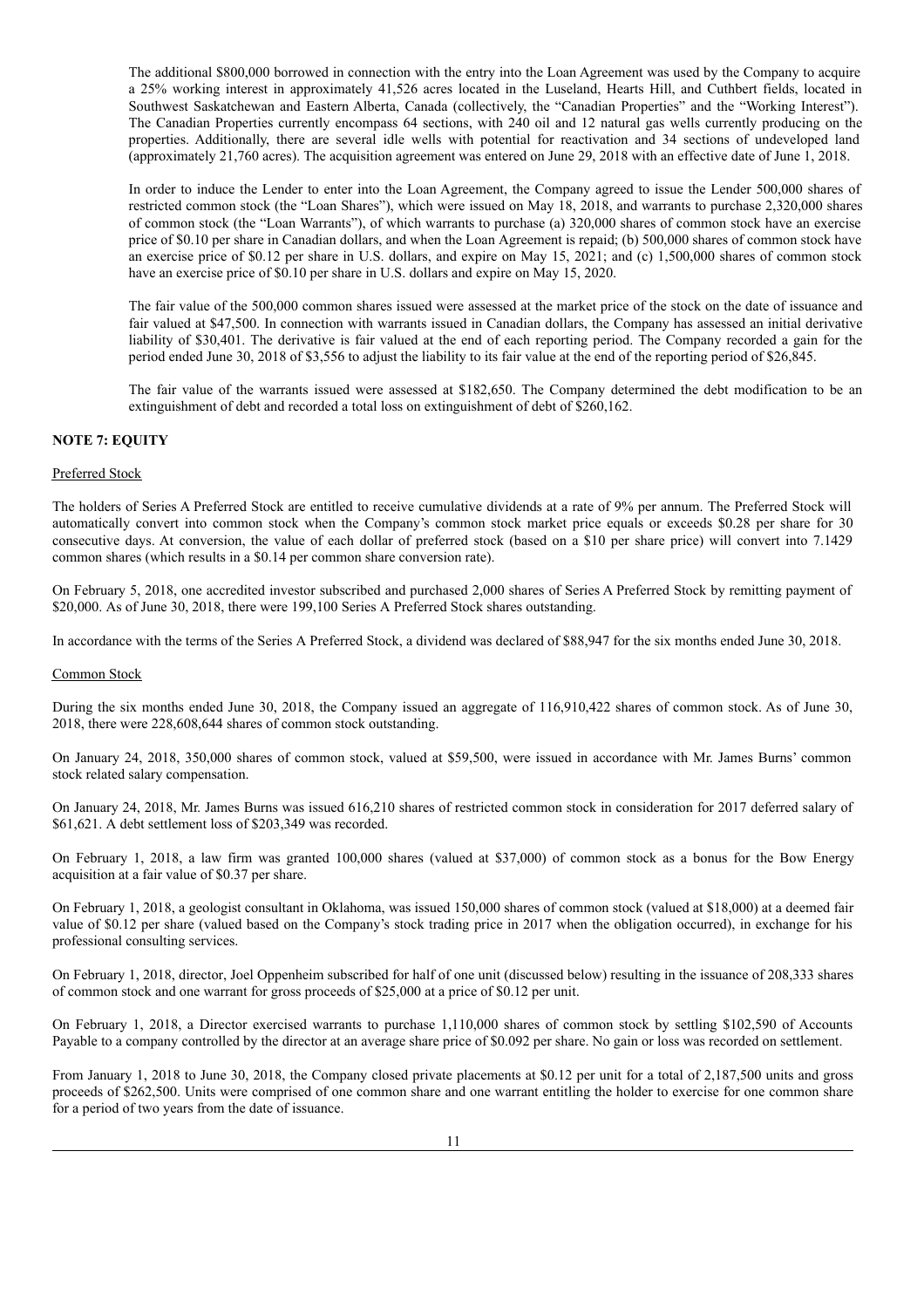On February 27, 2018, the Company closed the Acquisition and acquired all of the issued and outstanding shares of capital stock of Bow in consideration for 106,156,712 shares (valued at \$34,607,088, less \$27,129,963 relating to the impairment of the goodwill of Bow) of the Company's common stock as disclosed in Note 4. The shares were valued on the volume weighted average share price of Bow's common stock for the 90 days before the transaction was complete.

On February 28, 2018, one warrant holder exercised warrants to purchase a total of 360,000 shares of common stock by remitting payment of \$36,875 at an average share price of \$0.102 per share.

On February 28, 2018, Director Joel Oppenheim exercised warrants to purchase 630,000 shares of common stock by remitting payment of \$61,800 at an average share price of \$0.098 per share.

On March 31, 2018, 350,000 shares, valued at \$35,000, were issued in accordance with Mr. Burns common stock related salary compensation.

On April 18, 2018, a Separation and Release Agreement between the former President of the Company, James Burns and the Company became effective, whereby Mr. Burns ceased to be an employee of the Company. Pursuant to the terms of the agreement, the Company paid Mr. Burns \$33,000, and granted Mr. Burns warrants to purchase 3,000,000 shares of common stock at an exercise price of \$0.10 per share. The Company also issued 2,000,000 shares of restricted common stock to Mr. Burns pursuant to the agreement of the Company on May 14, 2018. The fair value of the warrants (\$221,401), was calculated using a Black Scholes model and the restricted shares were valued at the closing price of Petrolia's stock, or \$180,000 and recorded to stock compensation expense.

On April 20, 2018, the Company entered into an agreement to offer the position of Chairman of the Board of Directors to James Burns. Mr. Burns accepted and became Chairman of the Board effective May 1, 2018. Pursuant to the terms of the offer, Mr. Burns will be paid an annual salary of \$65,000 and up to \$25,000 in health benefits for Mr. Burns and his family. The Company issued 500,000 shares of restricted common stock to Mr. Burns on May 14, 2018. An additional 500,000 shares of restricted common stock will be issued upon a successful listing of the Company on the NASDAQ or NYSE exchanges. Mr. Burns was granted warrants to purchase 2,000,000 shares of common stock exercisable at \$0.10 per share, expiring in 36 months, which were fully-vested upon their grant. The fair value of the warrants was calculated using a Black Scholes model (\$147,600) and the restricted shares were valued at the closing price of Petrolia on the date of the agreement (\$45,000) and were recorded to stock compensation expense.

On April 26, 2018, the Company issued 200,000 shares of restricted common stock as a bonus to a vendor valued at \$20,000 based on the closing price of the Company's common stock.

On April 26, 2018, an officer exercised warrants to purchase 500,000 shares of common stock at a strike price of \$0.10 for gross proceeds of \$50,000.

On May 9, 2018, in conjunction with the debt financing disclosed under the Note 6 (v), the Company issued 500,000 shares, fair valued at \$47,456 as a financing fee.

On May 22, 2018, 500,000 shares of common stock were issued to an officer as part of his compensation package. These shares were fair valued based on the value of the closing price of Petrolia's stock, or \$50,000.

On June 25, 2018, the Company issued 600,000 shares of restricted common stock to consultants for services rendered. These shares had a fair value of \$45,000.

### **Warrants**

Summary information regarding common stock warrants granted and outstanding as of June 30, 2018, is as follows:

|                                               |              | Weighted<br>Average   |      | Weighted<br>average<br>remaining<br>contractual life |
|-----------------------------------------------|--------------|-----------------------|------|------------------------------------------------------|
|                                               | Warrants     | <b>Exercise Price</b> |      | (years)                                              |
| Outstanding at year ended December 31, 2017   | 35,087,198   | <sup>S</sup>          | 0.24 | 2.15                                                 |
| Granted                                       | 14,714,666   |                       | 0.11 | 2.32                                                 |
| Exercised                                     | (2,600,000)  |                       | 0.10 |                                                      |
| Expired                                       |              |                       |      |                                                      |
| Outstanding at six months ended June 30, 2018 | 47, 201, 864 |                       | 0.21 | 1.94                                                 |

The intrinsic value of warrants as of June 30, 2018 is \$91,143 and as of December 31, 2017: \$1,106,583.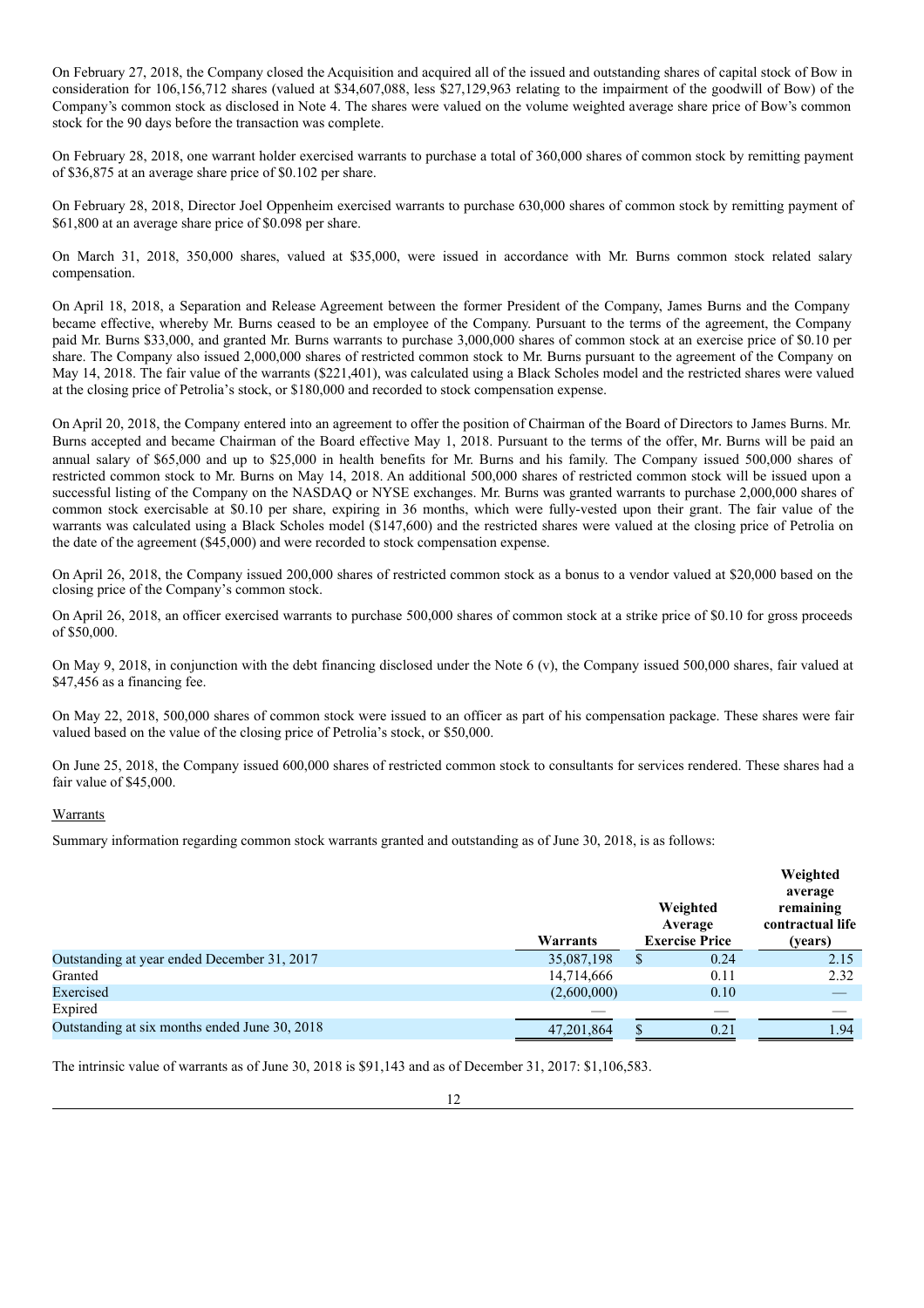The table below summarizes the warrants granted during the six month period ended June 30, 2018:

|                                                               | Number of  |     | <b>Exercise</b> |
|---------------------------------------------------------------|------------|-----|-----------------|
|                                                               | Warrants   |     | Price           |
| Board of Director Service                                     | 3,750,000  |     | 0.10            |
| Pursuant to acquisition of Bow Energy Ltd., a related party   | 368,000    |     | 0.18            |
| Note payable issuance                                         | 2,320,000  | S   | 0.10            |
| Private placements                                            | 2,187,500  | \$. | 0.20            |
| Pursuant to employment termination agreement                  | 3,000,000  |     | 0.10            |
| Pursuant to consulting agreement                              | 2,000,000  |     | 0.10            |
| Pursuant to employment termination agreement                  | 250,000    |     | 0.20            |
| Deferred salary - CEO, former CFO                             | 339,166    |     | 0.14            |
| Pursuant to settlement of loan from director (Joel Oppenheim) | 500,000    |     | 0.14            |
|                                                               | 14,714,666 |     |                 |

The 3,750,000 warrants granted to directors and the advisory board for the six months ended June 30, 2018 were fair valued at \$329,438. In conjunction with the acquisition of Bow, warrants to purchase 320,000 shares of common stock were assumed for a total of \$368,000. The warrants are exercisable at CDN \$0.10, mature upon repayment of a debt agreement and were fair valued at \$103,632.

On May 9, 2018, Bow entered into an Amended and Restated Loan Agreement with a third party. The Loan Agreement increased by \$800,000 the amount of a previous loan agreement entered into between Bow and the Lender, to \$1,530,000. The amount owed under the Loan Agreement (\$1,530,000) accrues interest at the rate of 12% per annum (19% upon the occurrence of an event of default) and is due and payable on May 11, 2021, provided that the amount owed can be prepaid prior to maturity, beginning 60 days after the date of the Loan Agreement, provided that the Company give the Lender 10 days' notice of our intent to repay and pay the Lender the interest which would have been due through the maturity date at the time of repayment. The Company is also required to make a payment of principal and interest in the amount of \$50,818 per month towards the amount owed beginning on July 15, 2018. The Loan Agreement contains standard and customary events of default, including cross defaults under other indebtedness obligations of us and Bow, and the occurrence of any event which would have a material adverse effect on us or Bow.

The additional \$800,000 borrowed in connection with the entry into the Loan Agreement was used by the Company to acquire a 25% working interest in approximately 41,526 acres located in the Luseland, Hearts Hill, and Cuthbert fields, located in Southwest Saskatchewan and Eastern Alberta, Canada (collectively, the "Canadian Properties" and the "Working Interest"). The Canadian Properties currently encompass 64 sections, with 240 oil and 12 natural gas wells currently producing on the properties. Additionally, there are several idle wells with potential for reactivation and 34 sections of undeveloped land (approximately 21,760 acres). The acquisition agreement was entered on June 29, 2018 with an effective date of June 1, 2018.

In order to induce the Lender to enter into the Loan Agreement, the Company agreed to issue the Lender 500,000 shares of restricted common stock (the "Loan Shares"), which were issued on May 18, 2018, and warrants to purchase 2,320,000 shares of common stock (the "Loan Warrants"), of which warrants to purchase (a) 320,000 shares of common stock have an exercise price of \$0.10 per share in Canadian dollars, and when the Loan Agreement is repaid; (b) 500,000 shares of common stock have an exercise price of \$0.12 per share in U.S. dollars, and expire on May 15, 2021; and (c) 1,500,000 shares of common stock have an exercise price of \$0.10 per share in U.S. dollars and expire on May 15, 2020.

The fair value of the 500,000 common shares issued were assessed at the market price of the stock on the date of issuance and fair valued at \$47,500. In connection with warrants issued in Canadian dollars, the Company has assessed an initial derivative liability of \$30,401. The derivative is fair valued at the end of each reporting period. The Company recorded a gain for the period ended June 30, 2018 of \$3,556 to adjust the liability to its fair value at the end of the reporting period of \$26,845.

The fair value of the warrants issued were assessed at \$182,650 and recorded a total loss on extinguishment of debt of \$260,162.

Pursuant to a termination agreement with the Company's former CFO, the Company issued 250,000 warrants exercisable at \$0.20 expiring in 36 months. The fair value of warrants issued was \$109,021.

On March 31, 2018, 350,000 shares, valued at \$35,000, were issued in accordance with Mr. Burns common stock related salary compensation.

Pursuant to a termination agreement with Mr. Burns, warrants to purchase 3,000,000 shares of common stock were issued at an exercise price of \$0.10 per share; the warrants were fair valued using a Black Scholes model for \$221,401.

James Burns was granted fully vested warrants to purchase 2,000,000 shares of common stock exercisable at \$0.10 per share expiring in 36 months. The warrants were fair valued at \$147,600.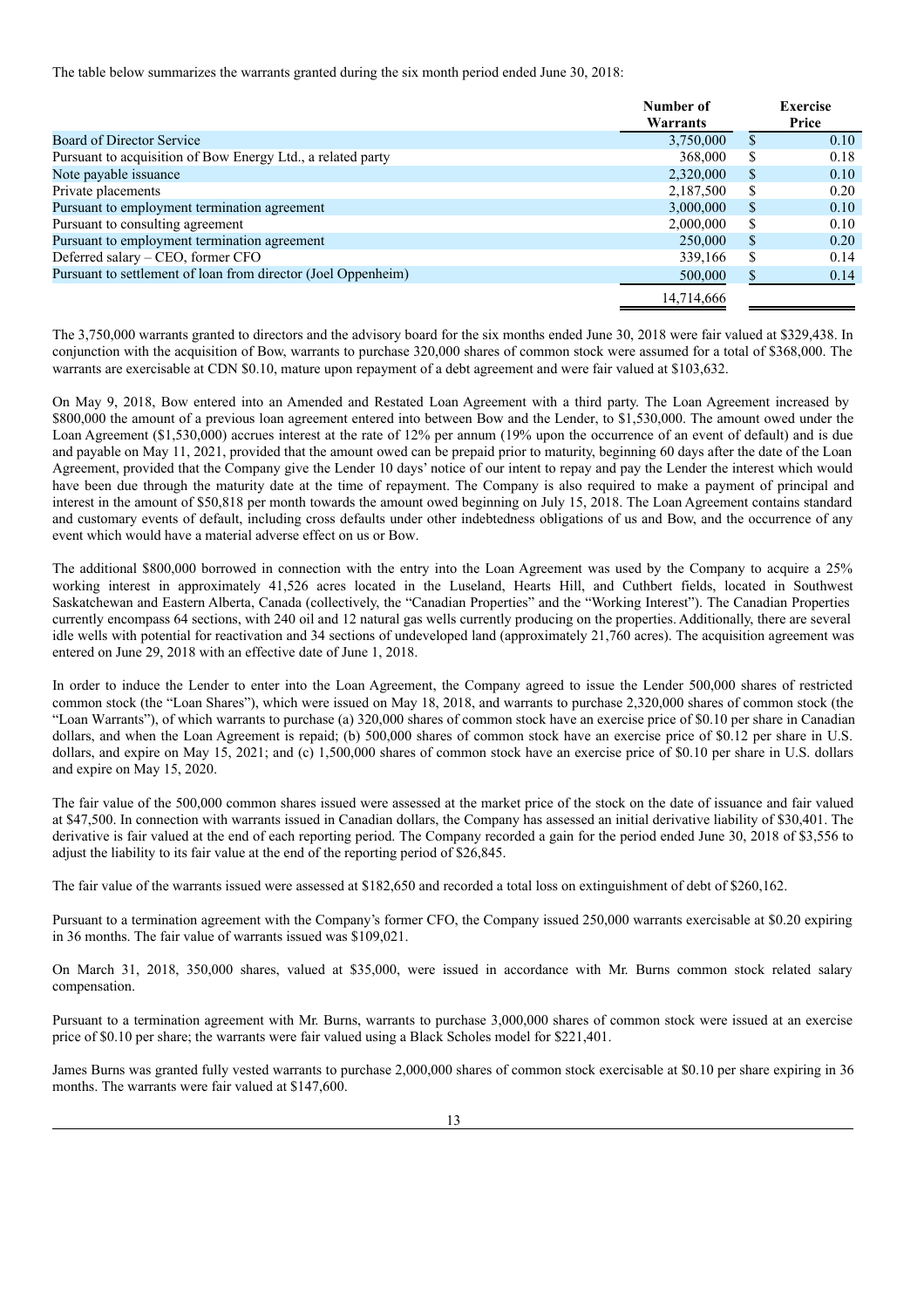The warrants to purchase 339,166 shares of common stock granted as deferred salary for the six month ended June 30, 2018 were fair valued at \$34,478.

Pursuant to the loan agreement with director Joel Oppenheim, warrants to purchase 250,000 shares of common stock each were granted at March 31 and June 30, 2018. The warrants issued at March 31, 2018 were issued at an exercise price of \$0.23 per share and fair valued at \$24,623. The warrants issued at June 30, 2018 were issued at an exercise price of \$0.10 per share and fair valued at \$20,853.

#### Stock options

Upon closing of the acquisition, the Company granted stock options to purchase 3,500,000 shares of common stock to former Bow employees and directors exercisable at \$0.12 per share, expiring February 27, 2021. The stock options were valued at \$1,131,639 using the Black Scholes options pricing model with volatility of 283%, discount rate of 2.42%, and a call option value of \$0.32.

#### **NOTE 8: COMMITMENTS AND CONTINGENCIES**

The Company, as a lessee of oil and gas properties, is subject to various federal, state and local laws and regulations relating to discharge of materials into, and protection of, the environment. These laws and regulations may, among other things, impose liability on the Company for the cost of pollution clean-up resulting from operations and subject the Company to liability for pollution damages. In some instances, the Company may be directed to suspend or cease operations in the affected area. The Company is not aware of any environmental claims existing as of June 30, 2018 which have not been provided for, or covered by insurance or which may have a material impact on its financial position or results of operations. There can be no assurance, however, that current regulatory requirements will not change, or past noncompliance with environmental laws will not be discovered on the Company's properties.

*Office Lease* – The Company has a one year office lease in Houston at a cost of \$2,012 per month. The lease expires January 31, 2019 with two, one year renewal options.

#### **NOTE 9: RELATED PARTY TRANSACTIONS**

On January 15, 2018, Paul Deputy, the former CFO, terminated his employment with the Company. The Company has agreed to pay severance of \$192,521 amortized over a 30 month period beginning April 15, 2018 at a 5% annual percentage rate, \$5,000 per month for January, February and March of 2018 and issue warrants to purchase 250,000 shares of common stock exercisable at \$0.20 per share expiring in 36 months. The fair value of warrants granted was \$109,021.

On January 12, 2018, the Company entered into an employment agreement with Tariq Chaudhary, the Company's CFO, for a period of one year. The CFO will be paid a salary of \$7,500 a month during the first 90 days of the probationary period. Upon successful completion of the probationary period, the salary will be \$120,000 per year. Also, the CFO will be given a signing bonus of 500,000 shares of common stock, and was granted warrants to purchase 500,000 shares of common stock exercisable at \$0.12 per share equally vesting over 36 months upon successful completion of the probationary period.

On February 1, 2018, a Director exercised warrants to purchase 1,110,000 shares of common stock by settling \$102,590 of Accounts Payable to a company controlled by director, Quinton Beasley, at an average share price of \$0.092 per share. No gain or loss was recorded at settlement. On February 1, 2018, director, Joel Oppenheim subscribed for half of one unit resulting in the issuance of 208,333 shares of common stock and warrants to purchase 208,333 shares of common stock for gross proceeds of \$25,000 at a price of \$50,000 per unit.

On February 9, 2018, the Company entered into a Revolving Line of Credit Agreement ("LOC") for \$200,000 (subsequently increased to \$500,000 on April 12, 2018) with Jovian Petroleum Corporation, a company controlled by a Director of the Company. The initial agreement is for a period of 6 months and can be extended for up to 5 additional terms of 6 months each. All amounts advanced pursuant to the LOC will bear interest from the date of advance until paid in full at 3.5% simple interest per annum. Interest will be calculated on a basis of a 360-day year and charged for the actual number of days elapsed. The Company repaid \$47,600 on the LOC. As at June 30, 2018, \$41,000 was outstanding on the LOC and the balance was recorded to related party notes payable.

On February 26, 2018, Mr. Oppenheim was issued 630,000 shares of common stock. These shares were the result of exercising warrants to purchase 630,000 shares of common stock, at an average exercise price of \$0.098 per share, which included the remittance of \$61,800 as the aggregate exercise price.

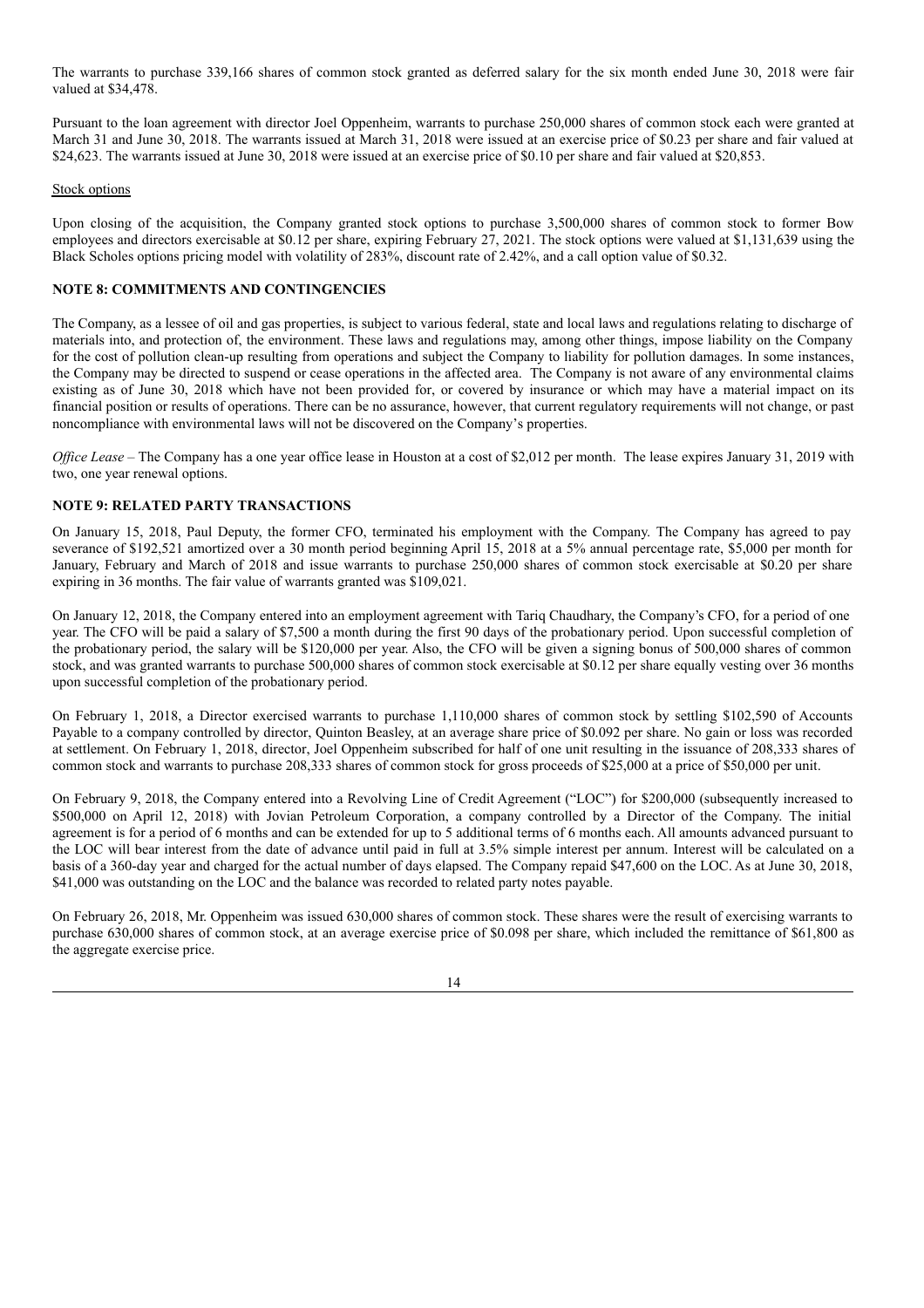On February 27, 2018, the transactions contemplated by the November 30, 2017, Arrangement (the "Arrangement") entered into to acquire Bow

Energy Ltd ("Bow" and the "Acquisition"), a Canadian company with corporate offices in Alberta, Calgary, closed and the Company acquired Bow Energy Ltd., a related party and all of the issued and outstanding shares of capital stock of Bow (each a "Bow Share"). Under the terms of the Arrangement, Bow shareholders are deemed to have received 1.15 common stock shares for each Bow Share. A total of 106,156,712 shares of the Company's common stock were issued to the Bow shareholders as a result of the Arrangement, plus additional shares in connection with rounding. Prior to the acquisition of Bow, BSIH Ltd. ("BSIH") controlled Bow. The President, Chief Executive Officer and 100% owner of BSIH is Ilyas Chaudhary, the father of Zel C. Khan, the Company's Chief Executive Officer. Because Mr. Chaudhary owns and controls BSIH, the acquisition of Bow was a related party transaction.

On April 12, 2018, the Board of Directors approved (a) the entry by the Company into a \$500,000 Convertible Promissory Note with Blue Sky International Holdings Inc., a related party. The note, effective April 1, 2018, is due on April 1, 2019, accrues interest at the rate of 11% per annum until paid in full, and is convertible into shares of common stock of the Company at the rate of \$0.12 per share. This note was never utilized and subsequently cancelled on April 27, 2018; and (b) the entry into an Amended Revolving Line of Credit Agreement with Jovian Petroleum Corporation, a related party, which establishes a revolving line of credit in the amount of \$500,000 for a period of six months (through August 9, 2018) with amounts borrowed thereunder due at the expiration of the line of credit and accruing interest at the rate of 3.5% per annum unless there is a default thereunder at which time amounts outstanding accrue interest at the rate of 7.5% per annum until paid in full, with such interest payable every 90 days. Both the BSIH Promissory Note and the Jovian Line of Credit are related party transactions. Blue Sky International Holdings Inc. is owned by Mr. Ilyas Chaudhary, father of Zel C. Khan, former Director and Officer of Jovian and current CEO and President of Petrolia.

On April 18, 2018, a Separation and Release Agreement between the former President of the Company, James Burns and the Company became effective whereby Mr. Burns ceased to be an employee of the Company. Pursuant to the terms of the agreement, the Company will pay Mr. Burns \$33,000, grant him warrants to purchase 3,000,000 shares of common stock at an exercise price of \$0.10 per share and also issue 2,000,000 shares of restricted common stock of the Company, which it satisfied on May 14, 2018. The warrants were granted at fair value using a Black Scholes model for \$266,971 and the restricted shares were valued at the closing price of Petrolia's stock, for \$180,000.

On April 20, 2018, the Company entered into an agreement to offer the position of Chairman of the Board to James Burns. Mr. Burns accepted and became Chairman of the Board effective May 1, 2018. Pursuant to the terms of the offer, Mr. Burns will be paid an annual salary of \$65,000 and up to \$25,000 in health benefits for Mr. Burns and his family. The Company will issue 500,000 shares of restricted common stock, which it satisfied on May 14, 2018. An additional 500,000 shares of restricted common stock will be issued upon a successful listing of the Company on the NASDAQ or NYSE exchanges. Mr. Burns will also be granted fully vested warrants to purchase 2,000,000 shares of common stock exercisable at \$0.10 per share expiring in 36 months. The warrants were granted at fair value using a Black Scholes model for \$147,600 and the restricted shares were valued at the closing price of Petrolia on the date of the agreement for \$45,000.

May 14, 2018. An additional 500,000 shares of restricted common stock will be issued upon a successful listing of the Company on the NASDAQ or NYSE exchanges. Mr. Burns will also be granted fully vested warrants to purchase 2,000,000 shares of common stock exercisable at \$0.10 per share expiring in 36 months. The warrants were granted at fair value using a Black Scholes model for \$147,600 and the restricted shares were valued at the closing price of Petrolia on the date of the agreement for \$45,000.

On May 22, 2018, 500,000 shares of common stock were issued to (CFO) Tariq Chaudhary as per his employment offer letter.

Effective on June 29, 2018, the Company acquired a 25% working interest in approximately 41,526 acres located in the Luseland, Hearts Hill, and Cuthbert fields, located in Southwest Saskatchewan and Eastern Alberta, Canada (collectively, the "Canadian Properties" and the "Working Interest"). The Canadian Properties currently encompass 64 sections, with 240 oil and 12 natural gas wells currently producing on the properties. Additionally, there are several idle wells with potential for reactivation and 34 sections of undeveloped land (approximately 21,760 acres).

The Canadian Properties and the Working Interest were acquired from Blue Sky Resources Ltd. ("Blue Sky"), whose President is Ilyas Chaudhary, the father of Zel C. Khan, the Company's Chief Executive Officer. Mr. Chaudhary owns and controls BSIH Ltd. ("BSIH"). BSIH was the largest shareholder of the Company prior to the cancellation of the shares pursuant to the terms of a Share Exchange Agreement between the Company and Blue Sky Resources Ltd dated August 31, 2018. Blue Sky had previously acquired an 80% working interest in the Canadian Properties from Georox Resources Inc., who had acquired the Canadian Properties from Cona Resources Ltd. and Cona Resources Partnership prior to the acquisition by the Company.

The effective date of the acquisition was June 1, 2018. The acquisition of the Canadian Properties was evidenced and documented by a Memorandum of Understanding between the Company and Blue Sky dated June 29, 2018 and a Conveyance between the parties dated as of the same date, pursuant to which the Company agreed to acquire the Working Interest in consideration for \$1,428,581 in Canadian dollars ("CAD") (approximately \$1,089,150 in U.S. dollars) of which CAD \$1,022,400 (approximately \$779,478 in U.S. dollars) was paid in cash (the "Cash Payment") and CAD \$406,181 (approximately \$314,912 in U.S. dollars) was evidenced by a promissory note (the "Acquisition Note").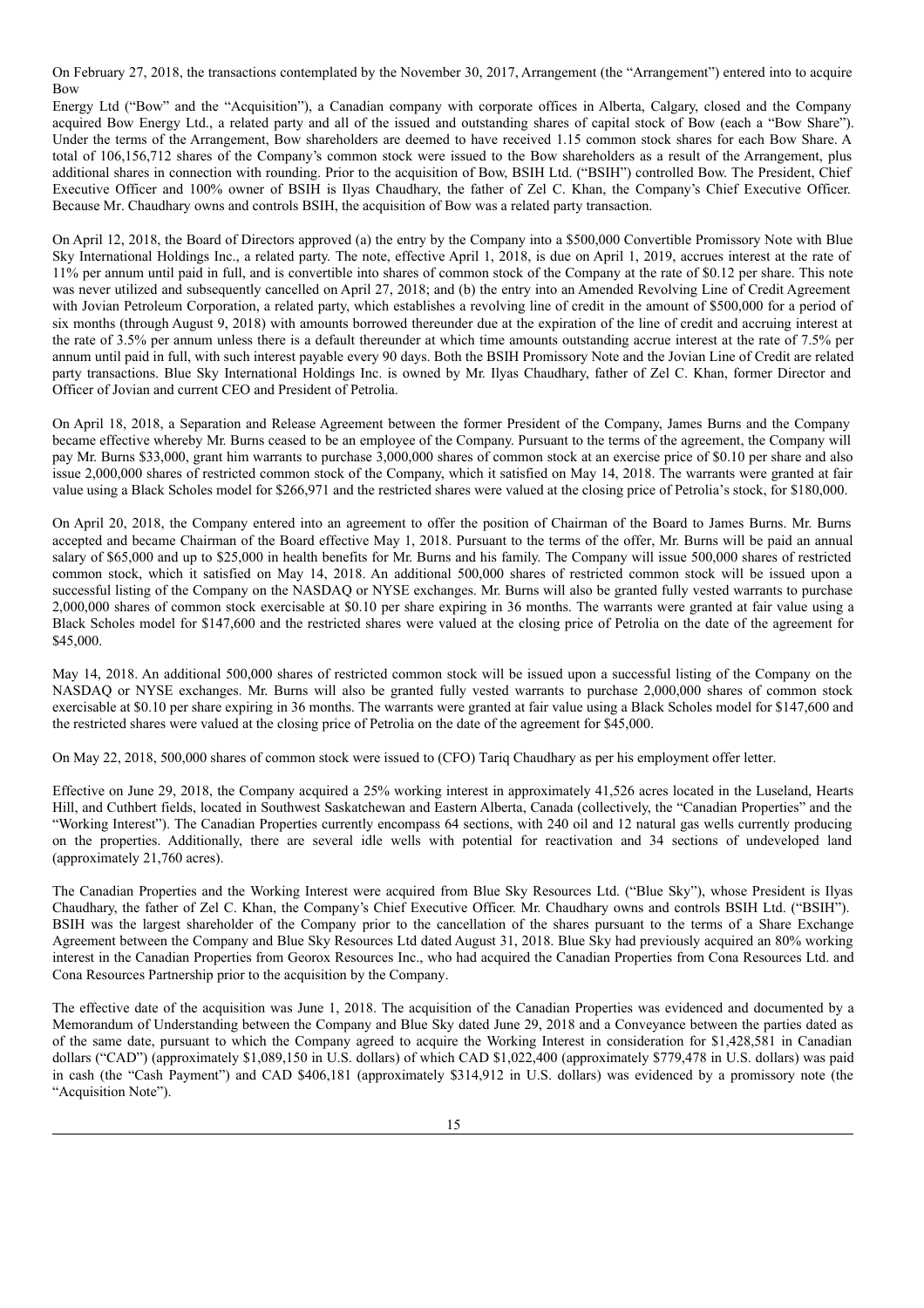The Cash Payment was made with funds borrowed by the Company pursuant to the terms of that certain \$1,530,000 May 9, 2018, Amended and Restated Loan Agreement entered into with Bow and a third party (the "Loan Agreement" and the "Lender"). The amount owed under the Loan Agreement accrues interest at the rate of 12% per annum (19% upon the occurrence of an event of default) and is due and payable on May 11, 2021. The Working Interest will be held in the name of the Company's newly formed wholly-owned Alberta, Canada, subsidiary, Petrolia Canada Corporation. The Acquisition Note, which was dated June 8, 2018, bears interest at the rate of 9% per annum, beginning on August 1, 2018 and is due and payable on November 30, 2018, provided that we have the right to extend the maturity date for a period six months with 10 days' notice to Blue Sky, in the event we pay 25% of the principal amount of the Acquisition Note at the time of extension.

The acquisition has not formally closed as the assets can only be transferred after the payment/settlement of the Acquisition Note.

On August 17, 2018, the Company sold an aggregate of \$90,000 in Convertible Promissory Notes (the "Director Convertible Notes"), to the

Company's directors, Ivar Siem (\$20,000) through an entity that he is affiliated with; Leo Womack (\$60,000); and Joel Oppenheim (\$10,000). The Director Convertible Notes accrue interest at the rate of 12% per annum until paid in full and are due and payable on October 17, 2018. The amount owed may be prepaid at any time without penalty. The outstanding principal and interest owed under the Director Convertible Notes are convertible into common stock of the Company, from time to time, at the option of the holders of the notes, at a conversion price of \$0.10 per share. As additional consideration for entering into the notes, the Company agreed to grant one-year warrants to purchase one share of the Company's common stock at an exercise price of \$0.10 per share for each dollar loaned pursuant to the Director Convertible Notes (the "Bridge Note Warrants"). As such, the Company granted (a) 20,000 Bridge Note Warrants to an entity affiliated with Ivar Siem; (b) 60,000 Bridge Note Warrants to Leo Womack; and (c) 10,000 Bridge Note Warrants to Joel Oppenheim. The Director Convertible Notes contain standard and customary events of default. It is contemplated that up to an additional \$160,000 in Director Convertible Notes will be sold to affiliates of the Company in the next several months.

Effective on August 31, 2018, the Company entered into and closed the transactions contemplated by a Share Exchange Agreement with Blue Sky Resources Ltd. ("Blue Sky" and the "Exchange Agreement"). The President, Chief Executive Officer and 100% owner of Blue Sky is Ilyas Chaudhary, the father of Zel C. Khan, the Company's Chief Executive Officer. Chaudhary indirectly owns and controls BSIH Ltd. ("BSIH"), which is a significant shareholder of the Company. Additionally, prior to the acquisition of Bow Energy Ltd. ("Bow") (which we acquired pursuant to an Arrangement Agreement dated November 30, 2017, which acquisition closed on February 27, 2018), BSIH, and as a result of his ownership and control of BSIH, Mr. Chaudhary, controlled Bow.

Pursuant to the Exchange Agreement, we exchanged 100% of the ownership of Bow, in consideration for:

- (a) 70,807,417 shares of the Company's common stock owned and controlled by Mr. Chaudhary and BSIH (the "Blue Sky Shares");
- (b) \$100,000 in cash (less certain advances paid by Blue Sky or Bow to the Company since April 1, 2018);
- (c) the assumption of certain payables owed by Bow totaling \$1,696,332 (which includes \$730,000 owed under the terms of a Loan Agreement, as amended, originally entered into by Bow, but not the subsequent \$800,000 borrowed by Bow pursuant to the amendment to the Loan Agreement dated May 9, 2018 (which obligation is documented by a Debt Repayment Agreement));
- (d) 20% of Bow Energy International Holdings, Inc, which is wholly-owned by Bow ("Bow EIH")(which entity's subsidiaries own certain Production Sharing Contracts (the "PSC") and certain other participating assets), pursuant to an Assignment Agreement;
- (e) certain carry rights described in greater detail in the Exchange Agreement, providing for Blue Sky to carry the Company for up to the next \$10 million of aggregate costs in BOW EIH and the PSC assets, with any profits from BOW EIH being distributed 80% to Bow and 20% to the Company, pursuant to a Petrolia Carry Agreement (the "Carry Agreement"); and
- (f) a 3% royalty, after recovery of (i) the funds expended by Bukit Energy Bohorok Pte Ltd, which is wholly-owned by BOW EIH in the Bohorok, Indonesia PSC (the "Bohorok PSC") since July 1, 2018, plus (ii) \$3,546,450 (i.e., ½ of Bow's share of the prior sunk cost of the Bohorok PSC), which royalty is evidenced by an Assignment of Petrolia Royalty (the "Royalty Assignment").

The Exchange Agreement closed on August 31, 2018 and has an effective date of July 1, 2018. The Exchange Agreement contains customary and standard representations and warranties of the parties, indemnification obligations (which survive for six months following the closing) and closing conditions. The Company is in the process of cancelling the Blue Sky Shares and returning such shares to the status of authorized but unissued shares of common stock.

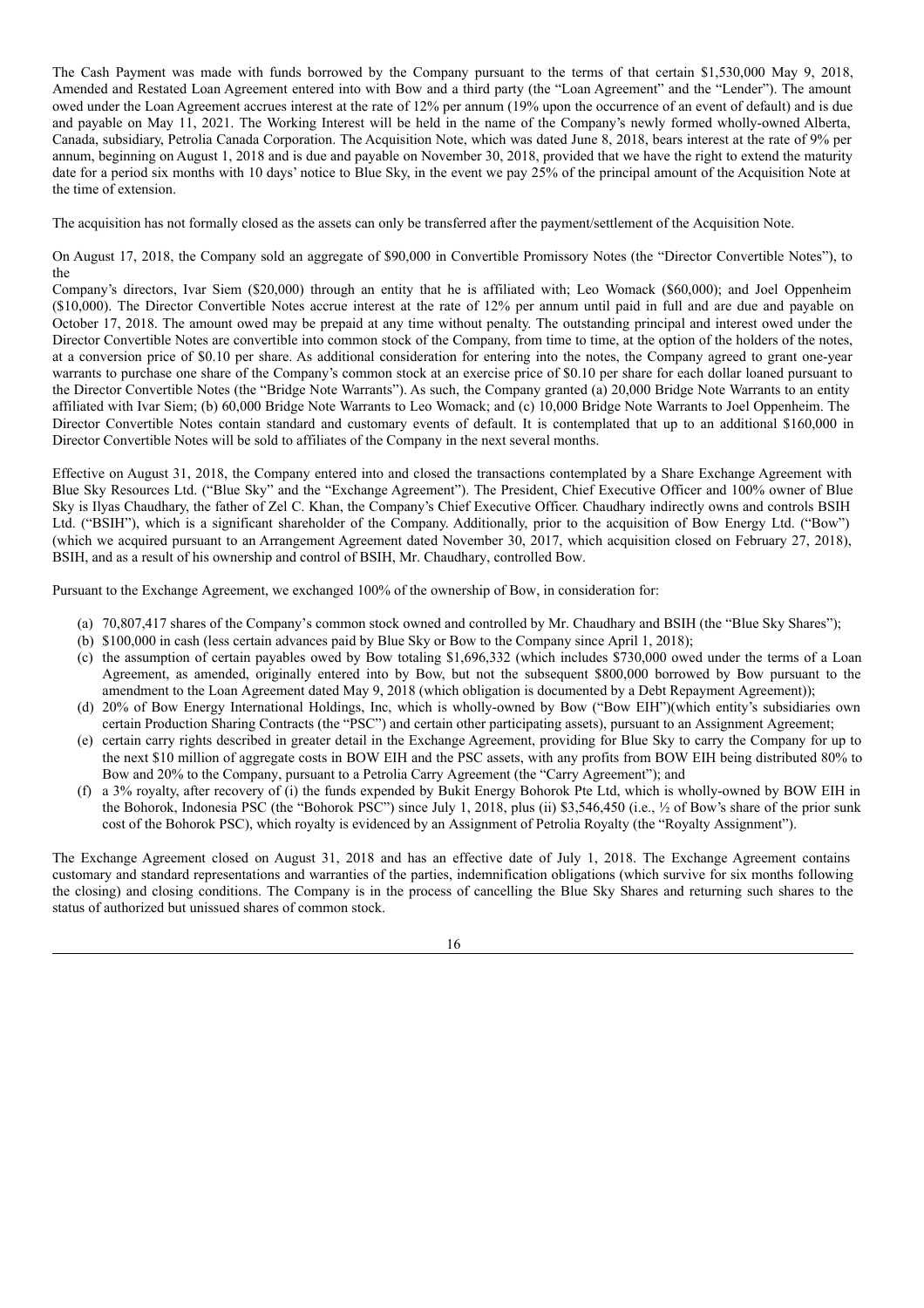# **NOTE 10: SUPPLEMENTAL DISCLOSURES – CONSOLIDATED STATEMENT OF CASH FLOWS (UNAUDITED)**

| Interest Paid                                                                         | \$           | 25,452     | S. | 22,782    |
|---------------------------------------------------------------------------------------|--------------|------------|----|-----------|
| NON-CASH INVESTING AND FINANCIAL DISCLOSURES                                          |              |            |    |           |
| Issued common shares for purchase Bow Energy, goodwill and assets                     | $\mathbb{S}$ | 34,607,088 | \$ |           |
| Settlement of accrued salaries with common shares                                     |              | 61,621     |    |           |
| Settlement of account payable for common shares, related party                        |              | 102,590    |    |           |
| Initial recognition of asset retirement obligation                                    |              |            |    | 101,405   |
| Preferred shares issued for purchase of related party's equipment                     |              |            |    | 30,000    |
| Settlement of accounts receivable and other assets for oil and gas properties         |              |            |    | 465,798   |
| Settlement of debt with preferred shares                                              |              |            |    | 154,000   |
| Settlement of debt with preferred shares - related parties                            |              |            |    | 375,900   |
| Settlement of ORRI investments with preferred shares                                  |              |            |    | 405,000   |
| Settlement of related party debt with shares of common stock and warrants             |              |            |    | 2,033,152 |
| Sale of vehicle to related party                                                      |              |            |    | 8,677     |
| Note payable for vehicle purchase                                                     |              |            |    | 35,677    |
| Series A preferred dividend                                                           |              | 88,947     |    |           |
| Proceeds from notes payable paid directly by the third-party creditor to seller for   |              |            |    |           |
| acquisition of working interests                                                      |              | 800,000    |    |           |
| Proceeds from notes payable paid directly by the related party creditor to seller for |              |            |    |           |
| acquisition of working interests                                                      |              |            |    |           |
|                                                                                       |              | 314,412    |    |           |
|                                                                                       |              |            |    |           |

# **NOTE 11: SUBSEQUENT EVENTS**

# Luseland working interest

Effective on June 29, 2018, the Company acquired a 25% working interest in approximately 41,526 acres located in the Luseland, Hearts Hill, and Cuthbert fields, located in Southwest Saskatchewan and Eastern Alberta, Canada (collectively, the "Canadian Properties" and the "Working Interest"). The Canadian Properties currently encompass 64 sections, with 240 oil and 12 natural gas wells currently producing on the properties. Additionally, there are several idle wells with potential for reactivation and 34 sections of undeveloped land (approximately 21,760 acres).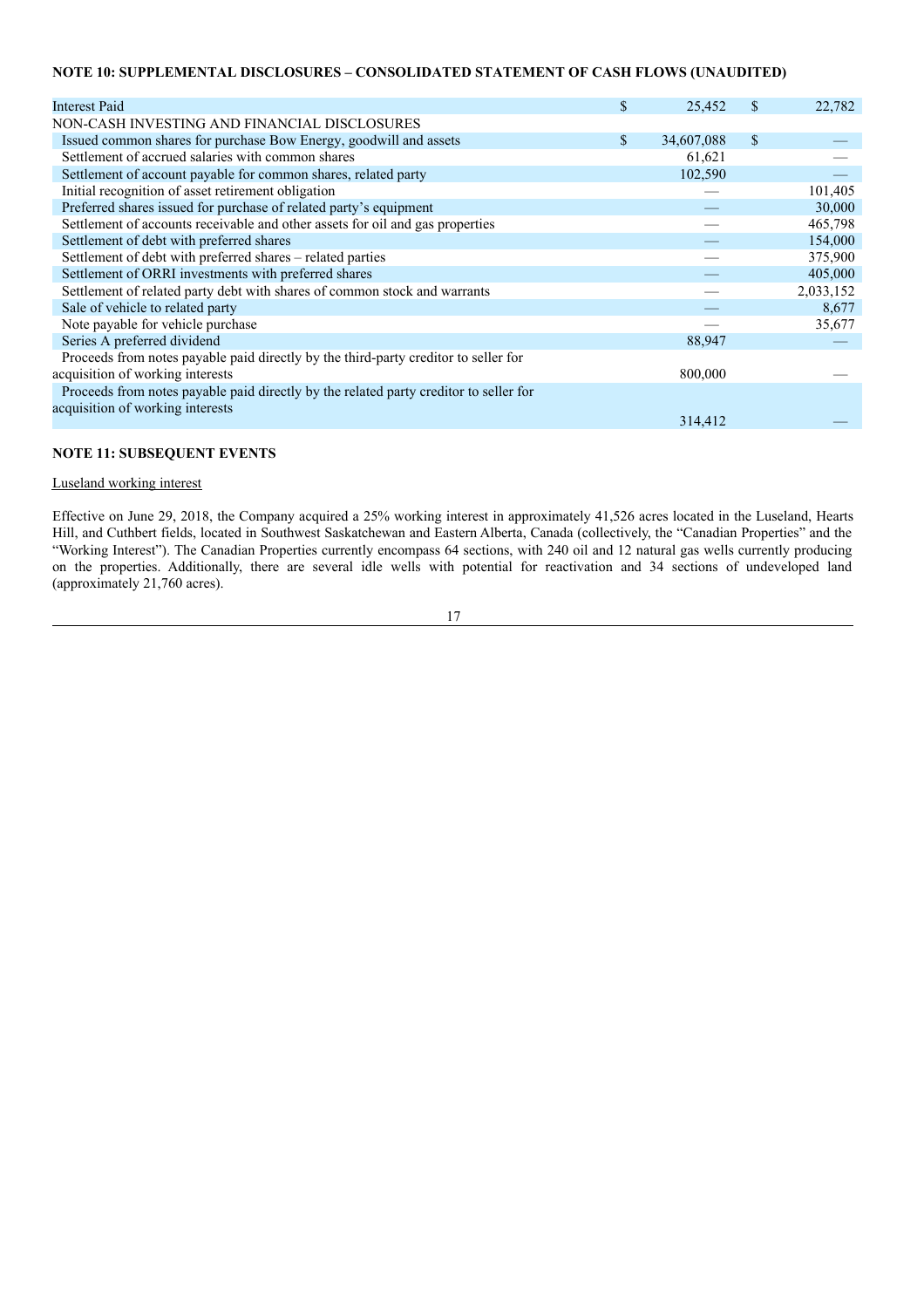The Canadian Properties and the Working Interest were acquired from Blue Sky Resources Ltd. ("Blue Sky"), whose President is Ilyas Chaudhary, the father of Zel C. Khan, the Company's Chief Executive Officer. Mr. Chaudhary owns and controls BSIH Ltd. ("BSIH"). BSIH was the largest shareholder of the Company prior to the cancellation of the shares pursuant to the terms of a Share Exchange Agreement between the Company and Blue Sky Resources Ltd dated August 31, 2018. Blue Sky had previously acquired an 80% working interest in the Canadian Properties from Georox Resources Inc., who had acquired the Canadian Properties from Cona Resources Ltd. and Cona Resources Partnership prior to the acquisition by the Company.

The effective date of the acquisition was June 1, 2018. The acquisition of the Canadian Properties was evidenced and documented by a Memorandum of Understanding between the Company and Blue Sky dated June 29, 2018 and a Conveyance between the parties dated as of the same date, pursuant to which the Company agreed to acquire the Working Interest in consideration for \$1,428,581 in Canadian dollars ("CAD") (approximately \$1,089,150 in U.S. dollars) of which CAD \$1,022,400 (approximately \$779,478 in U.S. dollars) was paid in cash (the "Cash Payment") and CAD \$406,181 (approximately \$314,412 in U.S. dollars) was evidenced by a promissory note (the "Acquisition Note").

The Cash Payment was made with funds borrowed by the Company pursuant to the terms of that certain \$1,530,000 May 9, 2018, Amended and Restated Loan Agreement entered into with Bow and a third party (the "Loan Agreement" and the "Lender"). The amount owed under the Loan Agreement accrues interest at the rate of 12% per annum (19% upon the occurrence of an event of default) and is due and payable on May 11, 2021. The Working Interest will be held in the name of the Company's newly formed wholly-owned Alberta, Canada, subsidiary, Petrolia Canada Corporation. The Acquisition Note, which was dated June 8, 2018, bears interest at the rate of 9% per annum, beginning on August 1, 2018 and is due and payable on November 30, 2018, provided that we have the right to extend the maturity date for a period six months with 10 days' notice to Blue Sky, in the event we pay 25% of the principal amount of the Acquisition Note at the time of extension. The acquisition has not formally closed as the assets can only be transferred after the payment/settlement of the Acquisition Note.

### Slick Unit Exploration and Development Agreement

On July 24, 2018, the Company announced the signing of the Slick Unit Exploration and Development Agreement (the "Agreement") with Boone Operating Inc. ("Boone"), a private Exploration & Production company, to explore and develop the Misener and Simpson Formations at the Slick Unit Dutcher Sands Field ("SUDS Field"). Under the terms of the Agreement, the development area consists of 480 Acres where Boone will carry the cost of drilling the first well and will earn a 75% Working Interest ("WI") position in that well. If the first well is successful, Boone will have the right to further develop the zone and Petrolia will maintain the right to participate in further drills, up to a 25% WI in each new well. The current producing Dutcher Sands formation is excluded from this Agreement, which Petrolia will continue developing.

The SUDS Field is a 2600-acre lease located in Creek County, 36 miles SW of Tulsa, Oklahoma. The field was first discovered in 1918 by SOHIO Oil Company utilizing over 100 wells with the primary objective to produce from the Dutcher Sands at an average well depth of 3100 ft.

# Director Convertible Notes

On August 17, 2018, the Company sold an aggregate of \$90,000 in Convertible Promissory Notes (the " Director Convertible Notes"), to the Company's directors, Ivar Siem (\$20,000) through an entity that he is affiliated with; Leo Womack (\$60,000); and Joel Oppenheim (\$10,000). The Director Convertible Notes accrue interest at the rate of 12% per annum until paid in full and are due and payable on October 17, 2018. The amount owed may be prepaid at any time without penalty. The outstanding principal and interest owed under the Director Convertible Notes are convertible into common stock of the Company, from time to time, at the option of the holders of the notes, at a conversion price of \$0.10 per share. As additional consideration for entering into the notes, the Company agreed to grant one-year warrants to purchase one share of the Company's common stock at an exercise price of \$0.10 per share for each dollar loaned pursuant to the Director Convertible Notes (the "Bridge Note Warrants"). As such, the Company granted (a) 20,000 Bridge Note Warrants to an entity affiliated with Ivar Siem; (b) 60,000 Bridge Note Warrants to Leo Womack; and (c) 10,000 Bridge Note Warrants to Joel Oppenheim. The Director Convertible Notes contain standard and customary events of default. It is contemplated that up to an additional \$160,000 in Director Convertible Notes will be sold to affiliates of the Company in the next several months.

### Bow Energy/Blue Sky Share Exchange

Effective on August 31, 2018, the Company entered into and closed the transactions contemplated by a Share Exchange Agreement with Blue Sky Resources Ltd. ("Blue Sky" and the "Exchange Agreement"). The President, Chief Executive Officer and 100% owner of Blue Sky is Ilyas Chaudhary, the father of Zel C. Khan, the Company's Chief Executive Officer. Chaudhary indirectly owns and controls BSIH Ltd. ("BSIH"), which is a significant shareholder of the Company. Additionally, prior to the acquisition of Bow Energy Ltd. ("Bow") (which we acquired pursuant to an Arrangement Agreement dated November 30, 2017, which acquisition closed on February 27, 2018), BSIH, and as a result of his ownership and control of BSIH, Mr. Chaudhary, controlled Bow.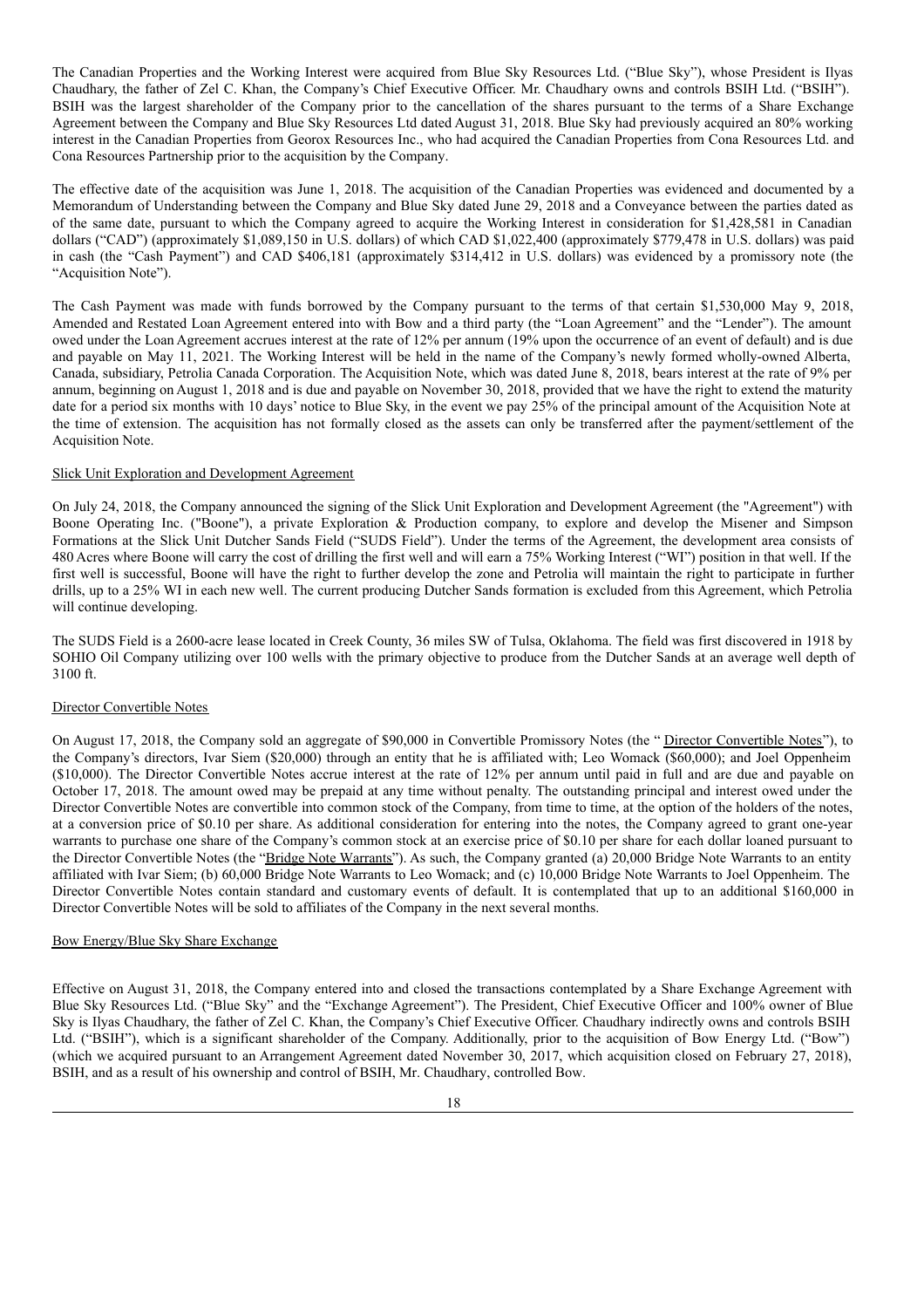Pursuant to the Exchange Agreement, we exchanged 100% of the ownership of Bow, in consideration for:

- (a) 70,807,417 shares of the Company's common stock owned and controlled by Mr. Chaudhary and BSIH (the "Blue Sky Shares");
- (b) \$100,000 in cash (less certain advances paid by Blue Sky or Bow to the Company since April 1, 2018);
- (c) (c) the assumption of certain payables owed by Bow totaling \$1,696,332 (which includes \$730,000 owed under the terms of a Loan Agreement, as amended, originally entered into by Bow, but not the subsequent \$800,000 borrowed by Bow pursuant to the amendment to the Loan Agreement dated May 9, 2018 (which obligation is documented by a Debt Repayment Agreement));
- (d) 20% of Bow Energy International Holdings, Inc, which is wholly-owned by Bow ("Bow EIH")(which entity's subsidiaries own certain Production Sharing Contracts (the "PSC") and certain other participating assets), pursuant to an Assignment Agreement;
- (e) certain carry rights described in greater detail in the Exchange Agreement, providing for Blue Sky to carry the Company for up to the next \$10 million of aggregate costs in BOW EIH and the PSC assets, with any profits from BOW EIH being distributed 80% to Bow and 20% to the Company, pursuant to a Petrolia Carry Agreement (the "Carry Agreement"); and
- (f) a 3% royalty, after recovery of (i) the funds expended by Bukit Energy Bohorok Pte Ltd, which is wholly-owned by BOW EIH in the Bohorok, Indonesia PSC (the "Bohorok PSC") since July 1, 2018, plus (ii) \$3,546,450 (i.e., ½ of Bow's share of the prior sunk cost of the Bohorok PSC), which royalty is evidenced by an Assignment of Petrolia Royalty (the "Royalty Assignment").

The Exchange Agreement closed on August 31, 2018 and has an effective date of July 1, 2018. The Exchange Agreement contains customary and standard representations and warranties of the parties, indemnification obligations (which survive for six months following the closing) and closing conditions. The Company is in the process of cancelling the Blue Sky Shares and returning such shares to the status of authorized but unissued shares of common stock.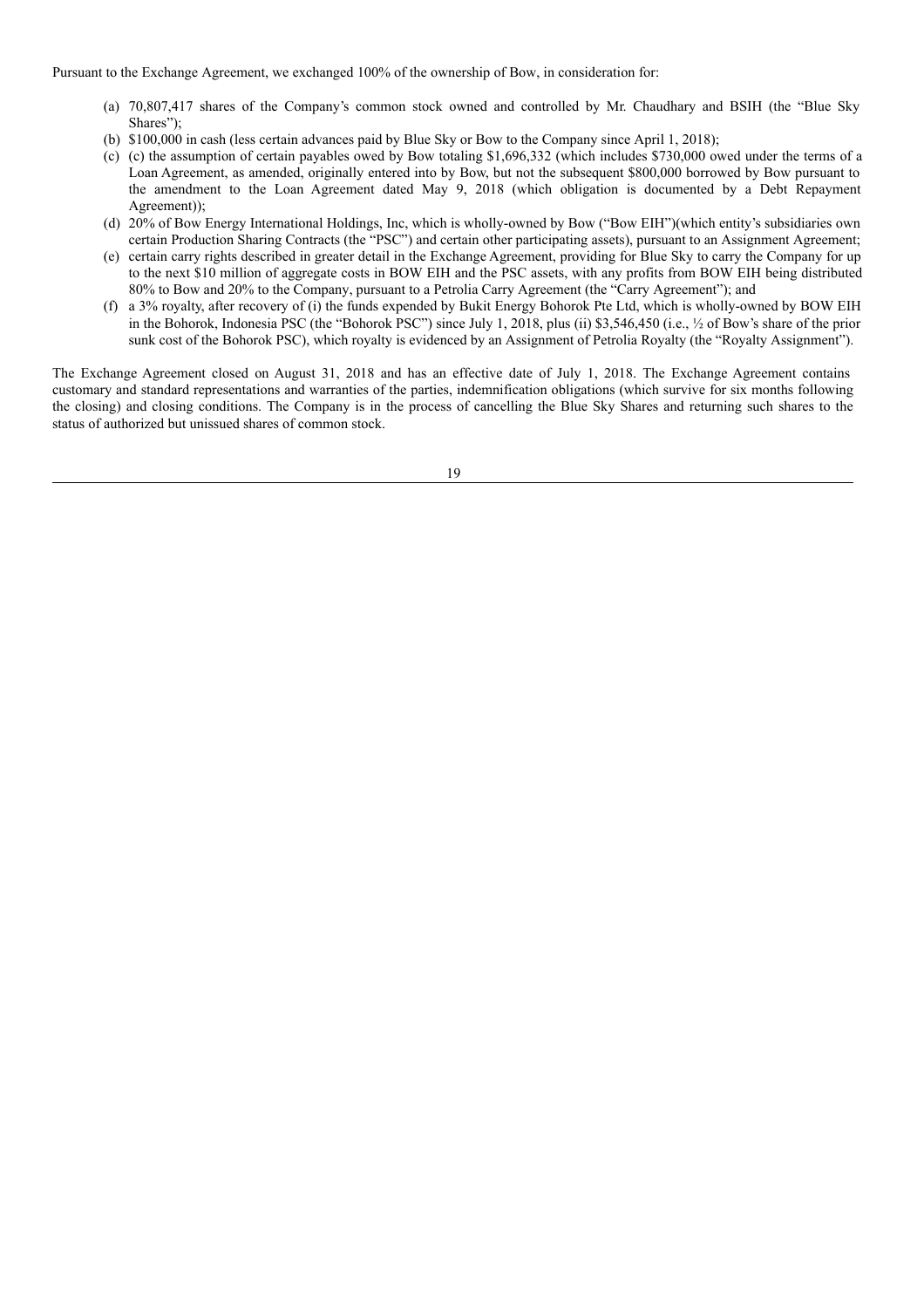#### **FORWARD LOOKING STATEMENTS**

This report contains statements which, to the extent that they do not recite historical fact, constitute forward-looking statements. These statements can be identified by the fact that they do not relate strictly to historical or current facts and may include the words "may," "will," "could," "should," "would," "believe," "expect," "anticipate," "estimate," "intend," "plan" or other words or expressions of similar meaning. We have based these forward-looking statements on our current expectations about future events. The forward-looking statements include statements that reflect management's beliefs, plans, objectives, goals, expectations, anticipations and intentions with respect to our financial condition, results of operations, future performance and business, including statements relating to our business strategy and our current and future development plans.

The potential risks and uncertainties that could cause our actual financial condition, results of operations and future performance to differ materially from those expressed or implied in this report include:

- The sale prices of crude oil;
- The amount of production from oil wells in which we have an interest;
- Lease operating expenses;
- International conflict or acts of terrorism:
- General economic conditions; and<br>• Other factors disclosed in this repo Other factors disclosed in this report.
- 

Although we believe that the expectations reflected in the forward-looking statements are reasonable, we cannot guarantee future results, level of activity, performance or achievements. Many factors discussed in this report, some of which are beyond our control, will be important in determining our future performance. Consequently, actual results may differ materially from those that might be anticipated from the forward-looking statements. In light of these and other uncertainties, you should not regard the inclusion of a forward-looking statement in this report as a representation by us that our plans and objectives will be achieved, and you should not place undue reliance on such forward-looking statements. We undertake no obligation to publicly update any forward-looking statements, whether as a result of new information, future events or otherwise, except as required by law.

You should read the matters described in "Risk Factors" and the other cautionary statements made in, and incorporated by reference in, this report as being applicable to all related forward-looking statements wherever they appear in this report. We cannot assure you that the forward-looking statements in this report will prove to be accurate and therefore prospective investors are encouraged not to place undue reliance on forward-looking statements. Other than as required by law, we undertake no obligation to update or revise these forward-looking statements, even though our situation may change in the future.

Please see the "Glossary of Oil and Gas Terms" on page 9 of our Annual Report on Form 10-K for the year ended December 31, 2017, filed with the SEC on April 17, 2018 (the "2017 Annual Report") for a list of abbreviations and definitions used throughout this report.

This information should be read in conjunction with the interim unaudited financial statements and the notes thereto included in this Quarterly Report on Form 10-Q, and the unaudited financial statements and notes thereto and Part II, Item 7, Management's Discussion and Analysis of Financial Condition and Results of Operations contained in our 2017 Annual Report.

Certain capitalized terms used below and otherwise defined below, have the meanings given to such terms in the footnotes to our consolidated financial statements included above under "Part I - Financial Information" - "Item 1. Financial Statements".

Unless the context requires otherwise, references to the "Company," "we," "us," "our," "Petrolia" and "Petrolia Energy Corp." refer specifically to Petrolia Energy Corp. and its wholly-owned subsidiaries.

In addition, unless the context otherwise requires and for the purposes of this report only:

- "Bbl" refers to one stock tank barrel, or 42 U.S. gallons liquid volume, used in this report in reference to crude oil or other liquid hydrocarbons:
- "Boe" barrels of oil equivalent, determined using the ratio of one Bbl of crude oil, condensate or natural gas liquids, to six Mcf of natural gas:
- "Mcf" refers to a thousand cubic feet of natural gas;
- "SEC" or the "Commission" refers to the United States Securities and Exchange Commission; and
- "Securities Act" refers to the Securities Act of 1933, as amended.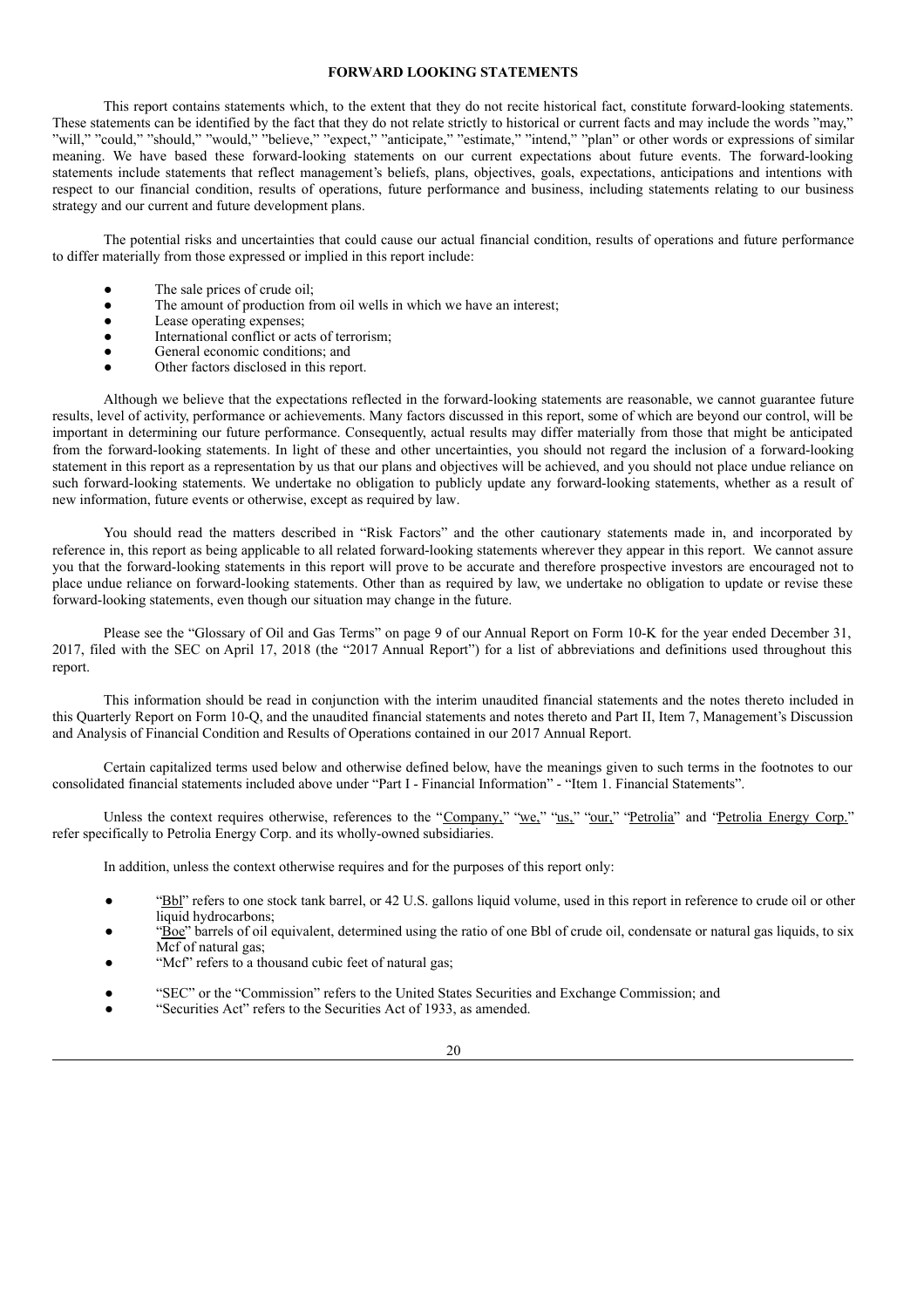#### **Item 2 Management's Discussion and Analysis of Financial Condition and Results of Operations**

#### **Background**

We were incorporated in Colorado on January 16, 2002.

In February 2012 we decided it would be in the best interests of our shareholders to no longer pursue our original business plan and, in April 2012 we became active in the exploration and development of oil and gas properties.

Effective September 2, 2016, we formally changed our name to Petrolia Energy Corporation, pursuant to the filing of a Statement of Conversion with the Secretary of State of Colorado and a Certificate of Conversion with the Secretary of State of Texas, authorized by the Plan of Conversion which was approved by our stockholders at our April 14, 2016, annual meeting of stockholders, each of which are described in greater detail in the Definitive Proxy Statement on Schedule 14A, which was filed with the Securities and Exchange Commission on March 23, 2016. In addition to the Certificate of Conversion filing, we filed a Certificate of Correction filing with the Secretary of State of Texas (correcting certain errors in our originally filed Certificate of Formation) on August 24, 2016.

As previously reported, although the stockholders approved the Plan of Conversion at the annual meeting, pursuant to which our corporate jurisdiction was to be changed from the State of Colorado to the State of Texas by means of a process called a "Conversion" and our name was to be changed to "Petrolia Energy Corporation", those filings were not immediately made and the Conversion did not become legally effective until September 2, 2016. Specifically, on June 15, 2016, the Company filed a Certificate of Conversion with the Texas Secretary of State, affecting the Conversion and the name change, and including a Certificate of Formation as a converted Texas corporation; however, the Statement of Conversion was not filed with the State of Colorado until a later date. As a result, and because FINRA and the Depository Trust Company (DTC) had advised us that they would not recognize the Conversion or name change, or update such related information in the marketplace until we became current in our periodic filings with the Securities and Exchange Commission and they had a chance to review and approve such transactions, we took the position that the Conversion and name change were not legally effective until September 2, 2016.

As a result of the filings described above, and FINRA and the Depository Trust Company (DTC) formally recognizing and reflecting the events described above in the marketplace, the Company has formally converted from a Colorado corporation to a Texas corporation, and has formally changed its name to "Petrolia Energy Corporation".

Two significant acquisitions were made in 2015 and additional working interests in the same properties were acquired in 2016 and 2017, as described in greater detail in the "Plan of Operation" section below. Additionally, in February 2018, we acquired Bow Energy Ltd and its assets, as discussed below, provided that in September 2018, as discussed under "Subsequent Events" above, we divested Bow.

### **Plan of Operation**

Since 2015, we have established a clearly defined strategy to acquire, enhance and redevelop high-quality, resource in place assets. The Company has been focusing on acquisitions in the Southwest United States and Indonesia (as described below) while actively pursuing our strategy to offer low-cost operational solutions in established Oil and Gas regions. We believe our mix of assets-oil-in-place conventional plays, low-risk resource plays and the redevelopment of our late-stage plays is a solid foundation for continued growth and future revenue growth.

Our strategy is to acquire low risk, conventionally producing oil fields. This strategy allows us to incorporate new technology to minimize risk and maximize the recoverability of existing reservoirs. This approach allows us to minimize the environmental impact caused by exploratory development.

Our activities will primarily be dependent upon available financing.

Oil and gas leases are considered real property. Title to properties which we may acquire will be subject to landowner's royalties, overriding royalties, carried working and other similar interests and contractual arrangements customary in the oil and gas industry, to liens for current taxes not yet due, liens for amounts owing to persons operating wells, and other encumbrances. As is customary in the industry, in the case of undeveloped properties little investigation of record title will be made at the time of acquisition (other than a preliminary review of local records). However, drilling title opinions may be obtained before commencement of drilling operations.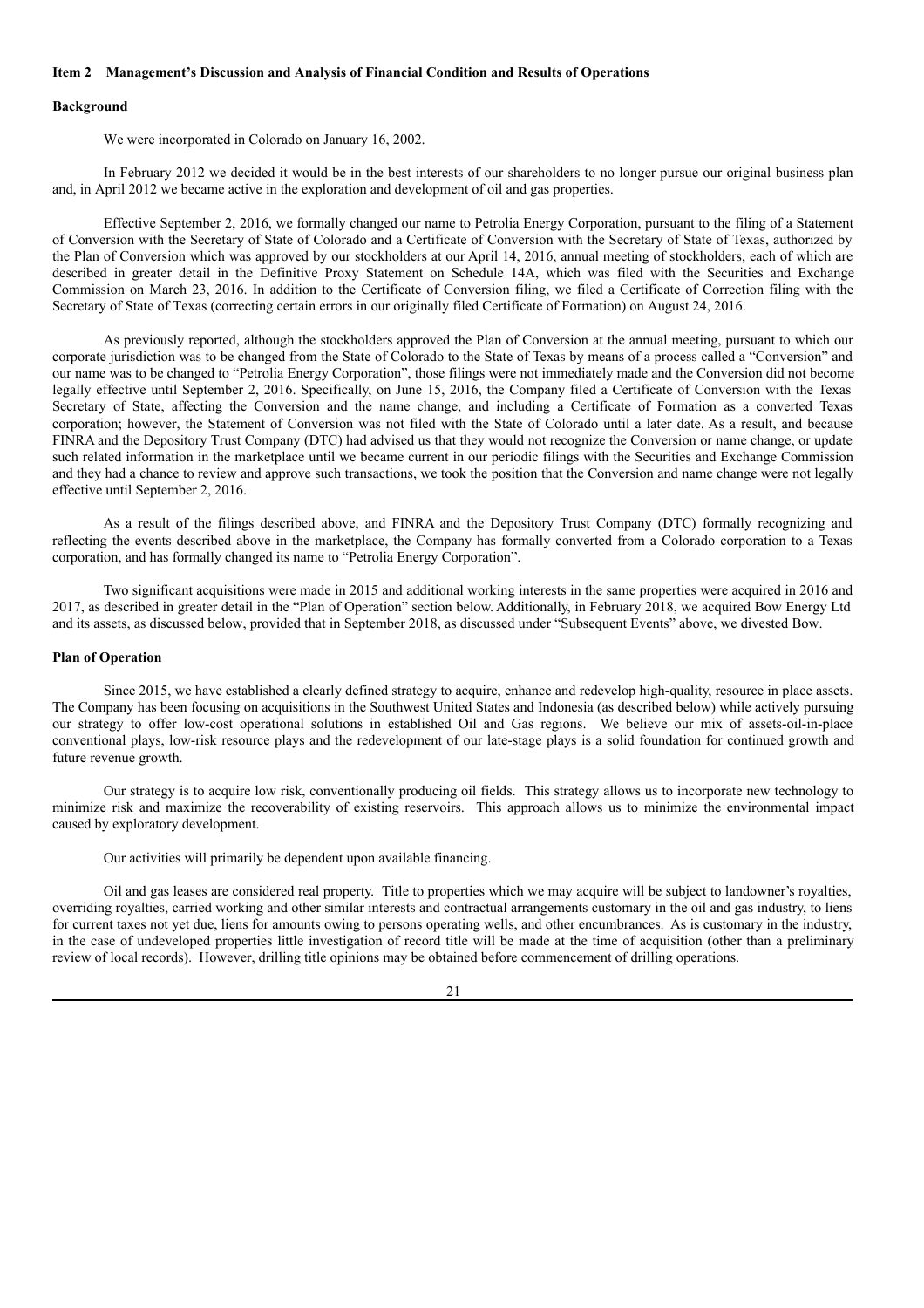#### *Minerva-Rockdale Field*

The Minerva-Rockdale Field, which is located approximately 30 miles Northeast of Austin, Texas, was first discovered in 1921 and is approximately 50 square miles in size. The main producing formation for this field is the Upper Cretaceous Navarro Group of sands and shales. The Navarro is typically subdivided into several producing zones from the uppermost "A" and "B" sands to the lower "C" and "D" sands. The "B" sand is the primary producing zone. These sands are commonly fine grained and poorly sorted and were deposited close to a shoreline during a cycle of marine regression.

In April 2013, the Company entered into a lease pertaining to a 423 acre tract in Milam County, Texas, which is adjacent to the Company's original 200 acre lease. The Company issued 500,000 shares of its common stock as consideration for a 100% working interest (75% net revenue interest) in such lease.

In August 2013, we became an oil and gas operator and took over the operation of 100% of our wells. As such, we terminated our relationship with RTO Operating, LLC for the day-to-day operations and monitoring of our wells. During 2014, the Company continued to operate its own lease. During the fourth quarter of 2014, the Company hired Jovian Petroleum Corporation (Jovian) to survey the operations and well performance at the Noack field. Their report identified paraffin buildup problems in the well bores and gathering lines as the main production issue for the Company to overcome. In December 2014, the Company signed an operating agreement with Jovian to assume full operational responsibility for the Noack field under a fixed fee agreement of \$10,000 per month for full operating field services. On March 1, 2015, the Company hired Zel C. Khan, our current CEO and director, who is the largest stockholder of Jovian, as well as several former employees of Jovian Petroleum. This allowed for the fixed fee agreement with Jovian. The CEO of Jovian is Quinten Beasley, our director, and the largest shareholder of Jovian is Zel C. Khan, our CEO and director.

During the period from our inception to December 31, 2011, we did not drill any oil or gas wells. During the year-ended December 31, 2012, we drilled and completed six (6) oil wells and during 2013 the Company drilled and completed three (3) wells of which one (1) was converted to an injection well. During 2014, the Company drilled seven (7) new wells. In 2015, six (6) of the wells were completed, five (5) wells produced, one (1) did not produce, and one (1) well was not completed. During 2016 and through the second quarter ended June 30, the Company had two (2) wells producing, six (6) wells to workover, with one (1) injection well, one (1) that did not produce, and one (1) well not completed.

#### *Slick Unit Dutcher Sands ("SUDS") Field*

The SUDS oilfield consists of 2,600 acres located in Creek County, Oklahoma and carries a 76.5% net revenue interest (NRI). The first oil producer was completed in 1918 by Standard Oil of Ohio ("Sohio"), which at that time was owned by John D. Rockefeller. By 1959, approximately 14,000,000 barrels of oil had been recovered at an average well depth of 3,100 feet and over 100 wells in production. Through a series of events, the infrastructure had deteriorated and the field suffered a lot of neglect. Since 2011, Jovian has invested an estimated \$1.6 million into the restoration of the field; rebuilding the infrastructure and putting wells back in production. To date, 22 wells have been worked over and 9 are fully operational with considerable reserves remaining.

The Company has approved the SUDS well #1 and has approved and filed for two new infill wells to be drilled. The Company expects to drill the first well in the  $3<sup>rd</sup>$  quarter of 2018, funding permitting.

#### *SUDS 10% Acquisition*

The Company acquired a 10% working interest in the SUDS field located in Creek County, Oklahoma on September 23, 2015, in exchange for 10,586,805 shares of restricted common stock. Based on the then current market value of our common stock, \$0.068 per share, the price paid was \$719,903 or \$4.77 dollars per barrel of oil (Bbl). Through this transaction, the Company increased its reserve base by approximately 151,000 Bbls of (1P) proven reserves. Concurrently with the purchase, Jovian agreed to assign to the Company the right to be the operator of record of the SUDS field, governed by an American Association of Professional Landmen (AAPL) standard Joint Operating Agreement (JOA).

#### *SUDS 90% Acquisition*

On the effective date of September 28 2016, the Company acquired a 90% net working interest in the SUDS field as a result of two separate agreements, Purchase and Sale Agreement and the Share Exchange Agreement, both between the Company and Jovian.

The Company issued two notes for a combined value of \$4,000,000 in exchange for a cumulative 50% working interest in SUDS. A Promissory Note to Jovian for \$1,000,000 was executed bearing interest at 5% and due on December 31, 2016 related to the acquisition of a 50% working interest in the SUDS field. The Promissory Note was secured by a 12.5% undivided working interest in the SUDS field. In addition, a Production Payment Note was executed for the same 50% working interest in the SUDS field. This note was for \$3,000,000, paid out of twenty percent (20%) of the 50% undivided interest of net revenues received by the Purchaser that is attributable to the SUDS field assets. The Production Payment Note was secured by a 12.5% undivided working interest in the SUDS field.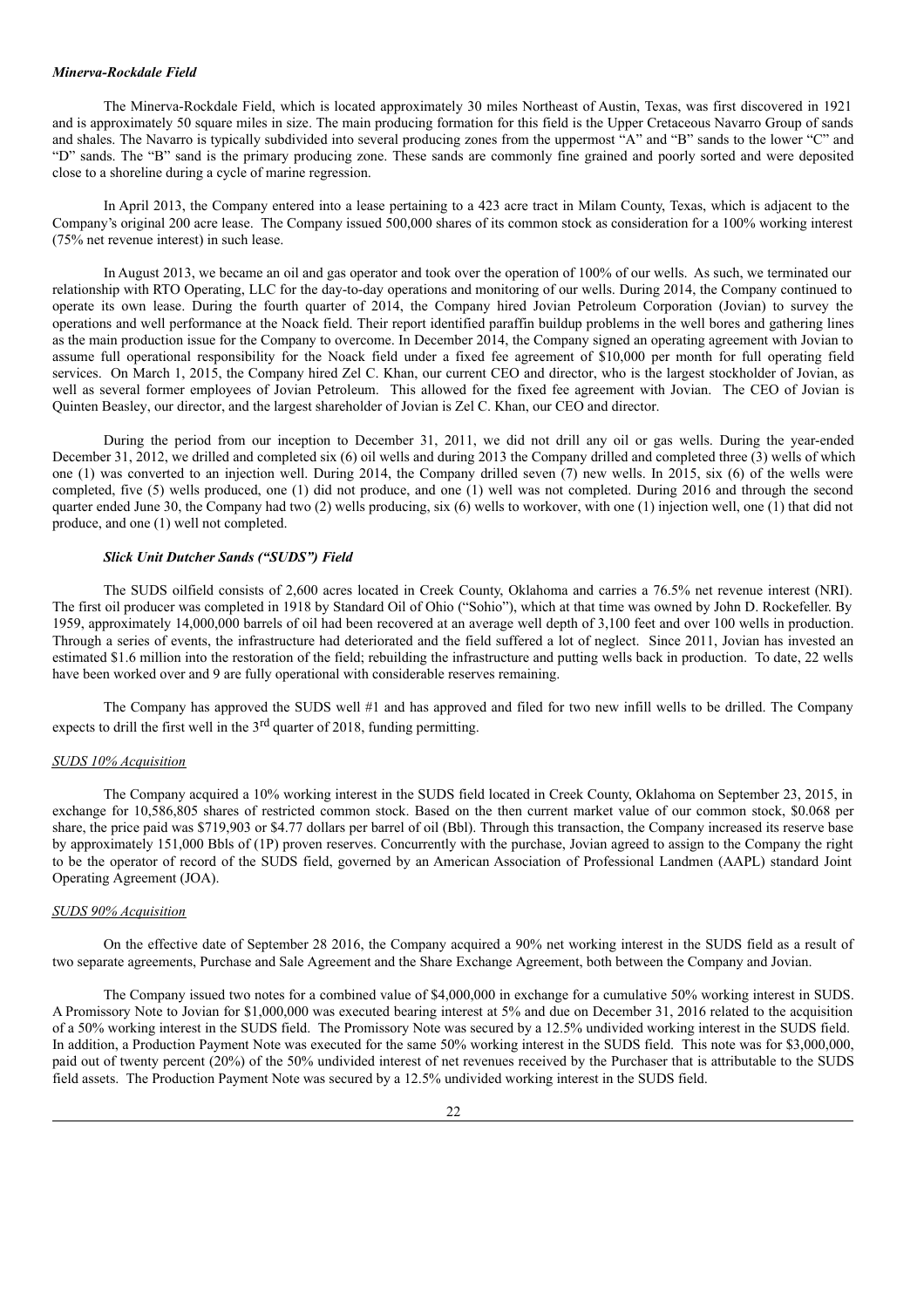The Company issued 24,308,985 shares of its restricted common stock to Jovian to acquire an additional 40% working interest ownership of SUDS. The purchase price of the shares equates to a \$4,373,186 value, based on the \$0.1799/share market price of our common stock on September 28, 2016 (the effective date of the transaction).

Jovian Petroleum Corporation converted its outstanding \$4,000,000 of debt in two tranches, a \$2,000,000 first tranche on May 30, 2017 and a \$2,000,000 second tranche on July 19, 2017. Although the two transactions occurred in different reporting periods, the two transactions were contemplated together, and they were accounted for as one extinguishment that was accomplished in two tranches, the first in May 2017 and the second in July 2017.

*Tranche 1* - On May 30, 2017, Jovian Petroleum Corporation converted \$2 million of its \$4 million debt into 10 million shares of the Company's common stock. The \$2 million debt included a \$1 million Promissory Note and \$1 million of the \$3 million Production Payment Note as well as interest payable of \$33,151.

*Tranche 2* - On July 19, 2017, Jovian Petroleum Corporation converted \$2 million of its remaining debt (outstanding under a Production Payment Note) into 12,749,286 shares of the Company's common stock and 21,510 shares of the Company's Preferred Stock.

The consideration for the debt extinguished consisted of the following:

- 10 million shares of common stock which were valued using the market price on the date of issuance of \$0.14 per share (\$1,400,000)
- Warrants to purchase 6 million shares of common stock with an exercise price of \$0.20 per share based on a \$0.12 valuation, volatility of 293%, a discount rate of 1.09% and warrants to purchase 4 million shares of common stock with an exercise price of \$0.35 per share based on a \$0.12 valuation, volatility of 293%, and a discount rate of 1.09%. All warrants expire in 3 years. The 6 million warrants were valued at \$709,776 while the 4 million warrants were valued at \$471,104, totaling \$1,180,880.
- $12,749,286$  shares of common stock which were valued using the market price on the date of issuance of \$0.104 per share (\$1,325,926).
- The Preferred Stock was valued at \$10.00 per share, the cash price paid by third party investors for the same stock with an aggregate value of \$215,100.

The combination of the two transactions resulted in an \$88,755 loss which was recognized in the second quarter of 2017. The extinguishment of tranche 2 was recognized in the third quarter, with no impact on the consolidated statement of operations.

#### *Twin Lakes San Andres Unit ("TLSAU") Field*

TLSAU is located 45 miles from Roswell, Chavez County, New Mexico and consists of 4,864 acres with 130 wells. The last independent reserve report prepared by MKM Engineering on December 31, 2017, reflects approximately 1.6 million barrels of proven oil reserves remaining for the 100% working interest. During 2017, the Company took control of thirty-eight (38) wells of which twenty-one (21) were re-worked, of this eight (8) wells remained producing, five (5) wells were dedicated for injection purpose, and the remaining await additional workover and a secondary. During 2017 and through the second quarter ended June 30, 2018, the field had ninety (90) total wells, six (6) were producing, and twenty-one (21) are producible after certain workovers, and five (5) have been designated as injection wells and are awaiting permits. As of December 31, 2017, and continuing through the filing date of this report, Petrolia had filed its Operator bond and assigned an Operator designation to become the operator of the field. As of the date of this report, Petrolia owns a 100% working interest in the field.

### TLSAU 15% Acquisition

On November 4, 2015, the Company acquired a 15% net working interest in the TLSAU field located in Chavez County, New Mexico (the "Net Working Interest") and all operating equipment on the field. Through this transaction, the Company increased its reserve base by approximately 384,800 Bbls of (1P) proven reserves. The Company was also assigned all rights to be the operator of the TLSAU unit under a standard operating agreement.

The total purchase price for the acquisition of the Net Working Interest and equipment rights was \$196,875 or \$0.52 per barrel of oil (Bbl) and was paid to Blue Sky NM, Inc. ("BSNM"). The Company paid \$50,000 in cash and gave a promissory note in the amount of \$146,875. The \$50,000 was paid by the CEO of the Company for the benefit of the Company and recorded as a shareholder advance. Subsequently, the \$50,000 advance was converted into 800,000 shares of common stock at \$0.06 per share and warrants to purchase 800,000 shares of common stock that expire in three (3) years. In addition, a \$1.3 million face value note payable to BSNM was purchased for \$316,800 (the "BSNM Note") (6,000,000 shares of common stock at \$0.0528 per share). With the inclusion of the note receivable, the price per barrel would be \$1.33 dollars per barrel oil (Bbl).

#### TLSAU 25% Acquisition

On September 1, 2016, the Company acquired an additional 25% working interest ownership in the TLSAU field through the issuance of 3,500,000 shares of its restricted common stock to an unrelated party. The purchase price of the shares equates to a \$350,000 value, based on the \$0.10 per share market price of Petrolia's shares on September 1, 2016. After the purchase, the Company owns a total working interest ownership of 40%. The final purchase price allocation of the transaction is as follows: oil and gas properties acquired \$392,252, and asset retirement obligations assumed of \$42,252.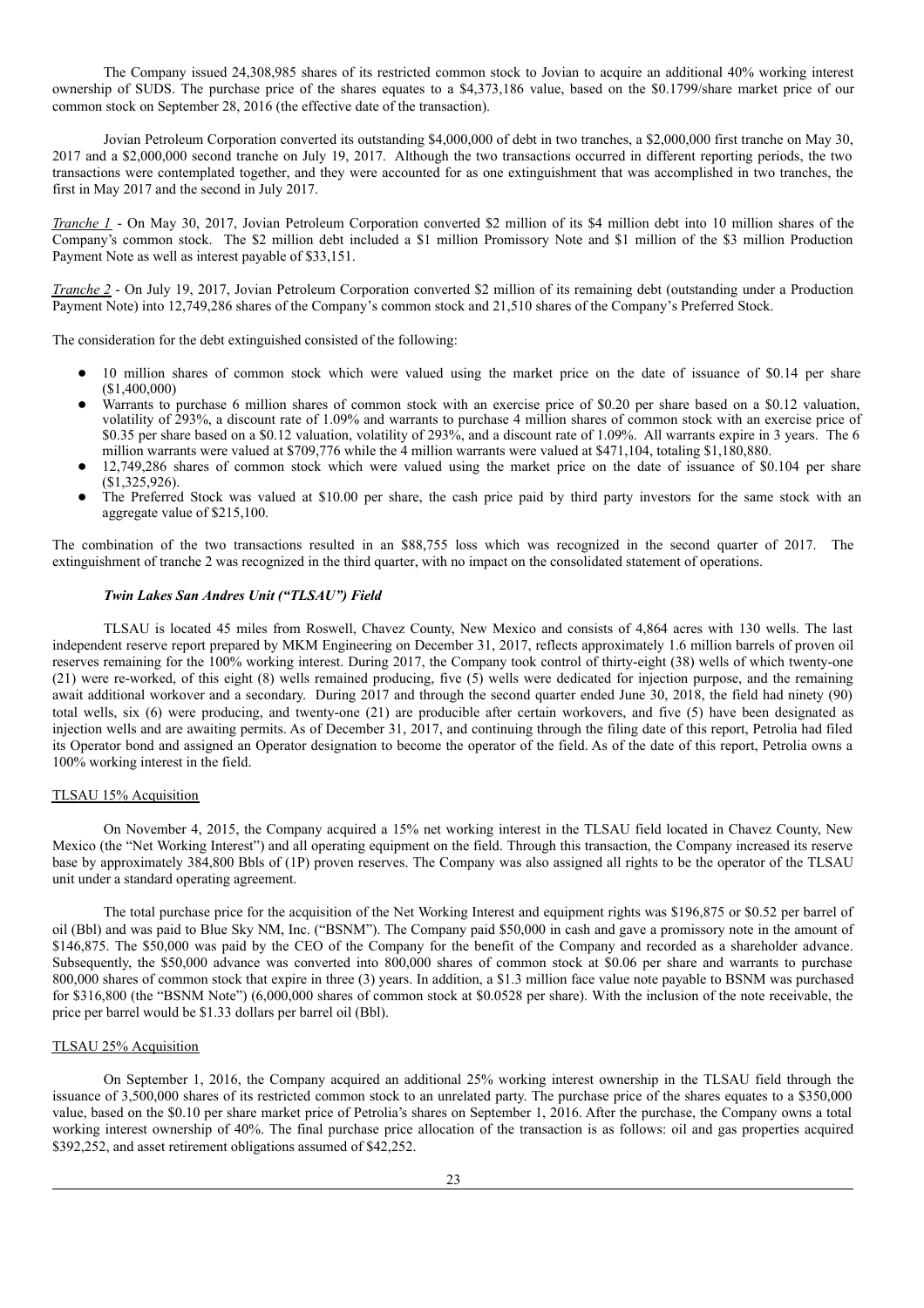# TLSAU 60% Acquisition

Effective February 12, 2017, the Company acquired an additional 60% working interest ownership in the TLSAU field (the "Net Working Interest") resulting from the execution of a Settlement Agreement on February 12, 2017. The agreement assigned Dead Aim Investments' ("Dead Aim") 60% ownership interests to the Company. As a result of this transaction, Petrolia now owns a 100% working interest in TLSAU. Consideration of \$465,788 was given in exchange for Dead Aim's working interest. The consideration includes the forgiveness of the BSNM Note of \$316,800 (with a \$1.3 million face value) which we acquired in November 2015 and the write-off of \$148,988 of Dead Aim's outstanding accounts receivable to Petrolia. Dead Aim assumed liability (prior to the acquisition) for the OPBE note that the Company purchased.

#### *Askarii Resources, LLC*

Effective February 1, 2016, the Company acquired 100% of the issued and outstanding interests in Askarii Resources LLC ("Askarii"), a private Texas based oil & gas service company. The Company acquired Askarii by issuing one (1) million restricted shares of common stock. Based on the then market value of the Company's common stock at \$0.05 per share, the aggregate value of the transaction was \$50,000.

Askarii, while dormant for the last few years, has a significant history with major oil companies providing services both onshore and offshore- Gulf of Mexico. Using Askarii, the Company plans to engage in the oil field service business as well as the leasing of field related heavy equipment. It is also contemplated that Askarii will research various enhanced oil recovery (EOR) technologies and methods which it can use for the benefit of the Company's oil fields.

#### **Bow Energy Ltd., a related party**

On February 27, 2018, the Acquisition closed, and Petrolia Energy Corporation acquired all of the issued and outstanding shares in Bow Energy Ltd. Bow Energy Ltd. has contracts covering a total land position in Indonesia of 948,029 net acres as described in greater detail below.

Effective on August 31, 2018, the Company entered into and closed the transactions contemplated by a Share Exchange Agreement with Blue Sky Resources Ltd. ("Blue Sky" and the "Exchange Agreement").

The President, Chief Executive Officer and 100% owner of Blue Sky is Ilyas Chaudhary, the father of Zel C. Khan, the Company's Chief Executive Officer. Mr. Chaudhary indirectly owns and controls BSIH Ltd. ("BSIH"), which was a significant shareholder of the Company prior to the consummation of the cancellation discussed below. Additionally, prior to the acquisition of Bow Energy Ltd. ("Bow") (which we acquired pursuant to an Arrangement Agreement dated November 30, 2017, which acquisition closed on February 27, 2018), BSIH, and as a result of his ownership and control of BSIH, Mr. Chaudhary, controlled Bow.

Pursuant to the Exchange Agreement, we exchanged 100% of the ownership of Bow, in consideration for:

(a) 70,807,417 shares of the Company's common stock owned and controlled by Mr. Chaudhary and BSIH (the "Blue Sky Shares");

(b) \$100,000 in cash (less certain advances paid by Blue Sky or Bow to the Company since April 1, 2018);

(c) the assumption of certain payables owed by Bow totaling \$1,696,332 (which includes \$730,000 owed under the terms of a Loan Agreement, as amended, originally entered into by Bow, but not the subsequent \$800,000 borrowed by Bow pursuant to the amendment to the Loan Agreement dated May 9, 2018 (which obligation is documented by a Debt Repayment Agreement));

(d) 20% of Bow Energy International Holdings, Inc, which is wholly-owned by Bow ("Bow EIH")(which entity's subsidiaries own certain Production Sharing Contracts (the "PSC") and certain other participating assets), pursuant to an Assignment Agreement;

(e) certain carry rights described in greater detail in the Exchange Agreement, providing for Blue Sky to carry the Company for up to the next \$10 million of aggregate costs in BOW EIH and the PSC assets, with any profits from BOW EIH being distributed 80% to Bow and 20% to the Company, pursuant to a Petrolia Carry Agreement (the "Carry Agreement"); and

a 3% royalty, after recovery of (i) the funds expended by Bukit Energy Bohorok Pte Ltd, which is wholly-owned by BOW EIH in the Bohorok, Indonesia PSC (the "Bohorok PSC") since July 1, 2018, plus (ii) \$3,546,450 (i.e., ½ of Bow's share of the prior sunk cost of the Bohorok PSC), which royalty is evidenced by an Assignment of Petrolia Royalty (the "Royalty Assignment").

The Exchange Agreement closed on August 31, 2018 and has an effective date of July 1, 2018.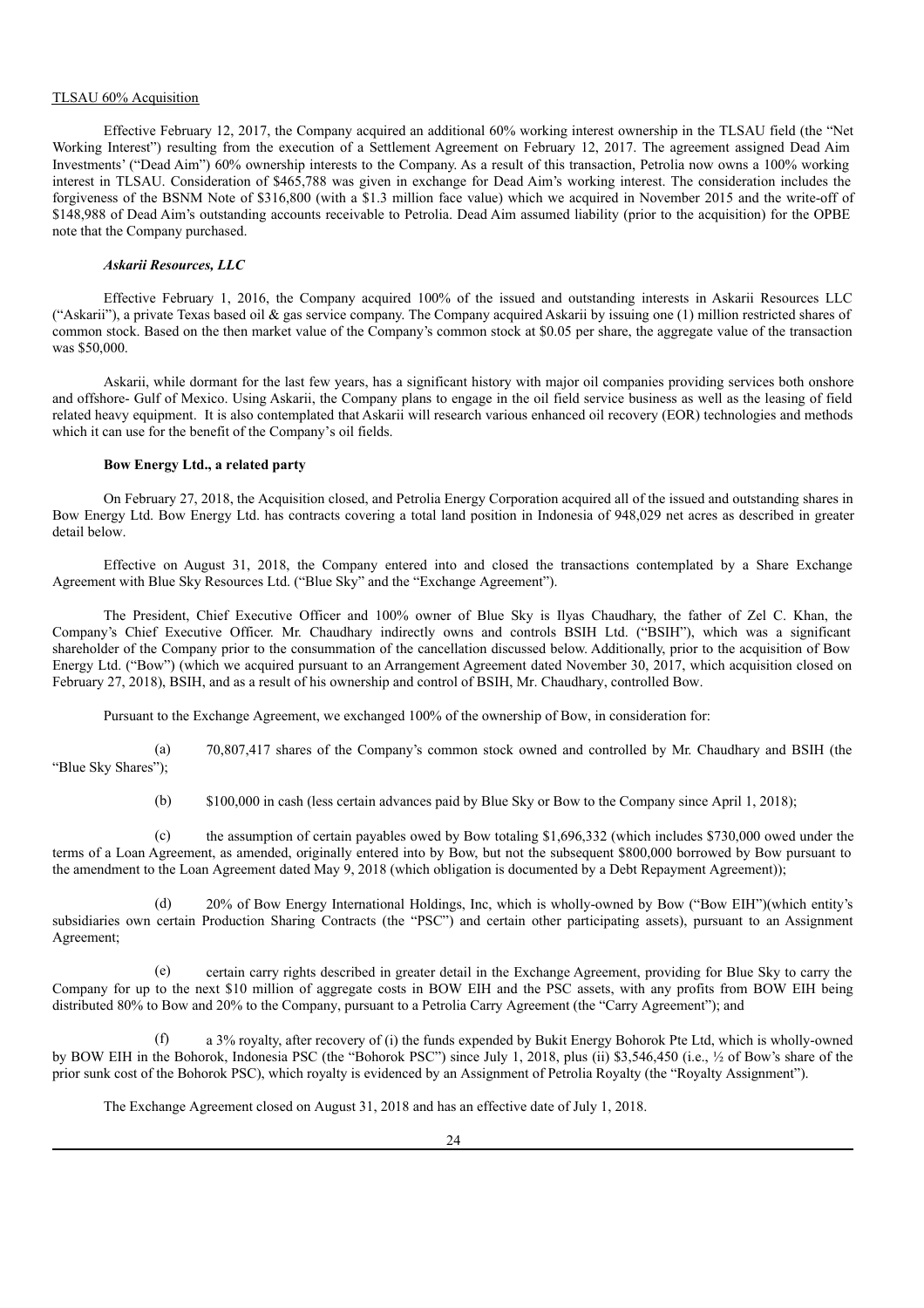The Exchange Agreement contains customary and standard representations and warranties of the parties, indemnification obligations (which survive for six months following the closing) and closing conditions. The Exchange Agreement may be terminated by either party for any reason prior to closing.

The Company is in the process of cancelling the Blue Sky Shares and returning such shares to the status of authorized but unissued shares of common stock. To date, a total of 53,105,563 of the shares have been cancelled.

#### **South Block A**

South Block A ("SBA") is located onshore North Sumatra, Indonesia. Bow is the operator of the 421 kilometer (km) block with a 44.48% Working Interest. The block has a proven petroleum system on trend with the Arun, Pase, Rantu and Kual Simpang gas fields. There are multiple prospects and leads with the potential for stacked pay. The block has existing infrastructure leading to a high demand oil and gas market. The SBA is part of the Ductch vintage oil field known as Paya Bili. The block was purchased on July 2, 2015.

The Company has advanced a total of \$1,971,491 to Bow's subsidiary Renco Elang Energy Pte. Ltd. ("REE") which holds Bow's interest in SBA. These advances are interest free loans. As part of the REE shareholder's agreement, all after-tax proceeds from the operations of SBA are first paid against the shareholder loans, prior to any distributions relative to each party's share interests.

REE's partner PT. Prosys Oil and Gas International ("POGI") defaulted on cash call requirements to fund SBA as part of its 14% working interest. The deadline to remedy the defaults was on October 23, 2016. POGI's interest in SBA was subsequently transferred in the following proportions: REE: 8.3% and KRX Energy (SBA) Pte Ltd.: 5.7%. The proportionate interests in SBA are now: 59.3% for REE and 40.7% for Lion Energy Limited, an Australian publicly-traded company.

The Indonesian regulatory authority, BPMA, granted an additional 4-year extension, effective as of January 19, 2017, to the exploration term for SBA. The extension was granted following the drilling of the Amanah Timur-1 discovery well. This completed the work commitments for the block. Following the extension, REE is reviewing results from the discovery to identify commercialization options and work towards filing a Plan of Development for approval by the regulatory authority. As per the government requirements, following relinquishment the remaining area of the SBA PSC is  $421 \text{ km}^2$ . REE has selected the remaining area to ensure remaining acreage contains previously identified prospects and leads. The work program for the new extension is comprised of 50  $\text{km}^2$  of 3D seismic and planned drilling of 3 wells. After 2 years, the regulator will review progress on the block. During that time, the work commitment requires REE and its partner to either complete the work program or submit a Plan of Development. Failure to meet either target may result in expiration of the PSC, without financial penalty. The program is anticipated to take several years to complete and is subject to fulfillment of meeting various requirements as well as sufficient availability of funds.

#### **Bukit**

In the Bukit region, there are four Production Sharing Contracts ("PSCs") and one non-conventional joint study agreement ("JSA"), all interests are located onshore in Sumatra, Indonesia. Bukit Energy Inc.'s shareholding interests (the "Bukit Assets") are in five Singapore holding companies (the "Holding Companies") that own the interests. The Holding Companies held by BEIH own the following interests in the conventional and non-conventional PSCs and the non-conventional JSA:

- Bohorok PSC (conventional) operated  $50\%$  participating interest,  $465,266$  net acres Drill ready step-out location with resource potential
- Palmerah Baru PSC (conventional) operated 54% participating interest, 98,977 net acres
- Several light oil play trends, shallow and deep analogues in surrounding PSC's with prolific production
- Palmerah Deep PSC (non-conventional)- operated  $69.36\%$  participating interest, 170,398 net acres Area underlies conventional PSC
- Mahato PSC (conventional)- 20% participating interest, 167,115 net acres, non-operated 2 drill ready locations adjacent to producing fields
- Bohorok Deep (non-conventional)- 20.25% participating interest in a JSA, non-operated with option to become operator Area of JSA underlies the Bohorok PSC and adjacent to Pertamina's nonconventional PSC

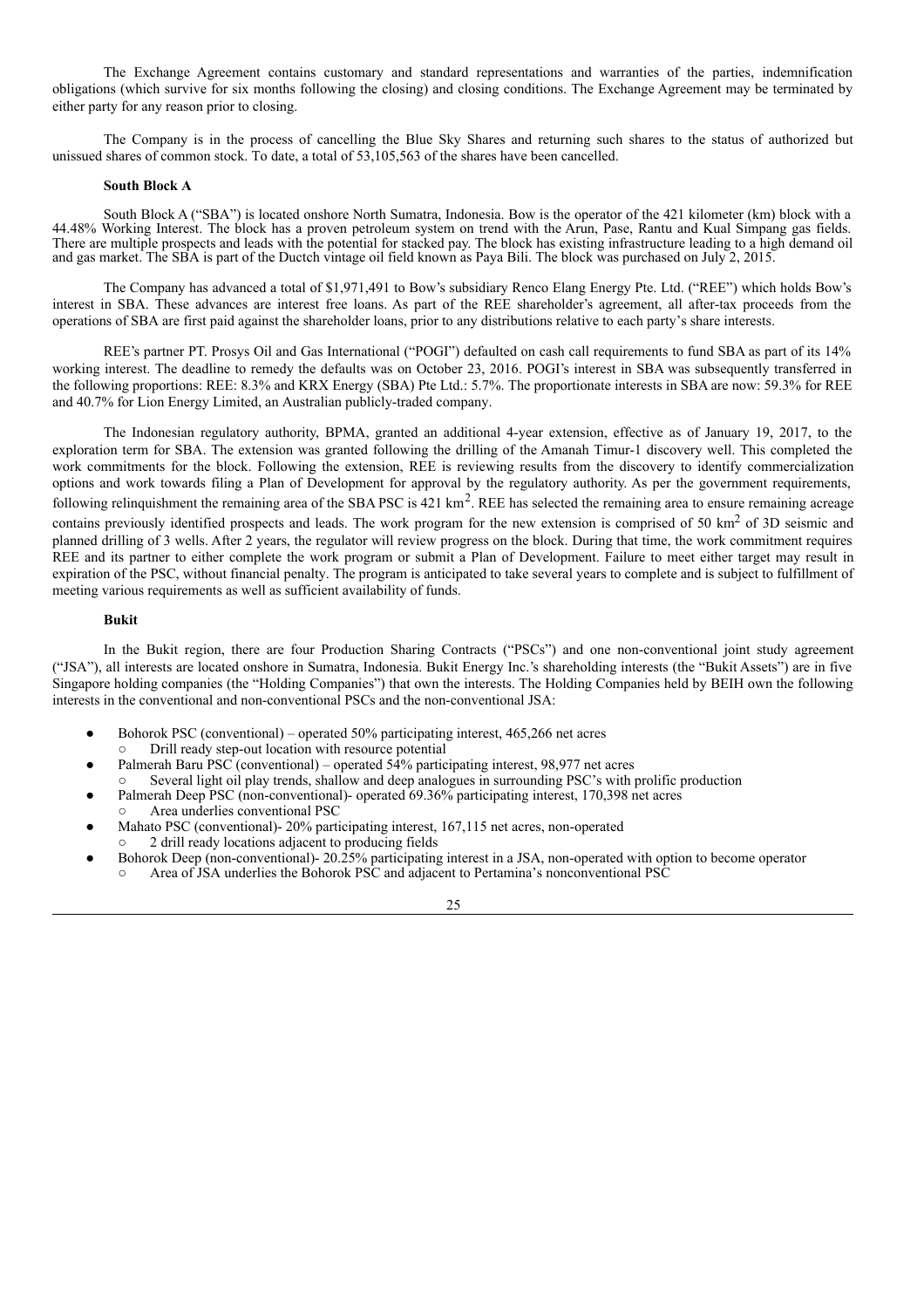#### **Results of Operations**

#### *Revenues*

Our oil and gas revenue reported for the six months ended June 30, 2018 was \$53,741, a decrease of \$21,650 from the prior year's period of \$75,391. Our decreased revenue for the six months ended June 30, 2018 as compared with the prior year's period is due to decreased production at the Noack field and Suds field. Production decreased from 2,128 bbls of oil for the six months ended June 30, 2018, compared to 775 bbls of oil for the six months ended June 30, 2017.

For the three months ended June 30, 2018, revenue decreased comparatively \$18,070 year over year to \$23,761 from \$41,831 for the three months ended June 30, 2018. Production decreased from 313 bbls of oil for the three months ended June 30, 2018, compared to 1,190 bbls of oil for the three months ended June 30, 2017.

Over the comparative periods, the market price for oil has improved, which partially offset the decrease in production. The average market price received was \$57.53 per barrel of oil for the six months ended June 30, 2018 compared to \$35.43 per barrel of oil over the prior six month period.

#### *Operating Expenses*

Operating expenses increased by \$29,095,513 to \$30,636,457 for the six months ended June 30, 2018 from \$1,540,944 for the six months ended June 30, 2017. At March 31, 2018, the Company recognized an impairment of goodwill of \$27,129,963 after assessing the fair value of the Bow acquisition, which accounted for the majority of the increase. Other period over period changes are due to non-cash accounting items in the period ended June 30, 2018, which included \$103,632 of transaction costs associated with the Bow acquisition, \$2,462,079 of stock-based compensation and a loss on debt settlement of \$203,349, which in total accounted for \$2,769,060 of the total operating expenses and year over year those costs increased by \$2,012,255 over the comparative period.

Operating expenses increase by \$277,539, to \$1,305,865 for the three month period ended June 30, 2018 compared to \$1,028,326 for the three months ended June 30, 2017. Operating expenses increased over the comparative period due to additional finance fees incurred and stock compensation fees associated with the new contracts.

#### *Other income (expense)*

Interest expense decreased for the three month period ended June 30, 2018 compared to the three months ended June 30, 2017, by \$182,686, due to an increase in debt carried during the six month period from June 30, 2017 to June 30, 2018. The Company acquired significant debt in the acquisition of Bow Energy Ltd. and issued new debt thereafter, so this expense is expected to normalize over the remainder of the fiscal year. Interest expense was \$48,219 and \$187,557 for the three months ended June 30, 2018 and June 30, 2017, respectively.

The Company incurred an exchange gain of \$69,725 for the six months ended June 30, 2018 and an exchange gain of \$16,387 for the three months ended June 30, 2018. There was no exchange gain or loss for the three and six months ended June 30, 2017. Exchange loss during 2018 was related to Bow's operations as it conducts its business in Canadian dollars (CDN).

The Company recorded a loss on extinguishment of debt of \$260,162 from the increase and reissuance of debt.

During the six months ended June 30, 2018, the Company recognized an impairment of goodwill of \$27,129,963 after assessing the fair value of the Bow acquisition. The impairment occurred during the three months ended March 31, 2018.

The Company incurred a loss of \$3,167 from the change in fair value of derivative liabilities. A derivative liability was incurred upon the issuance of the CDN priced warrants issued to a debt holder.

#### *Net Loss*

Net loss for the six months ended June 30, 2018 was \$30,847,969 compared to a net loss of \$1,725,416 for the six months ended June 30, 2017. This significant difference is due to the impairment of \$27,129,963 recognized pursuant to the acquisition of Bow and to other factors as described above.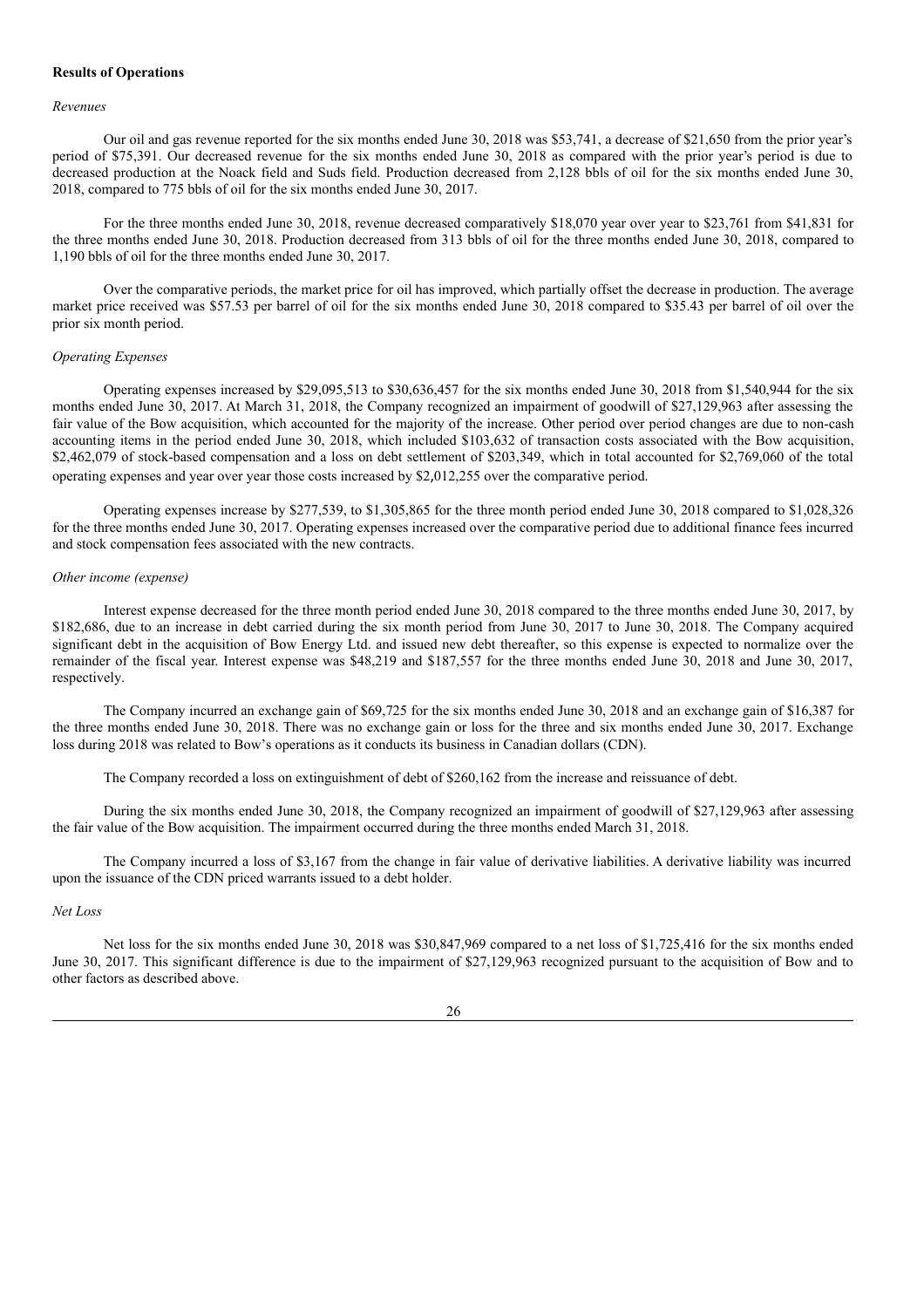#### **Changes in Financial Condition**

The financial condition of the entity changed significantly from December 31, 2017 to June 30, 2018 as the Company completed the acquisition of Bow.

The net acquired assets of \$34,607,088 in the Bow transaction are summarized as follows:

| Cash                                                           | S. | 3,784       |
|----------------------------------------------------------------|----|-------------|
| Other current assets                                           |    | 4.763       |
| Deposits                                                       |    | 337,997     |
| Furniture, equipment & software                                |    | 12.059      |
| Unproved properties and properties not subject to amortization |    | 9,705,590   |
| Goodwill                                                       |    | 27,129,963  |
| Accounts payable                                               |    | (1,157,876) |
| Note payable                                                   |    | (1,429,192) |
|                                                                |    |             |

Incurred in the acquisition, were several notes payable. Collectively, the following are outstanding obligations:

|                                  |                |                    |               | June 30, 2018        | December 31, 2017 |            |    |          |
|----------------------------------|----------------|--------------------|---------------|----------------------|-------------------|------------|----|----------|
|                                  | <b>Nominal</b> |                    |               | Carrying             |                   |            |    | Carrying |
|                                  | interest rate  | Date of maturity   |               | Face value<br>amount |                   | Face value |    | amount   |
| Truck loan (i)                   | 5.49%          | January 6, 2022    | 59,923<br>\$. | 59.923<br>S          | \$                | 56,786     | S. | 56,786   |
| Promissory note (ii)             | 12%            | September 30, 2018 | 36,830        | 42,350               |                   |            |    |          |
| Promissory note (iii)            | 12%            | September 30, 2018 | 35.692        | 39.987               |                   |            |    |          |
| Bukit Energy Inc.(iv)            | 8.5%           | December 15, 2017  | 470,000       | 519.302              |                   |            |    |          |
| Credit note $(v)$                | $12\%$         | May 11, 2021       | 1,530,000     | 1,556,366            |                   |            |    |          |
|                                  |                |                    | \$2,132,445   | 2,217,928            |                   | 56,786     |    | 56,786   |
| Long term debt                   |                |                    |               |                      |                   |            |    |          |
| Truck loan                       |                |                    |               | 20.926               |                   |            |    | 24,204   |
| Credit note $(v)$                |                |                    |               | 1,079,544            |                   |            |    |          |
| Total long-term notes payable    |                |                    |               | 1,100,470            |                   | 24,204     |    | 24,204   |
| Current portion of notes payable |                |                    |               | \$1,117,458          |                   | 32,582     |    | 32,582   |

The promissory notes are repayable in full on maturity. The difference between the face value and carrying amount is attributed to accrued interest.

- (i) On January 6, 2017, the Company purchased a truck and entered into an installment note with Don Ringer Toyota in the amount of \$59,923 for a term of five years at 5.49% annual percentage rate.
- (ii) The note matures on September 30, 2018 and carries interest at 12% per annum.
- (iii) The note matures on September 30, 2018 and carries interest at 12% per annum.
- (iv) In conjunction with the close of the purchase of the Bukit assets, Bow issued a note payable to Bukit Energy Inc. of \$500,000 with interest at the rate of 8.5% per annum, calculated monthly, not in advance, on the principal amount. The note matured on August 31, 2017. The note was extended to December 15, 2017. The note is in default and remained in default at the time of issuance of these financial statements. The Company repaid 30,000 of principle during the period ended June 30, 2018.
- (v) On May 9, 2018, Bow entered into an Amended and Restated Loan Agreement with a third party. The Loan Agreement increased by \$800,000 the amount of a previous loan agreement entered into between Bow and the Lender, to \$1,530,000. The amount owed under the Loan Agreement (\$1,530,000) accrues interest at the rate of 12% per annum (19% upon the occurrence of an event of default) and is due and payable on May 11, 2021, provided that the amount owed can be prepaid prior to maturity, beginning 60 days after the date of the Loan Agreement, provided that the Company give the Lender 10 days' notice of our intent to repay and pay the Lender the interest which would have been due through the maturity date at the time of repayment. The Company is also required to make a payment of principal and interest in the amount of \$50,818 per month for a period of 36 months towards the amount owed beginning on July 15, 2018; these payments were extended to begin on September 15, 2018. The Loan Agreement contains standard and customary events of default, including cross defaults under other indebtedness obligations of us and Bow, and the occurrence of any event which would have a material adverse effect on us or Bow.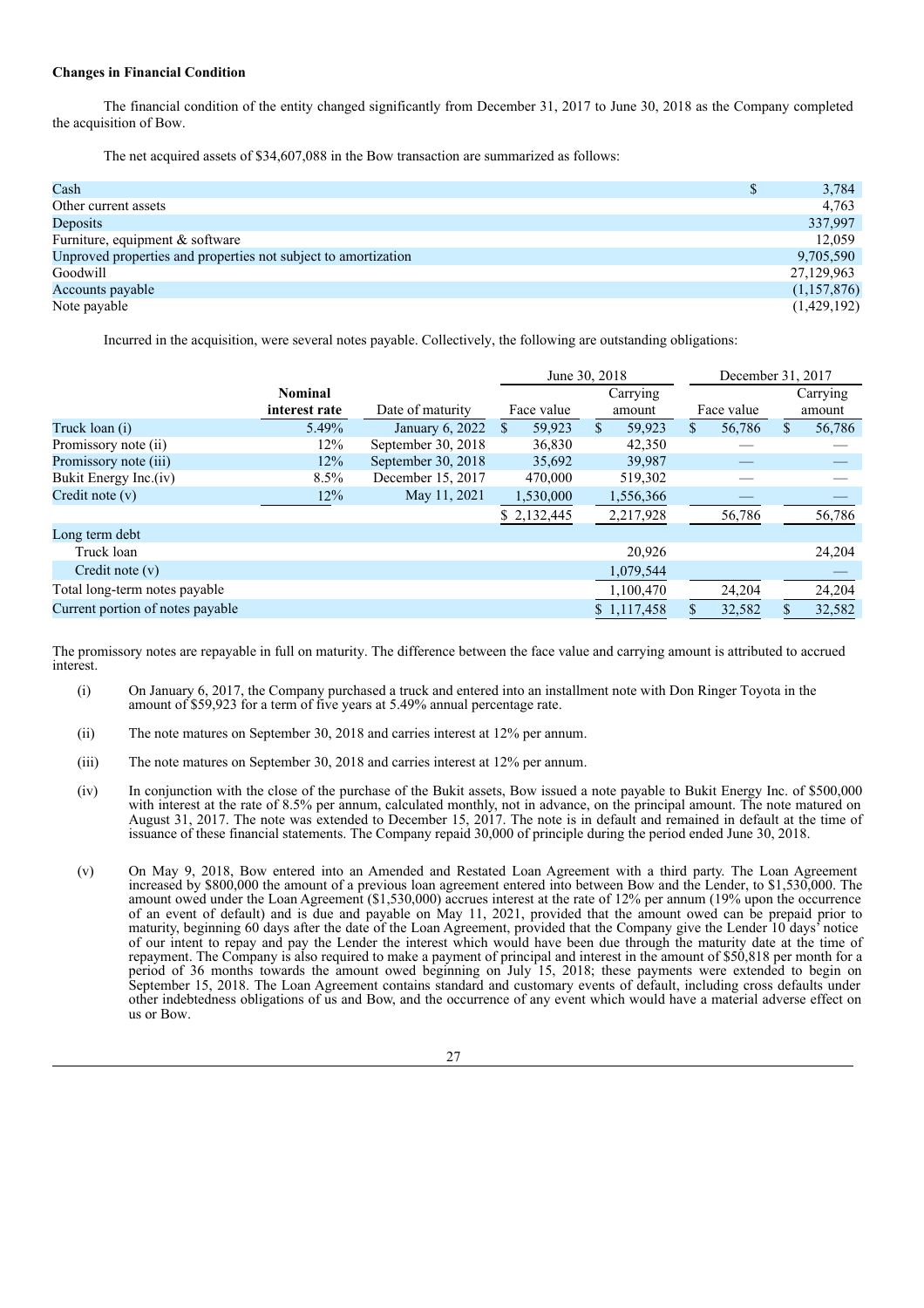The additional \$800,000 borrowed in connection with the entry into the Loan Agreement was used by the Company to acquire a 25% working interest in approximately 41,526 acres located in the Luseland, Hearts Hill, and Cuthbert fields, located in Southwest Saskatchewan and Eastern Alberta, Canada (collectively, the "Canadian Properties" and the "Working Interest"). The Canadian Properties currently encompass 64 sections, with 240 oil and 12 natural gas wells currently producing on the properties. Additionally, there are several idle wells with potential for reactivation and 34 sections of undeveloped land (approximately 21,760 acres). The acquisition agreement was entered on June 29, 2018 with an effective date of June 1, 2018.

In order to induce the Lender to enter into the Loan Agreement, the Company agreed to issue the Lender 500,000 shares of restricted common stock (the "Loan Shares"), which were issued on May 18, 2018, and warrants to purchase 2,320,000 shares of common stock (the "Loan Warrants"), of which warrants to purchase (a) 320,000 shares of common stock have an exercise price of \$0.10 per share in Canadian dollars, and when the Loan Agreement is repaid; (b) 500,000 shares of common stock have an exercise price of \$0.12 per share in U.S. dollars, and expire on May 15, 2021; and (c) 1,500,000 shares of common stock have an exercise price of \$0.10 per share in U.S. dollars and expire on May 15, 2020.

The fair value of the 500,000 common shares issued were assessed at the market price of the stock on the date of issuance and fair valued at \$47,500. In connection with warrants issued in Canadian dollars, the Company has assessed an initial derivative liability of \$30,401. The derivative is fair valued at the end of each reporting period. The Company recorded a gain for the period ended June 30, 2018 of \$3,556 to adjust the liability to its fair value at the end of the reporting period of \$26,845.

The fair value of the warrants issued were assessed at \$182,650 and the Company recorded a total loss on extinguishment of debt of \$260,162.

(vi) For the purposes of the acquisition of the 25% working interest in a producing oil and gas property, the Company issued a promissory note dated June 8, 2018 for CAD \$406,181 (\$308,454). The note bears 9% simple interest. The note matures on November 30, 2018.

#### *Liquidity*

As of June 30, 2018, we had total current assets of \$1,614,970 and total assets in the amount of \$24,819,599. Our total current liabilities as of June 30, 2018, were \$4,366,889 and our total liabilities as of June 30, 2018 were \$5,952,712. We had negative working capital of \$3,841,401 as of June 30, 2018.

Our material asset balances are made up of oil and gas properties and related equipment. Our most significant liabilities are notes payable of \$2,217,928 (see the table above and Note 6 to the Interim Consolidated Financial Statements for information regarding outstanding debt obligations) and accounts payable and accrued liabilities of \$ 2,700,959, mainly consisting of accrued officer salaries.

Our sources and (uses) of funds for the six months ended June 30, 2018 were:

| Cash provided (used) in operations                                  | (230,511) |
|---------------------------------------------------------------------|-----------|
| Net cash acquired from purchase of Bow Energy Ltd., a related party | 3.784     |
| Proceeds from issuance of preferred stock                           | 20,000    |
| Proceeds from issuance of common stock                              | 411.175)  |

Net cash used by operating activities was \$230,511 and \$529,466 for the six months ended June 30, 2018 and 2017, respectively.

Net cash provided by financing activities was \$398,712 and \$475,786 for the six months ended June 30, 2018 and 2017, respectively. The decrease was due to an increase in year over year repayments of \$59,581. To finance the operational losses for the six months ended June 30, 2018, the Company obtained proceeds from issuance of common stock in the amount of \$411,175, \$20,000 from preferred stock and proceeds from related party of \$42,000. These proceeds were offset by repayments to related party of \$47,600 and principal payments on notes payable of \$31,695. During the six months ended on June 30, 2017, the Company received gross proceeds of \$48,000 from the issuance of common stock, proceeds from shareholder advances of \$206,500 which were offset by payments for advances on notes payable of totaling \$19,714. During the six months ended June 30, 2018, the Company also received gross proceeds of \$20,000 from the issuance of preferred stock compared to \$241,000 during the six months ended June 30, 2017.

The Company continues to operate at a negative cash flow of approximately \$90,000 per month and our auditors have raised a going concern in their latest audit report. Management is pursuing several initiatives to secure funding to increase production at both the SUDS Field and TLSAU field which together with anticipated increases in the price of crude oil may reduce the Company's monthly cash shortfall. The total amount required by the Company to accomplish this objective is approximately \$1,000,000, which funding may not be available on favorable terms, if at all.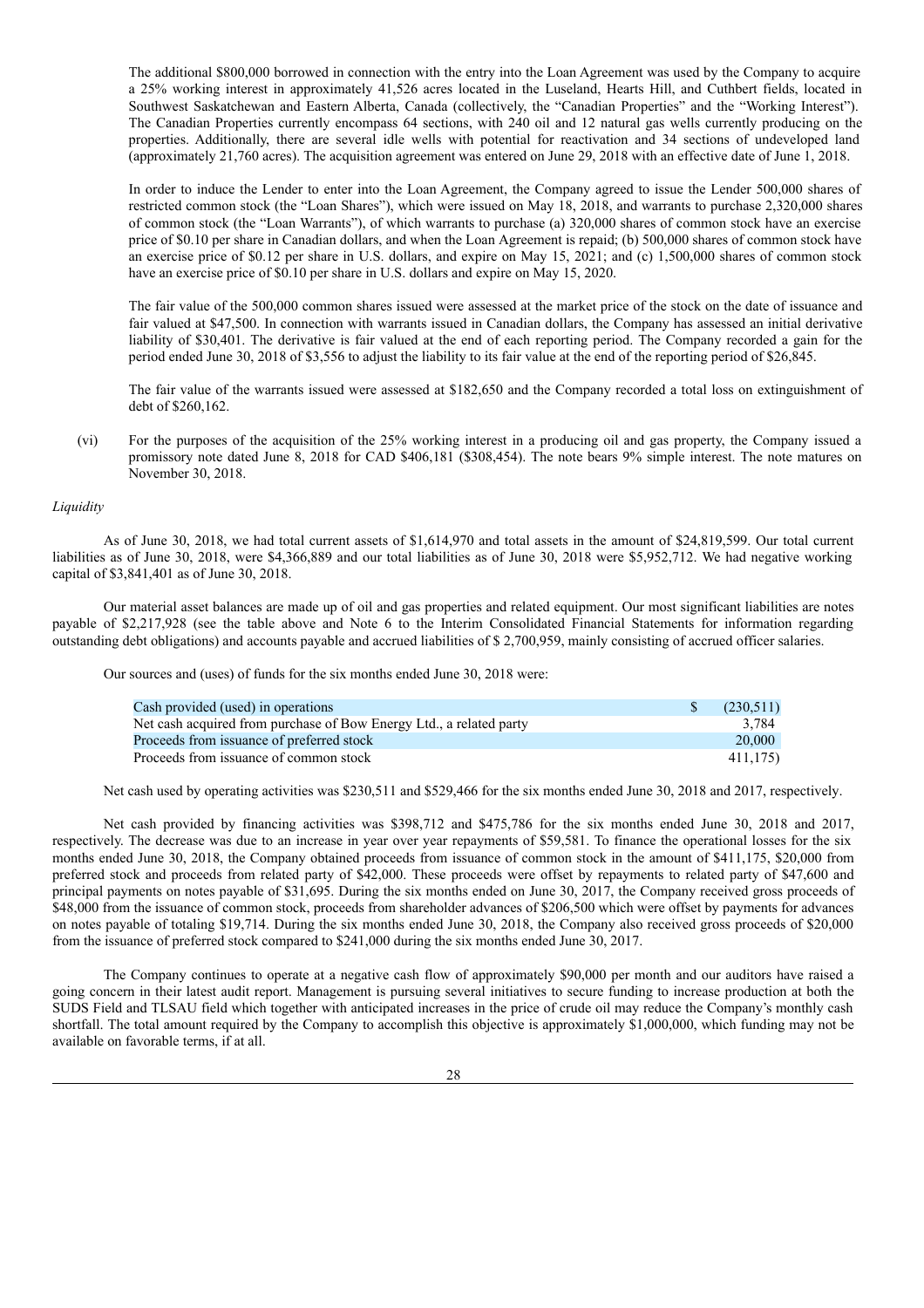The Company has suffered recurring losses from operations. These conditions raise substantial doubt about the Company's ability to continue as a going concern. We plan to generate profits by working over existing wells and drilling productive oil or gas wells. However, we will need to raise additional funds to workover or drill new wells through the sale of our securities, through loans from third parties or from third parties willing to pay our share of drilling and completing the wells. We do not have any commitments or arrangements from any person to provide us with any additional capital. If additional financing is not available when needed, we may need to cease operations. There can be no assurance that we will be successful in raising the capital needed to drill oil or gas wells nor that any such additional financing will be available to us on acceptable terms or at all. Any wells which we may drill may not be productive of oil or gas. Management believes that actions presently being taken to obtain additional funding provide the opportunity for the Company to continue as a going concern. The accompanying financial statements have been prepared assuming the Company will continue as a going concern; no adjustments to the financial statements have been made to account for this uncertainty. Moving forward we may sell certain of our oil and gas properties in an effort to raise funds to support our operations and future planned oil and gas operations.

#### **Trends Affecting Future Operations**

The factors that will most significantly affect our results of operations will be (i) the sale prices of crude oil and natural gas, (ii) the amount of production from oil or gas wells in which we have an interest, and (iii) lease operating expenses. Our revenues will also be significantly impacted by our ability to maintain or increase oil or gas production through exploration and development activities.

It is expected that our principal source of cash flow will be from the production and sale of crude oil and natural gas reserves which are depleting assets. Cash flow from the sale of oil and gas production depends upon the quantity of production and the price obtained for the production. An increase in prices will permit us to finance our operations to a greater extent with internally generated funds, may allow us to obtain equity financing more easily or on better terms, and lessens the difficulty of obtaining financing. However, price increases heighten the competition for oil and gas prospects, increase the costs of exploration and development, and, because of potential price declines, increase the risks associated with the purchase of producing properties during times that prices are at higher levels.

A decline in oil and gas prices (i) will reduce the cash flow internally generated by the Company which in turn will reduce the funds available for exploring for and replacing oil and gas reserves, (ii) will increase the difficulty of obtaining equity and debt financing and worsen the terms on which such financing may be obtained, (iii) will reduce the number of oil and gas prospects which have reasonable economic terms, (iv) may cause us to permit leases to expire based upon the value of potential oil and gas reserves in relation to the costs of exploration, (v) may result in marginally productive oil and gas wells being abandoned as non-commercial, and (vi) may increase the difficulty of obtaining financing. However, price declines reduce the competition for oil and gas properties and correspondingly reduce the prices paid for leases and prospects. During the last 5 months oil prices have trended upward to approximately \$60.00 per barrel.

Other than the foregoing, we do not know of any trends, events or uncertainties that will have, or are reasonably expected to have, a material impact on our sales, revenues or expenses.

#### **Critical Accounting Policies and New Accounting Pronouncements**

See Note 2 to the financial statements included in the 2017 Annual Report for a description of our critical accounting policies and the potential impact of the adoption of any new accounting pronouncements.

#### **Item 3 Quantitative and Qualitative Disclosures about Market Risk**

Pursuant to Item 305(e) of Regulation S-K (§ 229.305(e)), the Company is not required to provide the information required by this Item as it is a "smaller reporting company," as defined by Rule  $229.10(f)(1)$ .

### **Item 4 Controls and Procedures**

(a) We maintain a system of controls and procedures designed to ensure that information required to be disclosed in reports filed or submitted under the Exchange Act , is recorded, processed, summarized and reported within time periods specified in the SEC's rules and forms and to ensure that information required to be disclosed by us in the reports that we file or submit under the Exchange Act is accumulated and communicated to our management, including our Principal Executive and Financial Officer, as appropriate to allow timely decisions regarding required disclosure. As of June 30, 2018, our Principal Executive Officer and Principal Financial Officer evaluated the effectiveness of the design and operation of our disclosure controls and procedures. Based on that evaluation, our Principal Executive Officer and Principal Financial Officer concluded that our disclosure controls and procedures were not effective. Such disclosure controls and procedures were deemed ineffective due to material weaknesses in connection with disclosure and related issues associated with related party transactions involving the Company and its officers and directors, and recording, presentation and disclosure issues associated with acquisition transactions.

(b) *Changes in Internal Controls*. There were no changes in our internal controls over financial reporting during the quarter ended June 30, 2018 that materially affected, or are reasonably likely to materially affect, our internal control over financial reporting.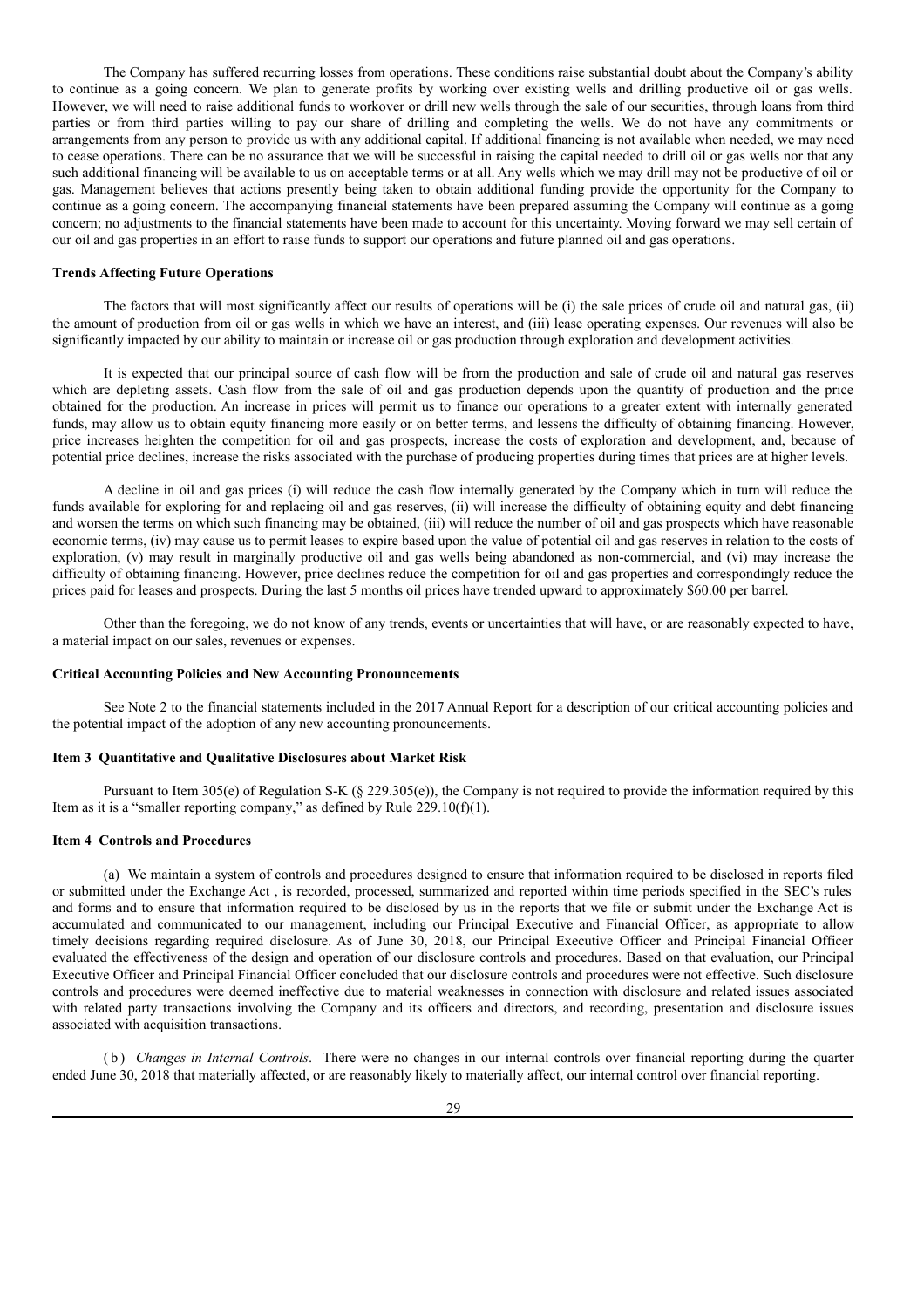#### **PART II: OTHER INFORMATION**

#### **Item 1 Legal Proceedings**

We are periodically named in legal actions arising from normal business activities. We evaluate the merits of these actions and, if we determine that an unfavorable outcome is probable and can be reasonably estimated, we will establish the necessary reserves. We are not currently involved in legal proceedings that could reasonably be expected to have a material adverse effect on our business, prospects, financial condition or results of operations. We may become involved in material legal proceedings in the future.

#### **Item 1A Risk Factors**

There have been no material changes from the risk factors previously disclosed in Part I, Item 1A of the Company's Annual Report on Form 10-K for the year ended December 31, 2017, filed with the Commission on April 17, 2018, under the heading "Risk Factors", except as set forth below and investors should review the risks provided in the Form 10-K and below, prior to making an investment in the Company. The business, financial condition and operating results of the Company can be affected by a number of factors, whether currently known or unknown, including but not limited to those described in the Form 10-K for the year ended December 31, 2017, under "Risk Factors" and below, any one or more of which could, directly or indirectly, cause the Company's actual financial condition and operating results to vary materially from past, or from anticipated future, financial condition and operating results. Any of these factors, in whole or in part, could materially and adversely affect the Company's business, financial condition, operating results and stock price.

#### Future conditions might require us to make write-downs in our assets, which would adversely affect our balance sheet and *results of operations.*

We review our long-lived tangible and intangible assets for impairment whenever events or changes in circumstances indicate that the carrying value of an asset may not be recoverable. We also test our goodwill and indefinite-lived intangible assets for impairment at least annually on December 31 of each year, or when events or changes in the business environment indicate that the carrying value of a reporting unit may exceed its fair value. If conditions in any of the businesses in which we compete were to deteriorate, we could determine that certain of our assets were impaired and we would then be required to write-off all or a portion of our costs for such assets. Any such significant write-offs would adversely affect our balance sheet and results of operations. On March 31, 2018, the Company recorded an impairment to goodwill of \$27,129,963. The impairment was assessed based on future cash flow as of March 31, 2018.

#### **Item 2 Unregistered Sales of Equity Securities and Use of Proceeds**

Below is a summary of all equity securities sold by the Company during the period covered by this report and through the date of filing of this report, that were not registered under the Securities Act, which has not previously has been included in a Current Report on Form 8-K or the Company's Quarterly Report on Form 10-Q for the quarter ended March 31, 2018.

Effective April 12, 2018, the Board of Directors approved the issuance of 616,210 shares of restricted common stock to Mr. James E. Burns in consideration for 2017 deferred salary of \$61,621.

Also on April 12, 2018, the Board of Directors approved (a) the entry by the Company into a \$500,000 Convertible Promissory Note with Blue Sky International Holdings Inc. The note, effective April 1, 2018, is due on April 1, 2019, accrues interest at the rate of 11% per annum until paid in full, and is convertible into shares of common stock of the Company at the rate of \$0.12 per share; and (b) the entry into an Amended Revolving Line of Credit Agreement with Jovian Petroleum Corporation, a related party, which establishes a revolving line of credit in the amount of \$500,000 for a period of six months (through August 9, 2018) with amounts borrowed thereunder due at the expiration of the line of credit and accruing interest at the rate of 3.5% per annum unless there is a default thereunder at which time amounts outstanding accrue interest at the rate of 7.5% per annum until paid in full, with such interest payable every 90 days.

On April 18, 2018, a Separation and Release Agreement between the former President of the Company, James Burns and the Company became effective, whereby Mr. Burns ceased to be an employee of the Company. Pursuant to the terms of the agreement, the Company paid Mr. Burns \$33,000, and granted Mr. Burns warrants to purchase 3,000,000 shares of common stock at an exercise price of \$0.10 per share. The Company also issued 2,000,000 shares of restricted common stock to Mr. Burns pursuant to the agreement of the Company on May 14, 2018.

On April 20, 2018, the Company entered into an agreement to offer the position of Chairman of the Board of Directors to James Burns. Mr. Burns accepted and became Chairman of the Board effective May 1, 2018. Pursuant to the terms of the offer, Mr. Burns will be paid an annual salary of \$65,000 and up to \$25,000 in health benefits for Mr. Burns and his family. The Company issued 500,000 shares of restricted common stock to Mr. Burns on May 14, 2018. An additional 500,000 shares of restricted common stock will be issued upon a successful listing of the Company on the NASDAQ or NYSE exchanges. Mr. Burns was granted warrants to purchase 2,000,000 shares of common stock exercisable at \$0.10 per share, expiring in 36 months, which were fully-vested upon their grant.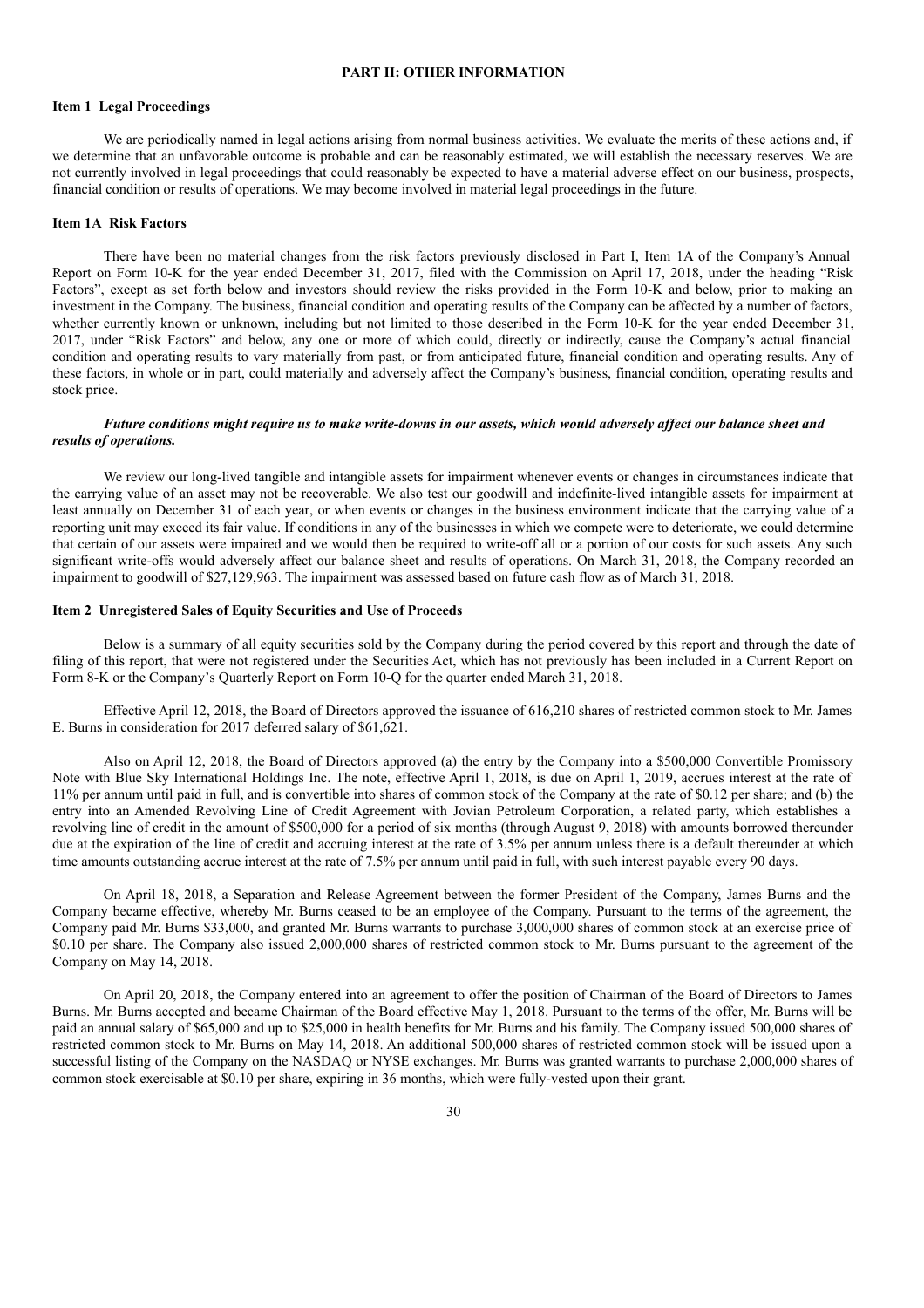On April 26, 2018, the Company issued 200,000 shares of common stock as a bonus to a vendor valued at \$14,000 based on the closing price of \$0.07 per share.

On April 26, 2018, a warrant holder exercised his 500,000 warrants at a strike price of \$0.10 for gross proceeds of \$50,000 and was issued 500,000 shares of common stock.

On April 26, 2018, a warrant holder exercised his warrants to purchase 500,000 shares of common stock at a strike price of \$0.10 for gross proceeds of \$50,000.

On May 9, 2018, Bow, entered into an Amended and Restated Loan Agreement with a third party (the "Loan Agreement" and the "Lender"). The Loan Agreement increased by \$800,000 the amount of a previous loan agreement entered into between Bow and the Lender, to \$1,530,000. The amount owed under the Loan Agreement (\$1,530,000) accrues interest at the rate of 12% per annum (19% upon the occurrence of an event of default) and is due and payable on May 11, 2021, provided that the amount owed can be prepaid prior to maturity, beginning 60 days after the date of the Loan Agreement, provided that we give the Lender 10 days' notice of our intent to repay and pay the Lender the interest which would have been due through the maturity date at the time of repayment. We are also required to make a payment of principal and interest in the amount of \$50,818 per month towards the amount owed beginning on July 15, 2018. The Loan Agreement contains standard and customary events of default, including cross defaults under other indebtedness obligations of us and Bow, and the occurrence of any event which would have a material adverse effect on us or Bow.

The additional \$800,000 borrowed in connection with the entry into the Loan Agreement can only be used by the Company for the future acquisition of oil and gas properties, which the Company is currently in discussions regarding, and will be secured by such assets, when/if the transaction closes. In the event the acquisition (or another mutually agreed upon acquisition), for any reason does not close, the \$800,000 in additional funds are anticipated to be immediately repaid to the Lender.

In order to induce the Lender to enter into the Loan Agreement, we agreed to issue the Lender 500,000 shares of restricted common stock (the "Loan Shares") and warrants to purchase 2,320,000 shares of common stock (the "Loan Warrants"), of which warrants to purchase (a) 320,000 shares of common stock have an exercise price of \$0.10 per share in Canadian dollars, and expire on the date the Loan Agreement has been repaid; (b) 500,000 shares of common stock have an exercise price of \$0.12 per share in U.S. dollars, and expire on May 15, 2021; and (c) 1,500,000 shares of common stock have an exercise price of \$0.10 per share in U.S. dollars and expire on May 15, 2020.

During the six months ended June 30, 2018, Company issued 600,000 shares of restricted common stock to consultants for services rendered.

During the six months ended March 31, 2018, the Company closed a private placement of two units for \$100,000, with each unit having a price of \$50,000, each of which is comprised of 416,667 shares of common stock and one warrant to purchase an additional 416,667 shares of common stock at a price of \$0.20 per share at any time prior to October 1, 2020.

The table below summarizes the warrants granted during the six month period ended June 30, 2018:

|                                                               | Number of<br>Warrants |     | <b>Exercise</b><br>Price |  |
|---------------------------------------------------------------|-----------------------|-----|--------------------------|--|
| Board of Director Service                                     | 3,750,000             | \$  | 0.10                     |  |
| Pursuant to acquisition of Bow Energy Ltd., a related party   | 368,000               | \$. | 0.18                     |  |
| Note payable issuance                                         | 2,320,000             | S   | 0.10                     |  |
| Private placements                                            | 2,187,500             | \$  | 0.20                     |  |
| Pursuant to employment termination agreement                  | 3,000,000             | \$. | 0.10                     |  |
| Pursuant to consulting agreement                              | 2,000,000             | \$  | 0.10                     |  |
| Pursuant to employment termination agreement                  | 250,000               | \$  | 0.20                     |  |
| Deferred salary – CEO, former CFO                             | 339,166               | S   | 0.14                     |  |
| Pursuant to settlement of loan from director (Joel Oppenheim) | 500,000               |     | 0.14                     |  |
|                                                               | 14,714,666            |     |                          |  |

We claim an exemption from registration pursuant to Section 4(a)(2) and/or Rule 506(b) of Regulation D of the Securities Act, and the rules and regulations promulgated thereunder in connection with the sales, grants and issuances described above since the foregoing issuances and grants did not involve a public offering, the recipients were (a) "accredited investors", and/or (b) had access to similar documentation and information as would be required in a Registration Statement under the Securities Act. With respect to the transactions described above, no general solicitation was made either by us or by any person acting on our behalf. The transactions were privately negotiated, and did not involve any kind of public solicitation. No underwriters or agents were involved in the foregoing issuances and we paid no underwriting discounts or commissions. The securities sold are subject to transfer restrictions, and the certificates evidencing the securities contain an appropriate legend stating that such securities have not been registered under the Securities Act and may not be offered or sold absent registration or pursuant to an exemption therefrom.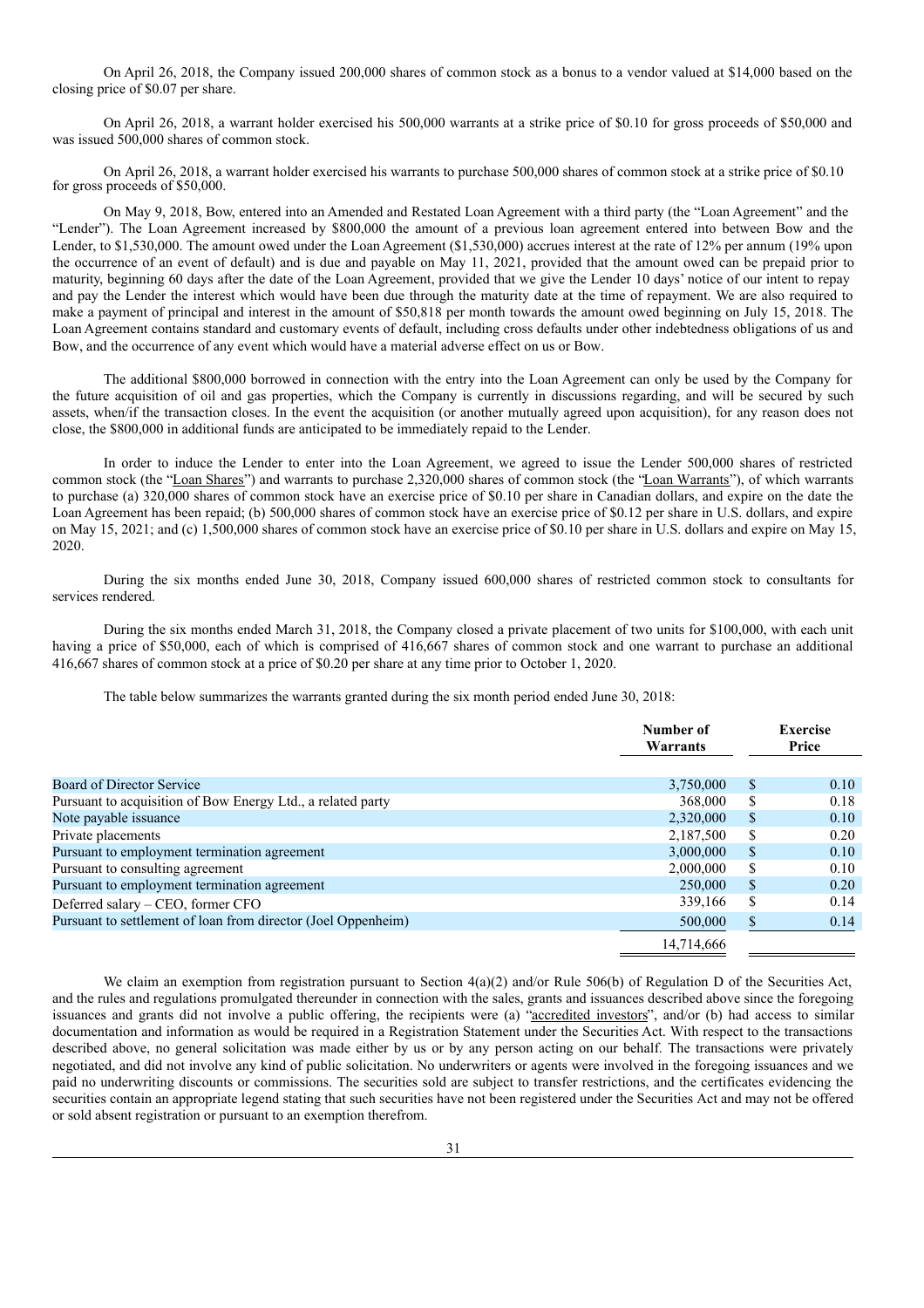# **Item 3 Defaults Upon Senior Securities**

None.

# **Item 4 Mine Safety Disclosures**

Not Applicable.

# **Item 5 Other Information**

None

# **Item 6 Exhibits**

See the Exhibit Index following the signature page to this Quarterly Report on Form 10-Q for a list of exhibits filed or furnished with this report, which Exhibit Index is incorporated herein by reference.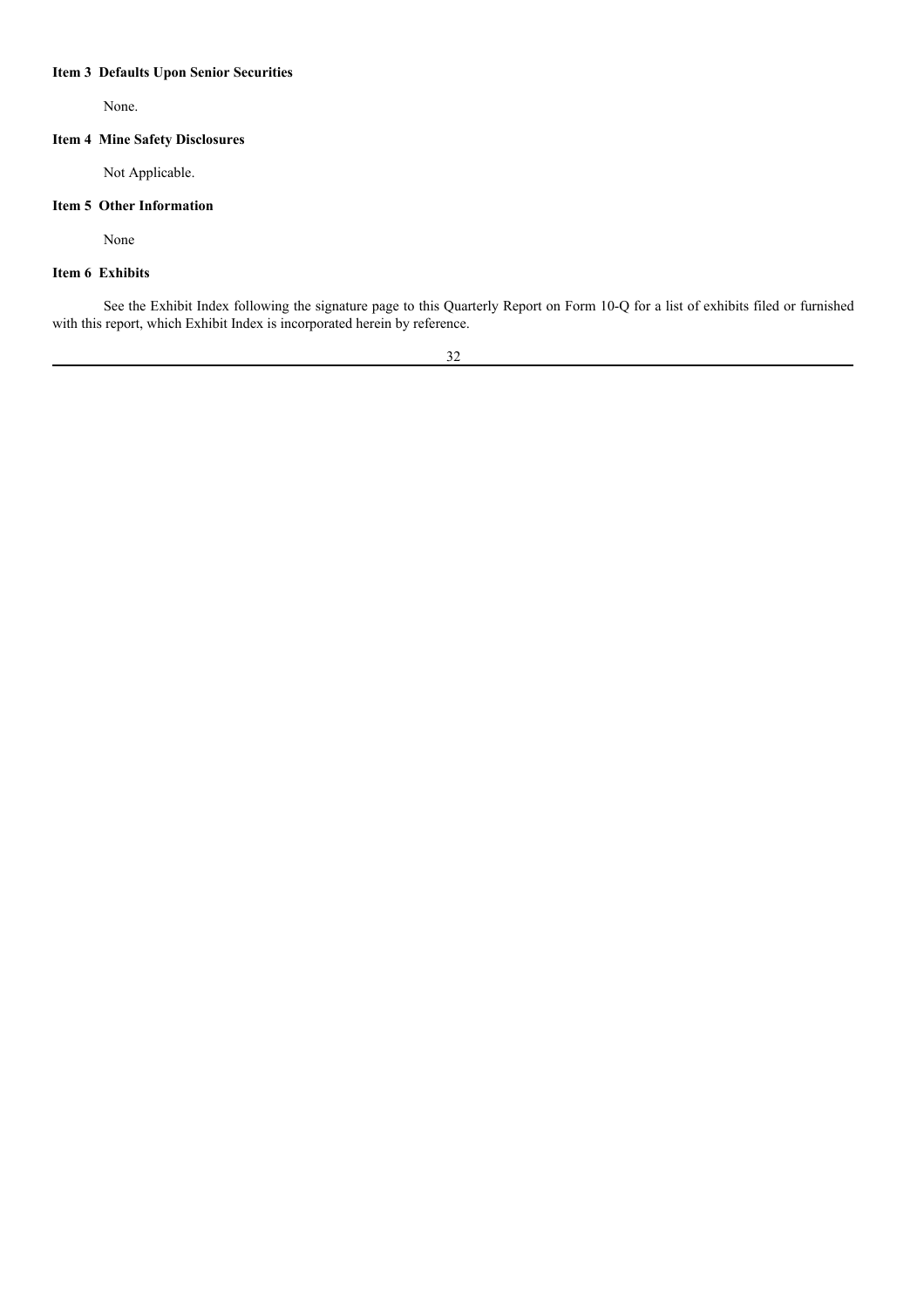### **SIGNATURES**

Pursuant to the requirements of the Securities Exchange Act of 1934, the registrant has duly caused this report to be signed on its behalf by the undersigned thereunto duly authorized.

September 26, 2018 By:

# **PETROLIA ENERGY CORPORATION**

/s/ Zel C. Khan<br>Zel C. Khan Chief Executive Officer (Principal Executive Officer

# **PETROLIA ENERGY CORPORATION**

September 26, 2018 **By:** /s/ Tariq Chaudhary Tariq Chaudhary Chief Financial Officer (Principal Financial and Accounting **Officer**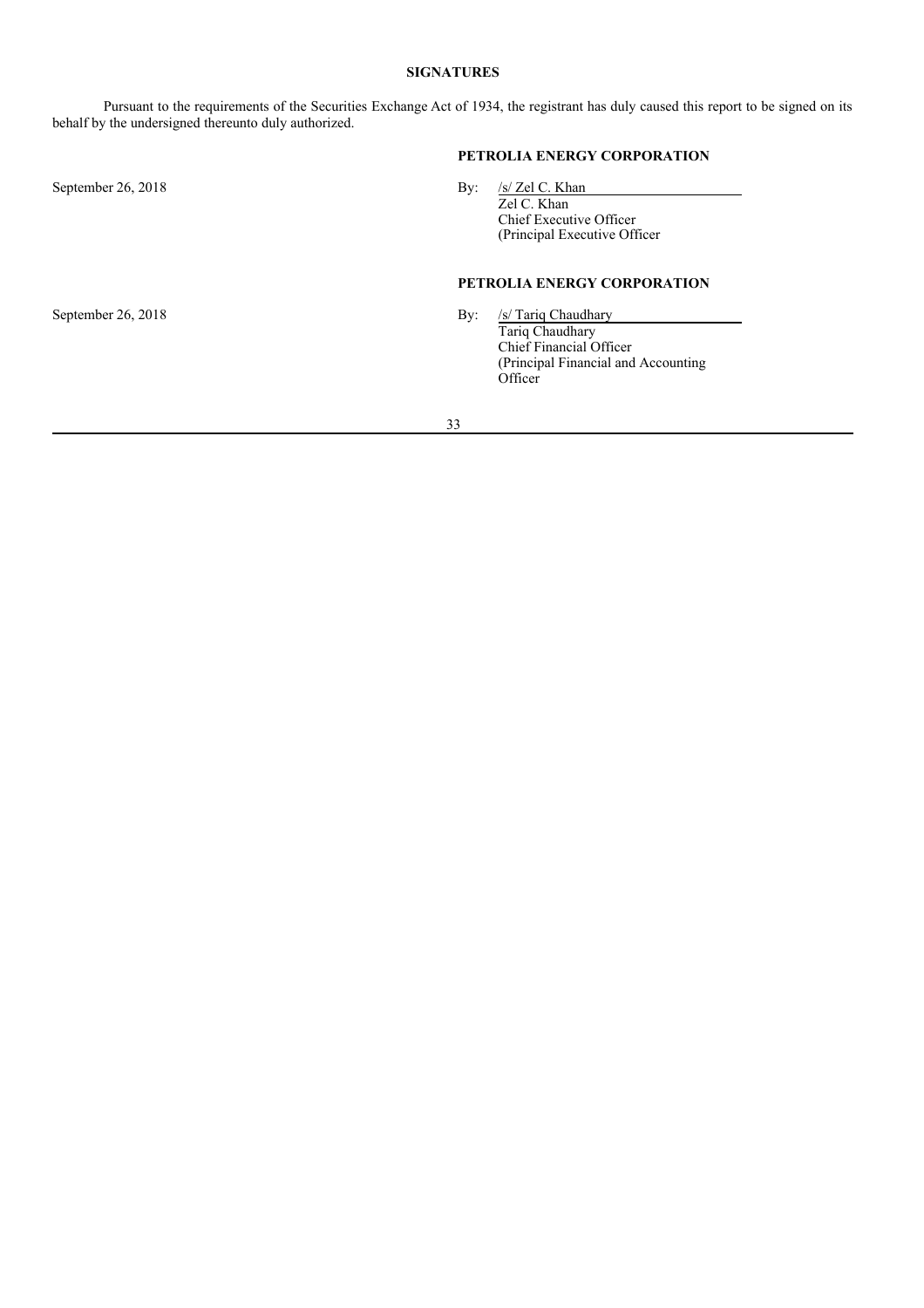# **EXHIBIT INDEX**

|                |                                                                                                                                              |                  | <b>Incorporated by Reference</b> |                   |                           |                      |
|----------------|----------------------------------------------------------------------------------------------------------------------------------------------|------------------|----------------------------------|-------------------|---------------------------|----------------------|
|                |                                                                                                                                              | <b>Filed or</b>  |                                  | Filing<br>Date/   |                           |                      |
| <b>Exhibit</b> |                                                                                                                                              | <b>Furnished</b> |                                  |                   | <b>Exhibit Period End</b> |                      |
| Number         |                                                                                                                                              | Herewith         |                                  | <b>FormNumber</b> | Date                      | File No.             |
|                |                                                                                                                                              |                  |                                  |                   |                           |                      |
| 2.1            | Arrangement Agreement, dated November 30, 2017 by and between the<br>Company and Bow Energy Ltd.                                             |                  | $8-K$                            | 10.1              |                           | 12/5/2017 000-52690  |
| 2.2            | Bukit Energy Inc. Share Purchase Agreement Dated May 16, 2017                                                                                |                  | $10-$                            | 2.2               |                           | 3/31/2018 000-52690  |
|                |                                                                                                                                              |                  | $\overline{Q}$                   |                   |                           |                      |
| 2.3            | Share Exchange Agreement by and between Petrolia Energy Corporation                                                                          |                  | $8-K$                            | 2.1               |                           | 9/5/2018 000-52690   |
|                | and Blue Sky Resources Ltd, dated August 31, 2018 and effective July 1,                                                                      |                  |                                  |                   |                           |                      |
|                | 2018                                                                                                                                         |                  | $10-$                            | 3.1               |                           |                      |
| 3.1            | Certificate of Amendment to Certificate of Formation to Increase the<br>Company's Authorized Shares of Common Stock to 400,000,000 Shares    |                  | Q                                |                   |                           | 3/31/2018 000-52690  |
|                | and to amend the par value of the Preferred Stock to \$0.001 per share, filed                                                                |                  |                                  |                   |                           |                      |
|                | with the Secretary of State of Texas on November 9, 2017                                                                                     |                  |                                  |                   |                           |                      |
| 10.1           | \$500,000 Convertible Promissory Note dated April 1, 2018 entered into                                                                       |                  |                                  | 10-K 10.28        |                           | 12/31/2017 000-52690 |
|                | with Blue Sky International Holdings Inc.                                                                                                    |                  |                                  |                   |                           |                      |
| 10.2           | Amended Revolving Line of Credit Agreement with Jovian Petroleum<br>Corporation dated February 9, 2018 and amended April 12, 2018            |                  |                                  | 10-K 10.29        |                           | 12/31/2017 000-52690 |
| 10.3           | Separation and Release Agreement dated April 19, 2018, by and between                                                                        |                  | $8-K$                            | 10.1              | 5/1/2018                  | 000-52690            |
|                | James E. Burns and Petrolia Energy Corporation                                                                                               |                  |                                  |                   |                           |                      |
| 10.4           | Chairman Offer Letter dated April 20, 2018, by and between James E.                                                                          |                  | $8-K$                            | 10.2              | 5/1/2018                  | 000-52690            |
|                | <b>Burns and Petrolia Energy Corporation</b>                                                                                                 |                  |                                  |                   |                           |                      |
| 10.5           | Warrant to Purchase Common Stock, evidencing warrants to purchase<br>5,000,000 shares of common stock granted to James E. Burns on April 19, |                  | $8-K$                            | 10.3              | 5/1/2018                  | 000-52690            |
|                | 2018                                                                                                                                         |                  |                                  |                   |                           |                      |
| 10.6           | Tariq Chaudhary Offer Letter dated January 12, 2018                                                                                          |                  | $10-o$                           | 10.6              |                           | 3/31/2018 000-52690  |
|                |                                                                                                                                              |                  |                                  |                   |                           |                      |
| 10.7           | Bukit Energy Inc. \$500,000 Promissory Note dated August 31, 2017 and<br>amendment                                                           |                  | $10-$<br>Q                       | 10.7              |                           | 3/31/2018 000-52690  |
| 10.8           | Memorandum of Understanding between Blue Sky Resources Ltd. and                                                                              |                  | $8-K$                            | 10.1              | 7/6/2018                  | 000-52690            |
|                | Petrolia Energy Corporation dated June 29, 2018                                                                                              |                  |                                  |                   |                           |                      |
| 10.9           | Conveyance between Blue Sky Resources Ltd. and Petrolia Energy                                                                               |                  | $8-K$                            | 10.2              | 7/6/2018                  | 000-52690            |
|                | Corporation dated June 29, 2018                                                                                                              |                  |                                  |                   |                           |                      |
| 10.10          | CAD \$406,181 Promissory Note by Petrolia Energy Corporation in favor of<br>Blue Sky Resources Ltd. dated June 8, 2018                       |                  | $8-K$                            | 10.3              | 7/6/2018                  | 000-52690            |
| 10.11          | EJL Debt Repayment Agreement effective July 31, 2018, by and between                                                                         |                  | $8-K$                            | 10.1              | 9/5/2018                  | 000-52690            |
|                | Petrolia Energy Corporation and Blue Sky Resources Ltd (incorporated by                                                                      |                  |                                  |                   |                           |                      |
|                | reference to Schedule 2A of the Share Exchange Agreement incorporated                                                                        |                  |                                  |                   |                           |                      |
|                | by reference herewith as Exhibit 2.3)                                                                                                        |                  |                                  |                   |                           |                      |
| 10.12          | Assignment of 20% BOW EIH effective July 31, 2018, by and between<br>Petrolia Energy Corporation and Bow Energy Ltd. (incorporated by        |                  | $8-K$                            | 10.2              | 9/5/2018                  | 000-52690            |
|                | reference to Schedule 3 of the Share Exchange Agreement incorporated by                                                                      |                  |                                  |                   |                           |                      |
|                | reference herewith as Exhibit 2.3)                                                                                                           |                  |                                  |                   |                           |                      |
| 10.13          | Assignment of Petrolia Royalty effective July 31, 2018, by and between                                                                       |                  | $8-K$                            | 10.3              |                           | 9/5/2018 000-52690   |
|                | Petrolia Energy Corporation and Bow Energy Ltd. (incorporated by                                                                             |                  |                                  |                   |                           |                      |
|                | reference to Schedule 4 of the Share Exchange Agreement incorporated by<br>reference herewith as Exhibit 2.3)                                |                  |                                  |                   |                           |                      |
|                |                                                                                                                                              |                  |                                  |                   |                           |                      |

34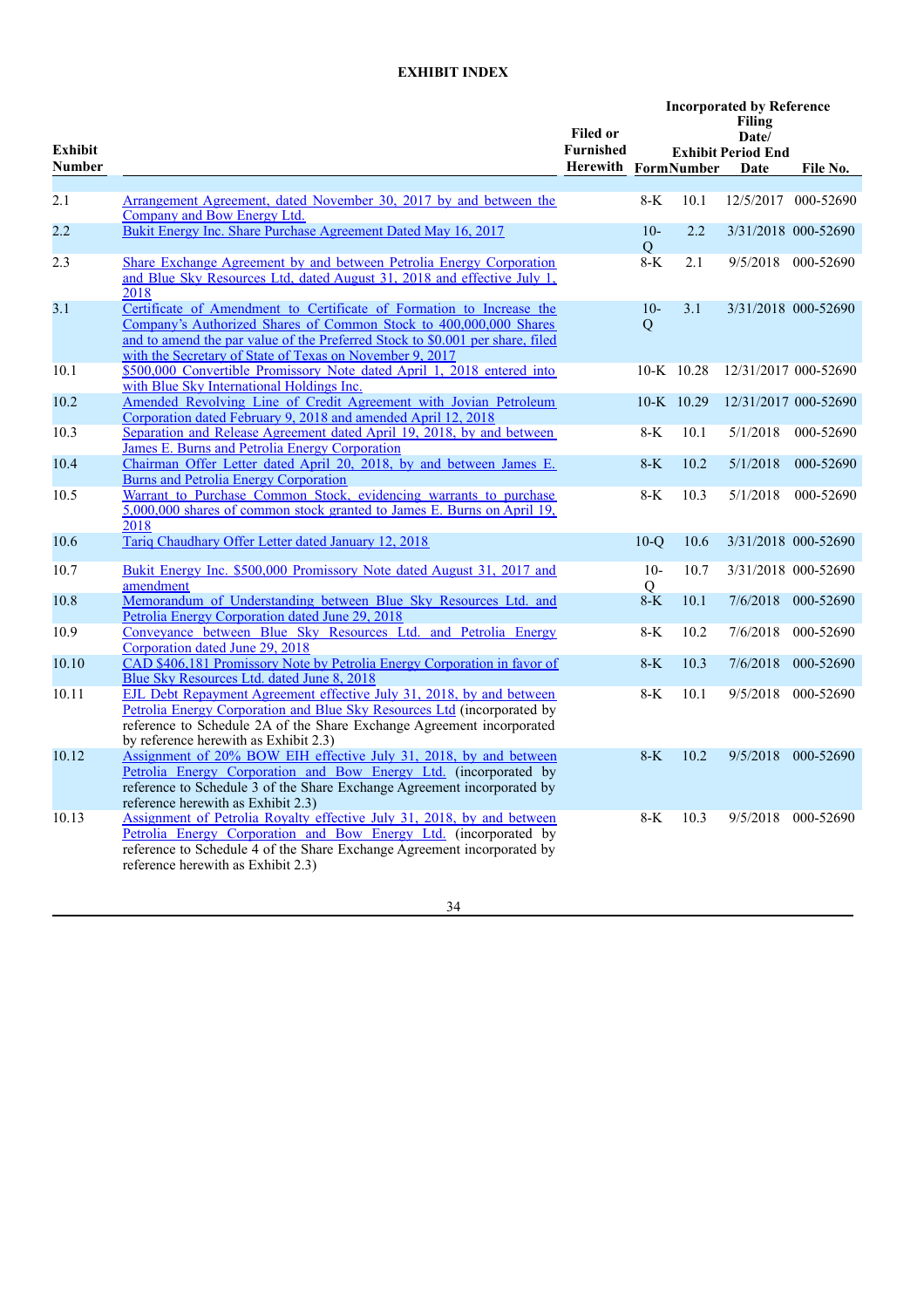| 10.14             | Petrolia Carry Agreement, by and between Petrolia Energy Corporation and     |              | 8-K   | 10.4 | 9/5/2018 000-52690  |
|-------------------|------------------------------------------------------------------------------|--------------|-------|------|---------------------|
|                   | <b>Bow Energy Ltd.</b> (incorporated by reference to Schedule 5 of the Share |              |       |      |                     |
|                   | Exchange Agreement incorporated by reference herewith as Exhibit 2.3)        |              |       |      |                     |
| 10.5              | Form of $12\%$ Bridge Note $-2018$                                           |              | 8-K   | 10.5 | 9/5/2018 000-52690  |
| 14.1              | <b>Whistleblower Protection Policy</b>                                       |              | $8-K$ | 14.1 | 5/24/2018 000-52690 |
| $31.1*$           | Certification pursuant to Section 302 of the Sarbanes-Oxley Act of 2002      | X            |       |      |                     |
| $31.2*$           | Certification pursuant to Section 302 of the Sarbanes-Oxley Act of 2002      | X            |       |      |                     |
| $32.1**$          | Certification pursuant to Section 906 of the Sarbanes-Oxley Act              | X            |       |      |                     |
| $32.2**$          | Certification pursuant to Section 906 of the Sarbanes-Oxley Act              | $\mathbf{X}$ |       |      |                     |
| 99.1              | <b>Charter of the Audit Committee</b>                                        |              | 8-K   | 99.1 | 5/24/2018 000-52690 |
| 99.2              | <b>Charter of the Compensation Committee</b>                                 |              | $8-K$ | 99.2 | 5/24/2018 000-52690 |
| 99.3              | <b>Charter of the Nominating and Corporate Governance Committee</b>          |              | 8-K   | 99.3 | 5/24/2018 000-52690 |
| $101$ . INS*      | <b>XBRL</b> Instance Document                                                | X            |       |      |                     |
| 101.SCH*          | XBRL Taxonomy Extension Schema Document                                      | X            |       |      |                     |
| $101.CAL*$        | <b>XBRL Taxonomy Extension Calculation Linkbase Document</b>                 | X            |       |      |                     |
| $101.DEF*$        | XBRL Taxonomy Extension Definition Linkbase Document                         | X            |       |      |                     |
| $101.LAB*$        | XBRL Taxonomy Extension Label Linkbase Document                              | X            |       |      |                     |
| $101.PRE*$        | <b>XBRL Taxonomy Presentation Linkbase Document</b>                          | Х            |       |      |                     |
| * Filed herewith. |                                                                              |              |       |      |                     |

\*\* Furnished herewith.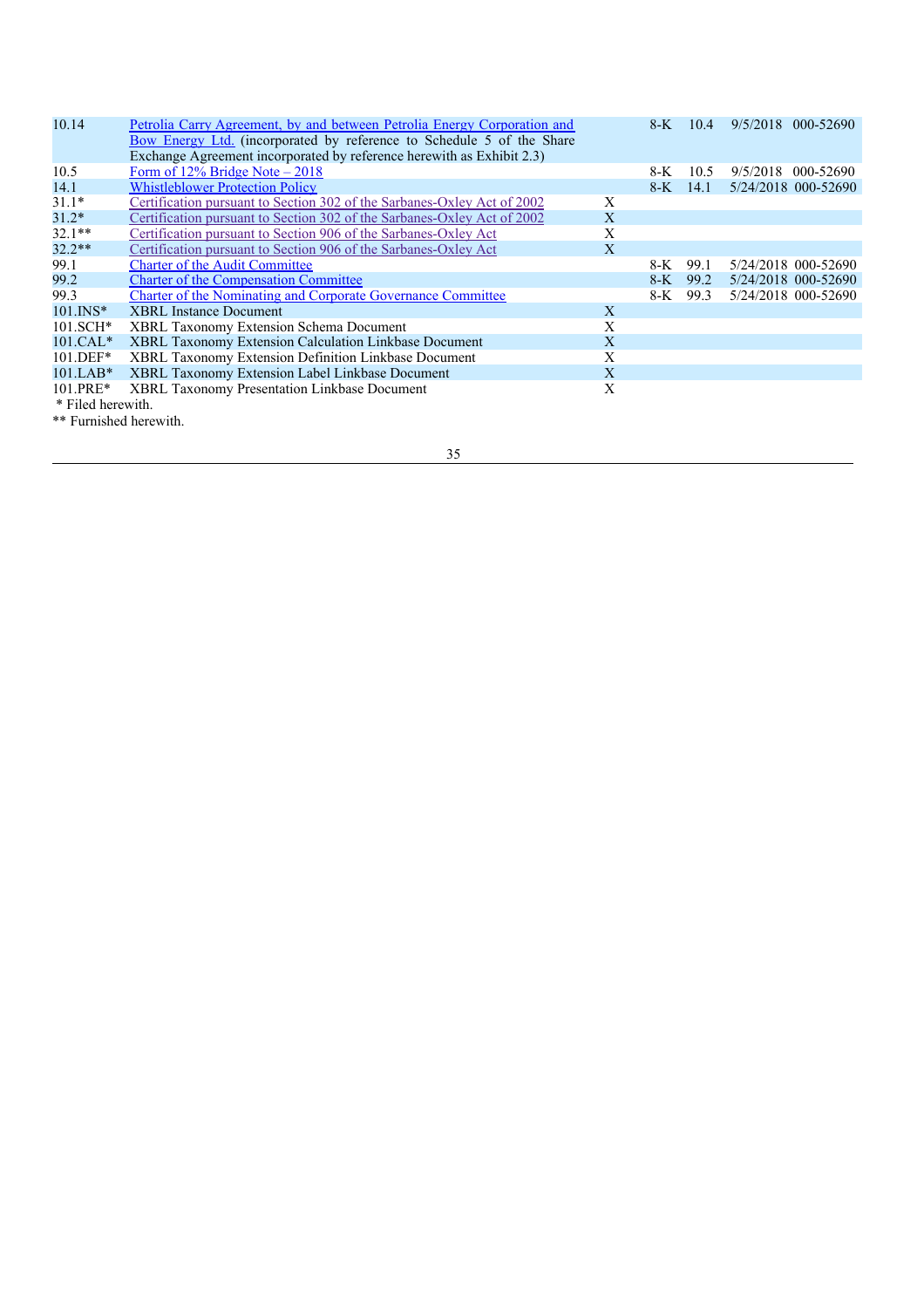#### **CERTIFICATION**

I, Zel C. Khan, certify that;

1. I have reviewed this Quarterly Report on Form 10-Q of Petrolia Energy Corporation;

2. Based on my knowledge, this report, does not contain any untrue statement of a material fact or omit to state a material fact necessary to make the statements made, in light of the circumstances under which such statements were made, not misleading with respect to the period covered by this report;

3. Based on my knowledge, the financial statements, and other financial information included in this report, fairly present in all material respects the financial condition, results of operations and cash flows of the registrant as of, and for, the periods presented in this report;

4. The registrant's other certifying officer and I are responsible for establishing and maintaining disclosure controls and procedures (as defined in Exchange Act Rules 13a-15(e)) and internal control over financial reporting (as defined in Exchange Act Rules 13a-15(f) and 15d-15(f)) for the registrant and have:

a) Designed such disclosure controls and procedures, or caused such disclosure controls and procedures to be designed under our supervision, to ensure that material information relating to the registrant, including its consolidated subsidiaries, is made known to us by others within those entities, particularly during the period in which this report is being prepared;

b) Designed such internal control over financial reporting, or caused such internal control over financial reporting to be designed under our supervision, to provide reasonable assurance regarding the reliability of financial reporting and the preparation of financial statements for external purposes in accordance with generally accepted accounting principles;

c) Evaluated the effectiveness of the registrant's disclosure controls and procedures and presented in this report our conclusions about the effectiveness of the disclosure controls and procedures, as of the end of the period covered by this report based on such evaluation; and

d) Disclosed in this report any change in the registrant's internal control over financial reporting that occurred during the registrant's most recent fiscal quarter (the registrant's fourth fiscal quarter in the case of an annual report) that has materially affected, or is reasonably likely to materially affect, the registrant's internal control over financial reporting; and

5. The registrant's other certifying officer and I have disclosed, based on our most recent evaluation of internal control over financial reporting, to the registrant's auditors and the audit committee of the registrant's board of directors (or persons performing the equivalent functions):

a) All significant deficiencies and material weaknesses in the design or operation of internal control over financial reporting which are reasonably likely to adversely affect the registrant's ability to record, process, summarize and report financial information; and

b) Any fraud, whether or not material, that involves management or other employees who have a significant role in the registrant's internal control over financial reporting.

September 26, 2018

By: /s/ Zel C. Khan Zel C. Khan Chief Executive Officer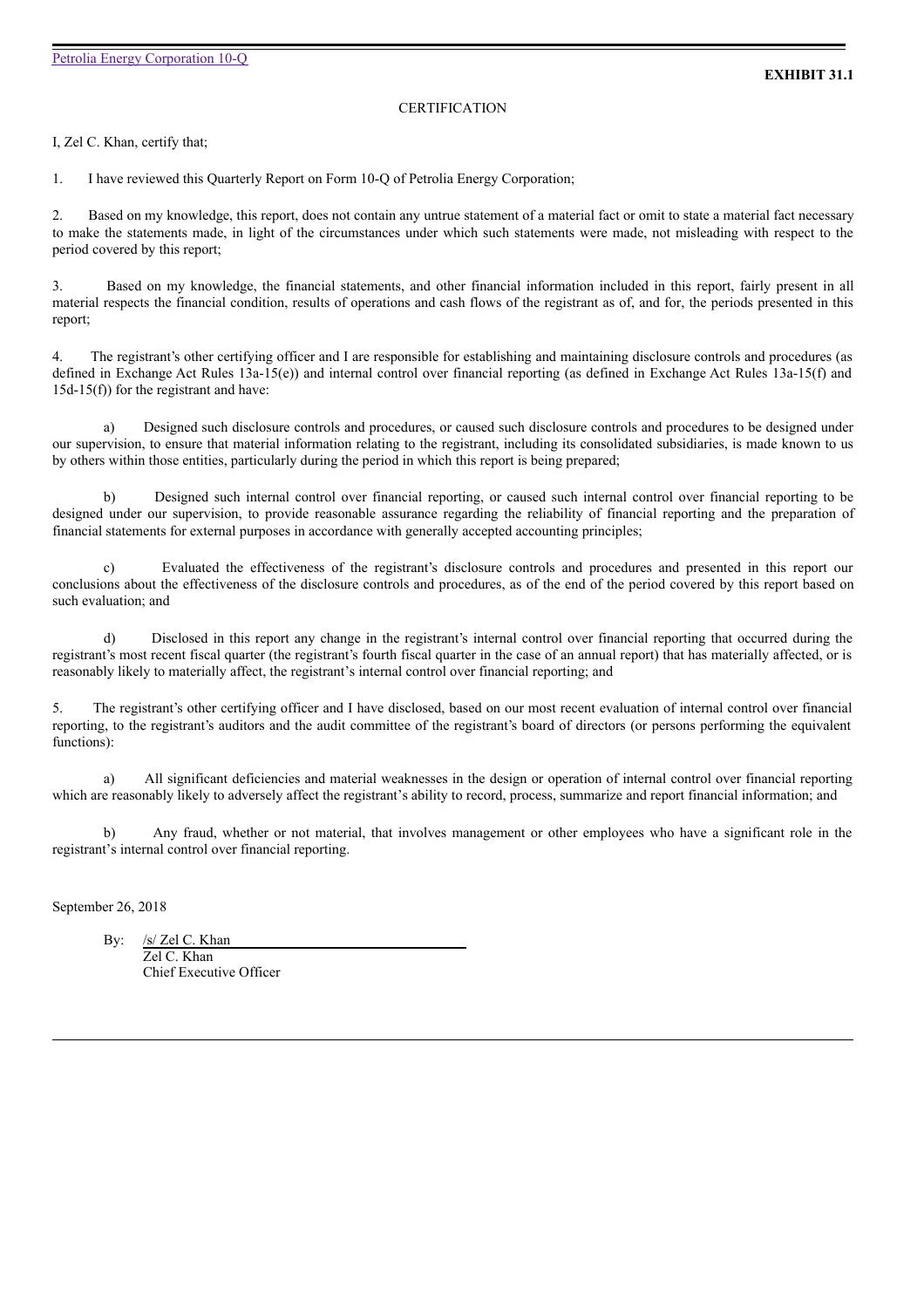# **CERTIFICATION**

I, Tariq Chaudhary, certify that;

1. I have reviewed this Quarterly Report on Form 10-Q of Petrolia Energy Corporation;

2. Based on my knowledge, this report, does not contain any untrue statement of a material fact or omit to state a material fact necessary to make the statements made, in light of the circumstances under which such statements were made, not misleading with respect to the period covered by this report;

3. Based on my knowledge, the financial statements, and other financial information included in this report, fairly present in all material respects the financial condition, results of operations and cash flows of the registrant as of, and for, the periods presented in this report;

4. The registrant's other certifying officer and I are responsible for establishing and maintaining disclosure controls and procedures (as defined in Exchange Act Rules 13a-15(e)) and internal control over financial reporting (as defined in Exchange Act Rules 13a-15(f) and 15d-15(f)) for the registrant and have:

a) Designed such disclosure controls and procedures, or caused such disclosure controls and procedures to be designed under our supervision, to ensure that material information relating to the registrant, including its consolidated subsidiaries, is made known to us by others within those entities, particularly during the period in which this report is being prepared;

b) Designed such internal control over financial reporting, or caused such internal control over financial reporting to be designed under our supervision, to provide reasonable assurance regarding the reliability of financial reporting and the preparation of financial statements for external purposes in accordance with generally accepted accounting principles;

c) Evaluated the effectiveness of the registrant's disclosure controls and procedures and presented in this report our conclusions about the effectiveness of the disclosure controls and procedures, as of the end of the period covered by this report based on such evaluation; and

d) Disclosed in this report any change in the registrant's internal control over financial reporting that occurred during the registrant's most recent fiscal quarter (the registrant's fourth fiscal quarter in the case of an annual report) that has materially affected, or is reasonably likely to materially affect, the registrant's internal control over financial reporting; and

5. The registrant's other certifying officer and I have disclosed, based on our most recent evaluation of internal control over financial reporting, to the registrant's auditors and the audit committee of the registrant's board of directors (or persons performing the equivalent functions):

a) All significant deficiencies and material weaknesses in the design or operation of internal control over financial reporting which are reasonably likely to adversely affect the registrant's ability to record, process, summarize and report financial information; and

b) Any fraud, whether or not material, that involves management or other employees who have a significant role in the registrant's internal control over financial reporting.

September 26, 2018

By: /s/ Tariq Chaudhary Tariq Chaudhary Chief Financial Officer (Principal Financial/Accounting Officer)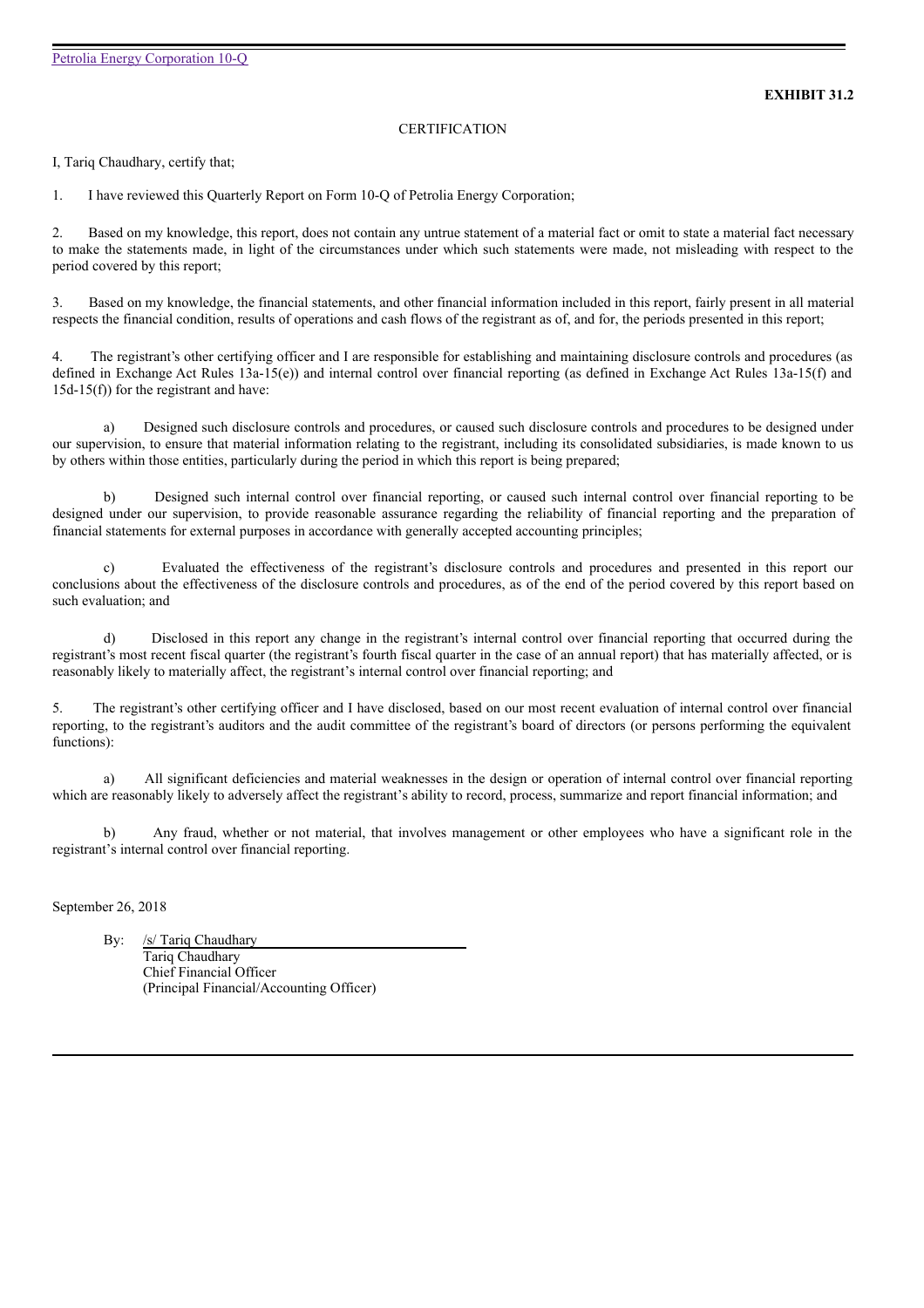#### **CERTIFICATION OF PRINCIPAL EXECUTIVE OFFICER PURSUANT TO 18 U.S.C. SECTION 1350, AS ADOPTED PURSUANT TO SECTION 906 OF THE SARBANES-OXLEY ACT OF 2002**

In connection with the Quarterly Report of Petrolia Energy Corporation (the "Company") on Form 10-Q for the quarter ending June 30, 2018 as filed with the Securities and Exchange Commission (the "Report"), Zel C. Khan, the Principal Executive Officer of the Company hereby certifies, pursuant to 18 U.S.C. Section 1350, as adopted pursuant to Section 906 of the Sarbanes-Oxley Act of 2002, that:

- (1) The Report fully complies with the requirements of Section 13(a) or 15(d) of the Securities Exchange Act of 1934; and
- (2) The information contained in the Report fairly presents, in all material respects the financial condition and results of operations of the Company.

September 26, 2018

By: /s/ Zel C. Khan Zel C. Khan Chief Executive Officer (Principal Executive Officer)